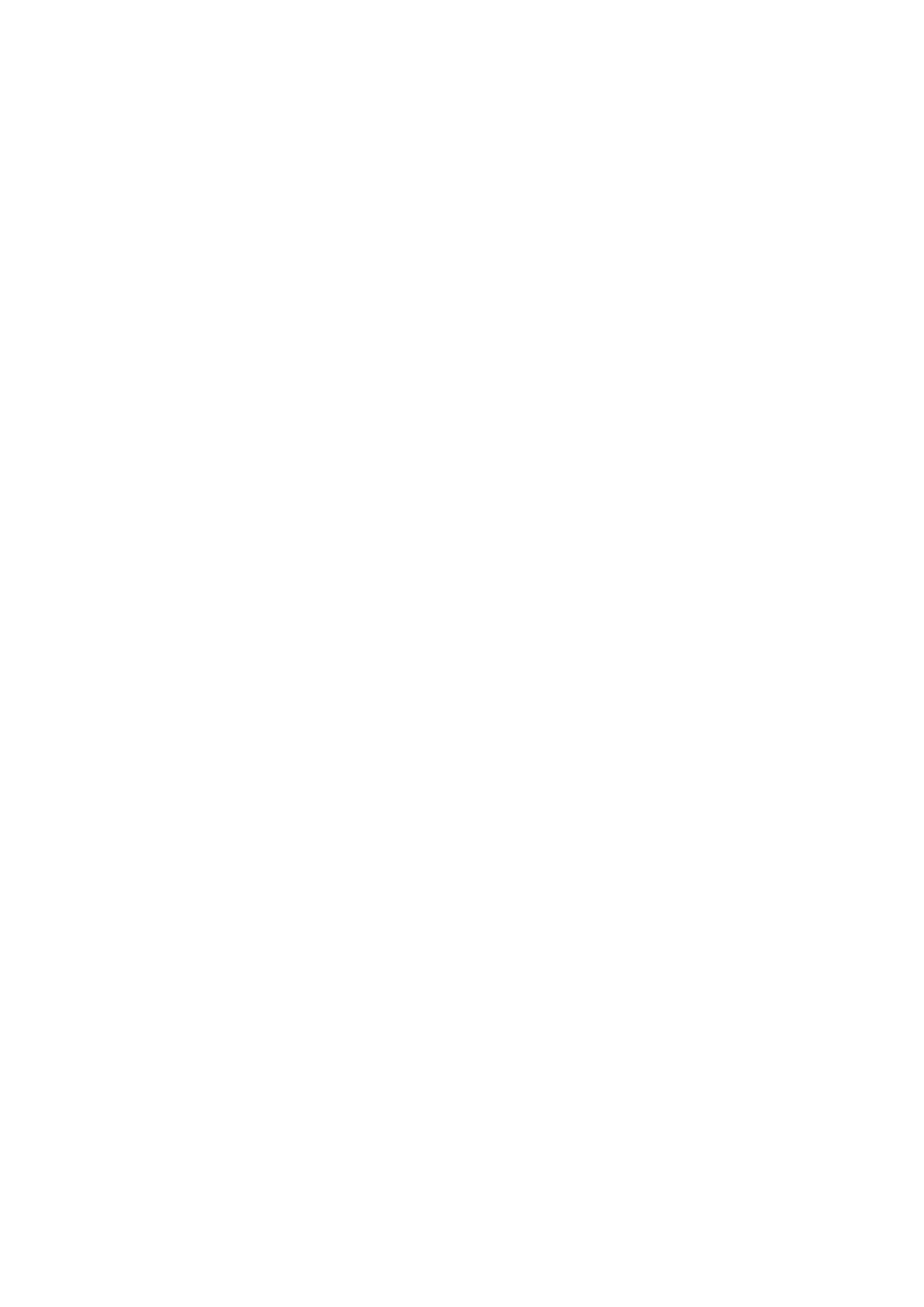# **Contents**

- Directors and Administration
- Report of the Directors of the Managing Agent
- Strategic Report
- Statement of Managing Agent's Responsibilities
- Independent Auditor's Report
- Profit and Loss Account
- Statement of Comprehensive Income
- Balance Sheet
- Statement of Cash Flows
- Statement of Changes in Equity
- Notes to the Financial Statements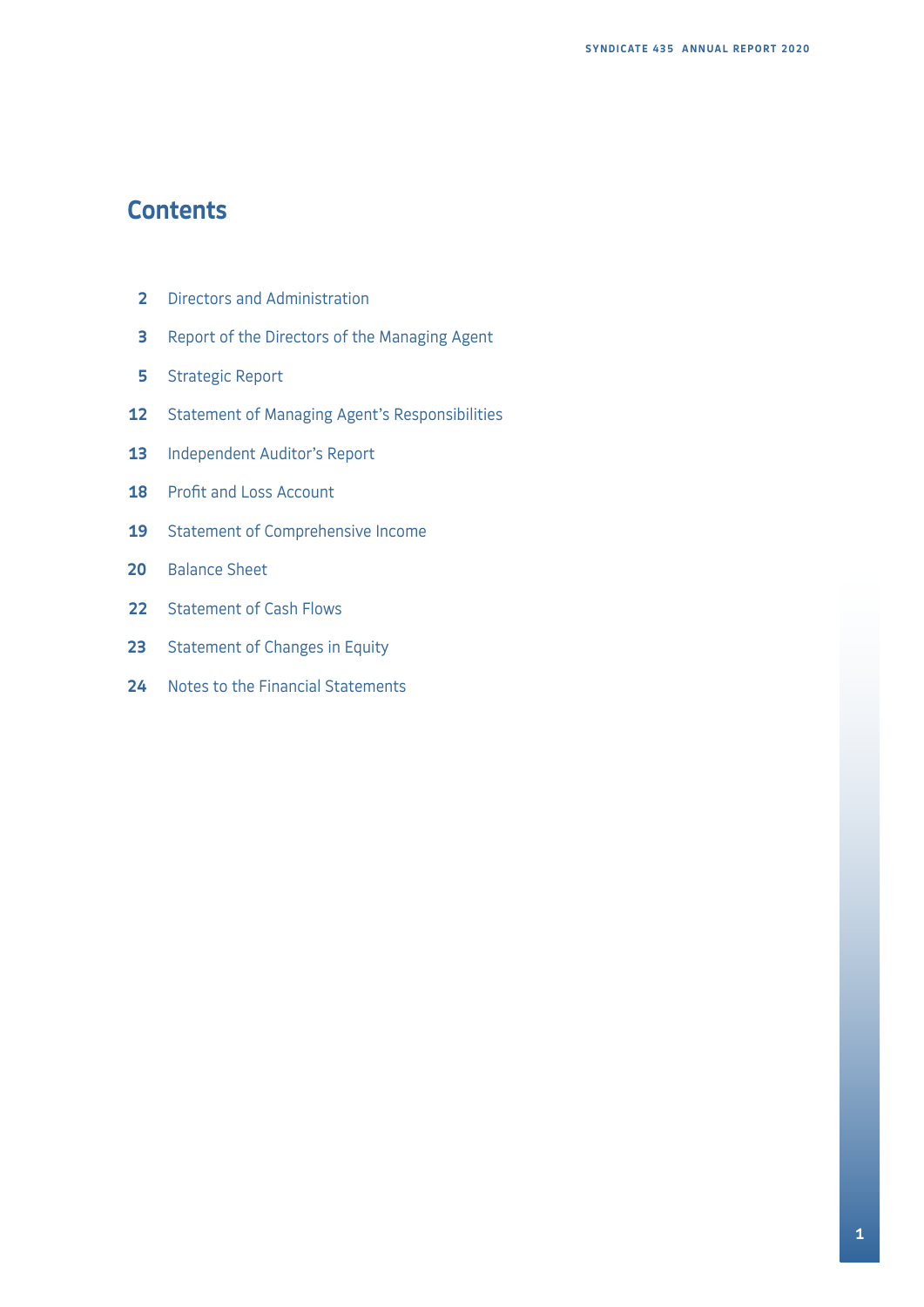# **Directors and Administration**

31 December 2020

# **Managing Agent**

*Managing Agent* Faraday Underwriting Limited

# *Directors*

Martin Pike, *Chairman and non-executive director* Andrew D'Arcy, *non-executive director* Kevin Harker Terry Masters, *Senior non-executive director* Stephen Michael, *non-executive director* Tom Shelley Chris Thorne

# **Syndicate**

*Active Underwriter* Chris Thorne

*Investment Managers* New England Asset Management Limited

## *Registered Auditor*

Deloitte LLP Statutory Auditor London United Kingdom

# *Company Secretary*

Elisabeth Richardson

# *Managing Agent's registered office*

Corn Exchange 55 Mark Lane London EC3R 7NE

*Managing Agent's registered number* 1682486

*Website* www.faraday.com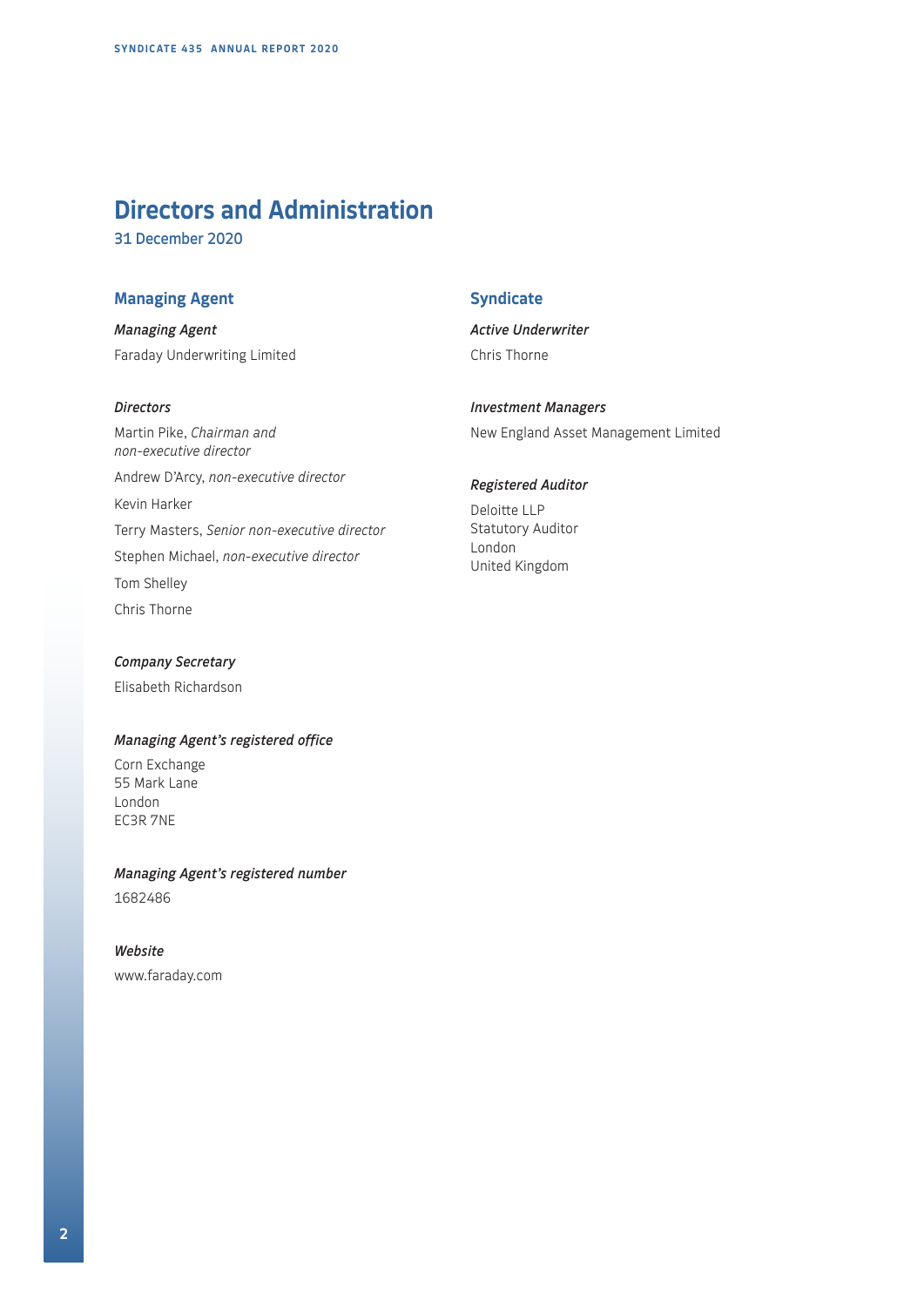# **Report of the Directors of the Managing Agent**

31 December 2020

The directors of Faraday Underwriting Limited ('the managing agent') present their report for the year ended 31 December 2020.

This Annual Report is prepared using the annual basis of accounting as required by Statutory Instrument No 1950 of 2008, the Insurance Accounts Directive (Lloyd's Syndicate and Aggregate Accounts) Regulations 2008 and applicable United Kingdom Accounting Standards, including Financial Reporting Standard 102: The Financial Reporting Standard applicable in the United Kingdom and Republic of Ireland ('FRS102') and Financial Reporting Standard 103: Insurance Contracts ('FRS103'). The Strategic Report on page 5 contains the information required to be disclosed under the Companies Act 2006 (Strategic Report and Directors' Report) Regulations 2013.

# **Results**

The result for the 2020 calendar year is a profit of £49,930,000 (2019: £23,834,000).

# **Going concern**

After making enquiries, the directors have a reasonable expectation that Syndicate 435 ('the syndicate) has adequate resources to continue in operational existence for the foreseeable future. Moreover, the directors expect that continued capital support will be in place in order to do so. Accordingly, the going concern basis continues to be adopted in preparing the Annual Report.

# **Directors**

The directors of the managing agent who served during the year ended 31 December 2020 and to the date of signing this report were as follows:

Andrew D'Arcy, *non-executive director*  Kevin Harker, *Finance Director* Terry Masters, *Senior non-executive director*  Stephen Michael, *non-executive director* Martin Pike, *Chairman and non-executive director*  Tom Shelley, *Chief Executive*  Chris Thorne, *Active Underwriter*

## **Expansion of the Faraday business**

Although Syndicate 435 is Faraday's main platform, its capabilities have been enhanced by the formation of Faraday MGA Limited ('the MGA'). This vehicle provides a means to accommodate our clients' needs when the Lloyd's platform does not. The MGA has a binding authority to write business on behalf of Berkshire Hathaway International Insurance Limited (BHIIL) and with General Reinsurance AG (GRAG), both are related companies.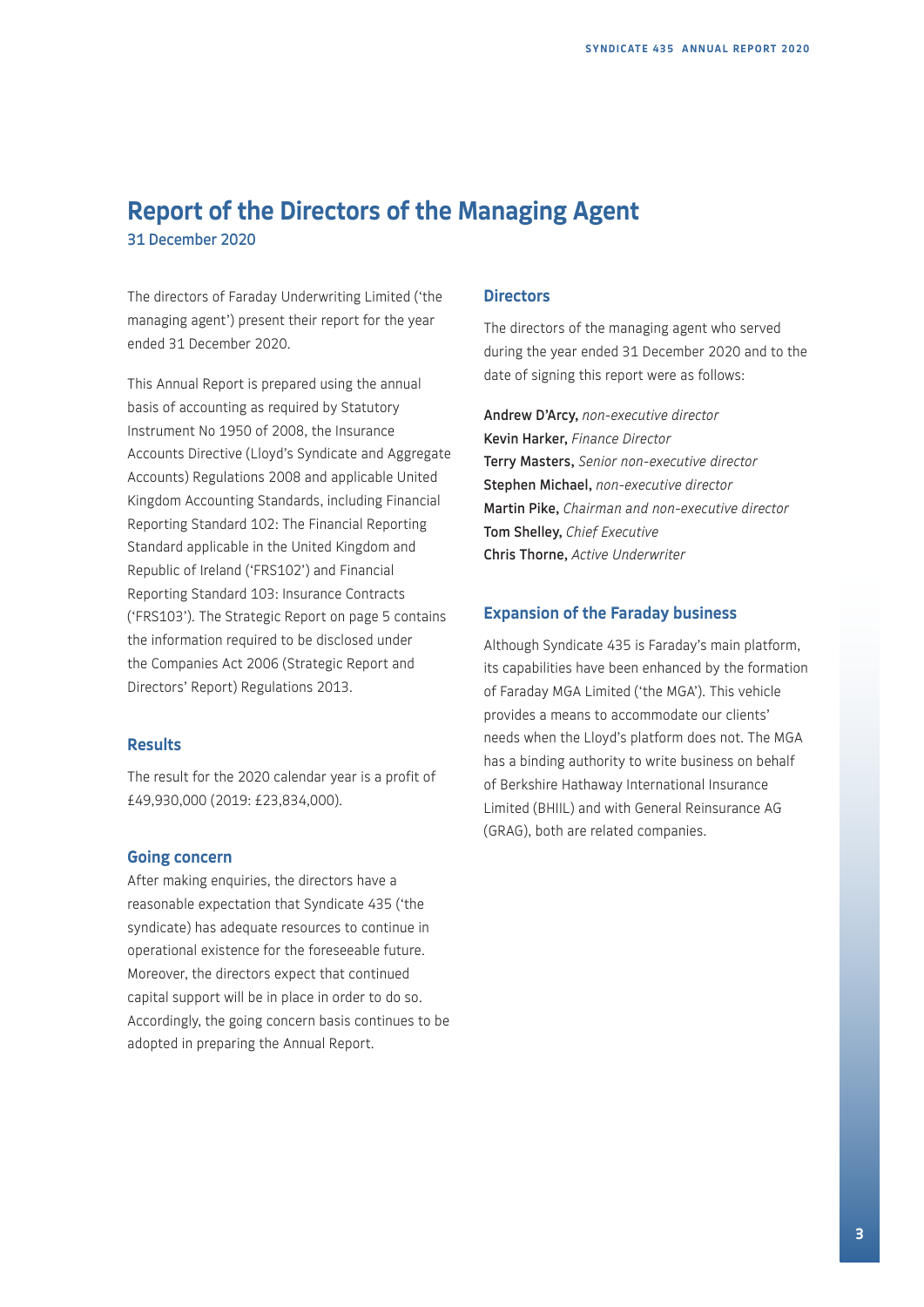# **Report of the Directors of the Managing Agent** (continued)

31 December 2020

# **Statement of disclosure of information to auditors**

Each of the directors at the date of this report confirms that:

- (a) so far as each of them is aware, there is no information relevant to the audit of the syndicate's financial statements for the year ended 31 December 2020 of which the auditors are unaware; and
- (b) the director has taken all the steps that he ought to have taken in his duty as a director to make him aware of any relevant audit information and to establish that the syndicate's auditors are aware of that information.

# **Management and capacity**

Faraday Underwriting Limited is the managing agent for Syndicate 435. Faraday Holdings Limited, the immediate parent company of the managing agent, is itself owned by General Re Corporation which is a subsidiary of Berkshire Hathaway Inc. The ultimate holding company of the Faraday group of companies is therefore Berkshire Hathaway Inc.

Syndicate capacity for the 2018 to 2021 years of account has been provided in full by Faraday Capital Limited, a wholly owned subsidiary of Faraday Holdings Limited. The capacity in recent years is as follows 2018 and 2019: £400m and 2020: £435m.

Capacity for 2021 has been set at £435m.

Faraday Capital Limited has exercised its right to waive the requirement to prepare separate accounts for the 2018 closed year of account.

Faraday is composed of Faraday Holdings Limited and its subsidiaries Faraday Underwriting Limited, Faraday Capital Limited, Faraday MGA Limited and GRF Services Limited.

## **Future developments**

Future developments at the syndicate are described in the Strategic Report on page 10. The managing agent continues to monitor the implications of Brexit and has been using Lloyd's Europe for EU business written since January 2019. Lloyd's completed a Part VII transfer on 30 December 2020 covering European business written through Lloyd's from 1993 to 2018. Whilst less than 5% of the premium income was derived from EU territories in 2020, a robust review of the likely impact of Brexit indicates that the business will not be adversely affected. More detail is provided in note 20.

## **Auditors and syndicate meeting**

The managing agent hereby gives formal notification of a proposal to re-appoint Deloitte LLP as auditor of Syndicate 435 for a further year. In addition, the managing agent confirms that it does not propose to hold an annual general meeting of the syndicate.

By order of the board

Elisabeth Richardson *Company Secretary* London 2 March 2021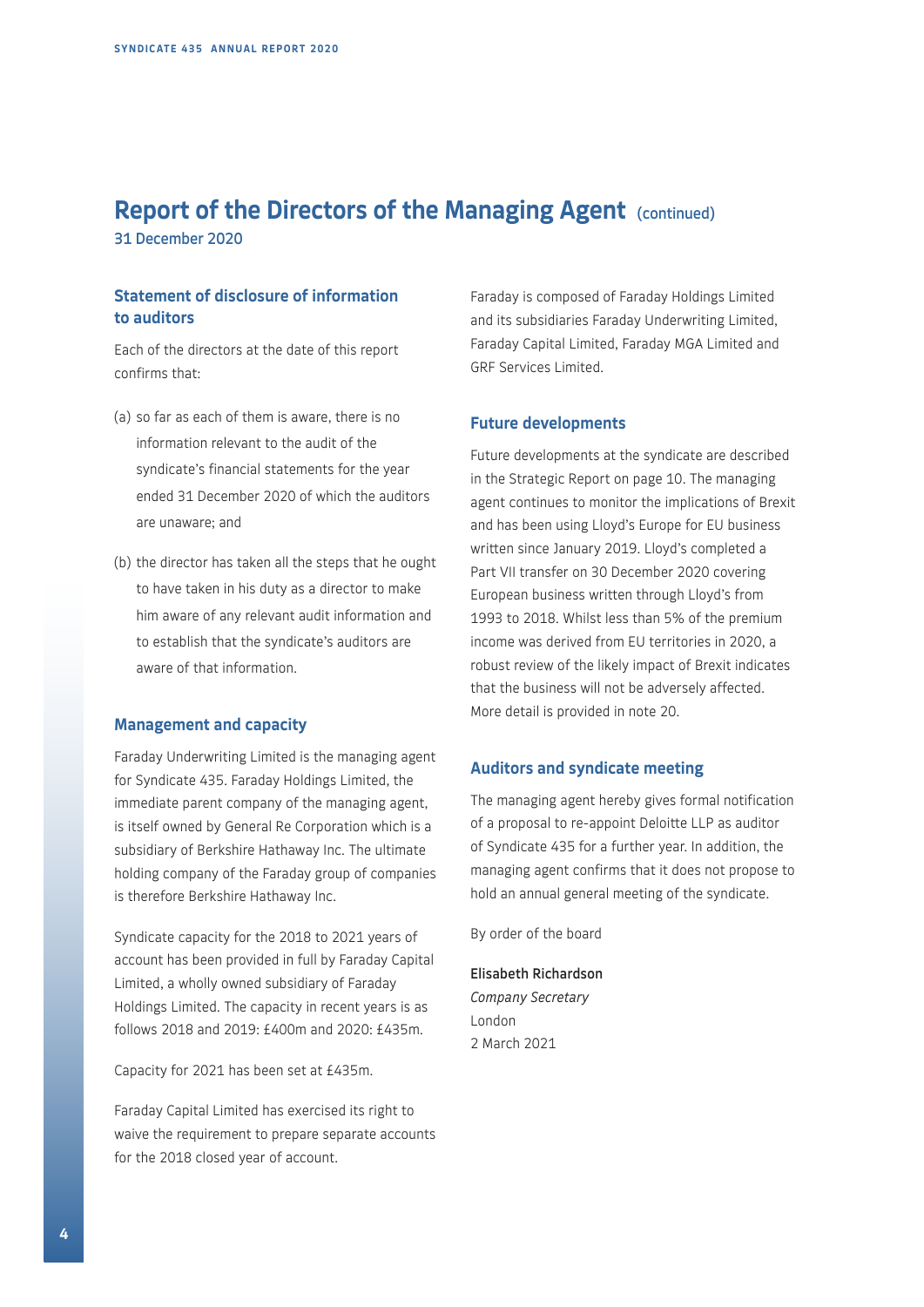# **Strategic Report**

31 December 2020

The Strategic Report as required under the Companies Act 2006 (Strategic Report and Directors' Report) Regulations 2013 contains a review of the business including an analysis of its performance during the year ended 31 December 2020, as well as the principal risks and uncertainties facing the business and future developments.

# **Principal activity and review of the business**

The principal activity of the business remains the transaction of general insurance and reinsurance business as part of the Lloyd's market in London.

The overall financial effect of COVID-19 on the 2020 results has been subject to detailed review but remains uncertain. Policy wording has been examined and the managing agent is mindful of the various regulatory investigations and Court findings, including the FCA's Business Interruption Insurance test case. The syndicate's robust approach to reserving, as noted below, has been applied to COVID-19 loss estimates as it would be to any other event. The pandemic is on-going and policy wordings remain under review. Therefore, it is not practical to give definitive figures on the losses from the event at this time.

Underlying gross written premium income for Syndicate 435 decreased by 9.7% in 2020 notably due to depressed premiums in our Travel and Airlines accounts due to COVID-19. The rate increases achieved were in excess of the initial 2020 business plan in most lines. Of particular note the continuing improved rating environment for the Commercial Lines portfolio.

Faraday continues to be a market leading provider of (re)insurance in windstorm and earthquake prone areas and therefore expects to incur losses from such events when they occur. The 2020 result was impacted by several natural catastrophes although to a lesser extent than in recent years. There were losses from Hurricanes Laura and Sally, Australian storms, Canadian hail and the US Derecho wind event, however, the losses were within modelled expectations.

Our reserving process and philosophy for such events is well established having developed significant expertise over many years in this market. Reserves are established following a review of all available information and after taking a conservative view of the potential for development of losses. The loss reserves therefore reflect Faraday's minimal appetite for any deterioration in its reported loss position. Reserves established in 2017, 2018 and 2019 in respect of the Atlantic basin hurricanes, Californian wildfires and Japanese typhoons have, in aggregate, proved to be adequate. Furthermore, much of the downside risk on the larger events is protected by the retrocession in place.

The Property Treaty team generated a small loss in the year, with slightly lower natural catastrophe activity than expected and reductions in prior years' loss estimates. The team has some potential exposure to COVID-19 business interruption losses. Rates have started to increase but less so than in some other areas.

The Commercial Lines portfolio has performed well in 2020 due to further significant rate increases as well as generally favourable experience (excluding the impact of COVID-19). The UK binders are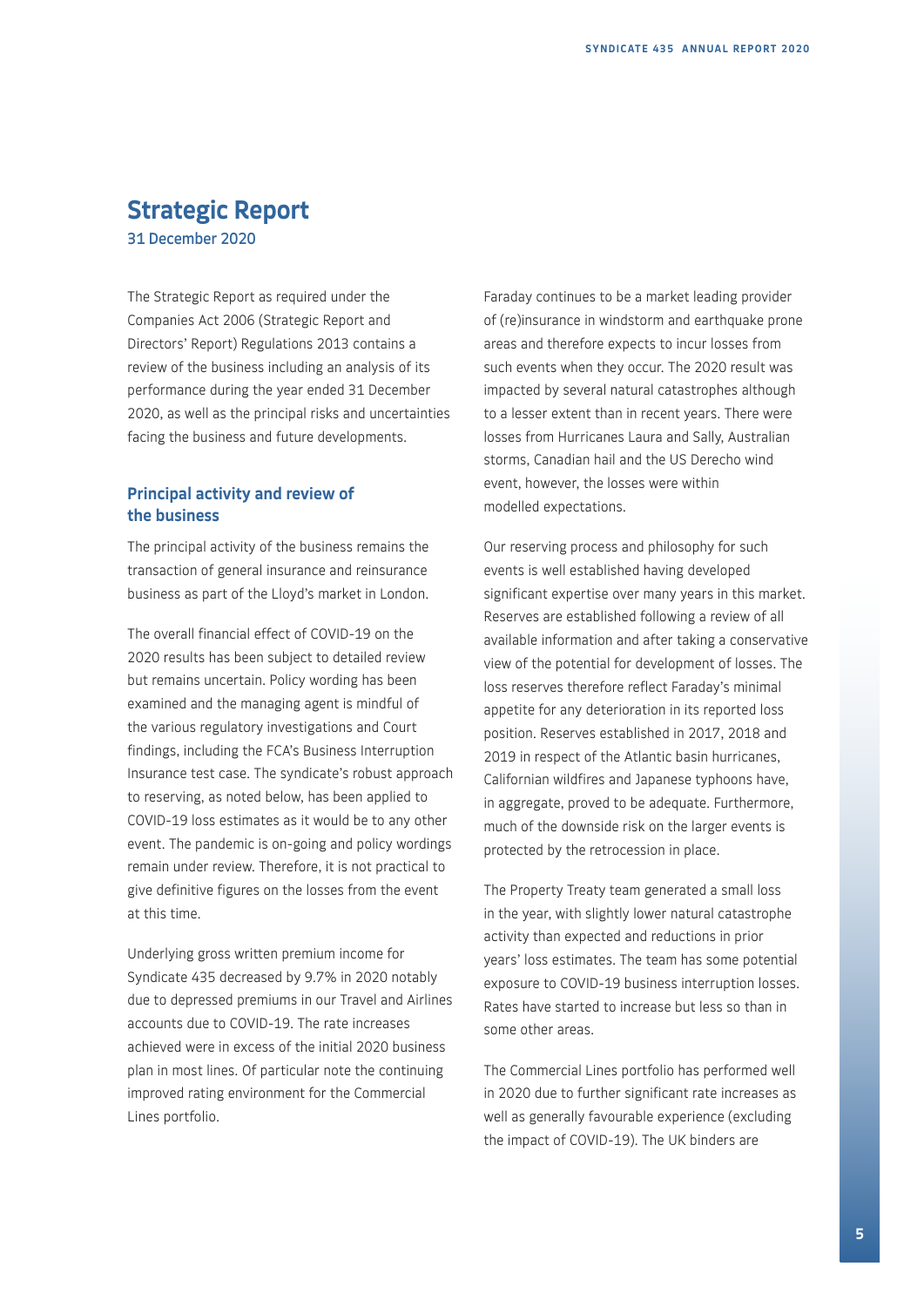expected to suffer losses due to COVID-19 from business interruption claims. Faraday aims to process all valid claims in a timely fashion and being mindful of the financial impact of COVID-19 we have been proactive in applying our professional approach to pandemic related matters. We continue to grow the direct and facultative areas of this business, given the current profitability levels, and further opportunities in the class are being explored.

The actions taken over the past couple of years to strengthen the pricing and reserving of the US Casualty business have shown to be adequate during 2020. Rates for this business are also increasing although this is against a backdrop of heightened claims costs. Workers' Compensation business continues to perform well and has not been subject to the increased trends seen in the other areas of this book.

The Aviation market has seen on-going rate increases since 2018 following several years of overcapacity and poor rating. The book generated a small loss in 2020 following several large losses and reduced volumes due to the dramatic reduction in flying in 2020 due to the pandemic.

The EL/PL book was profitable in 2020, benefitting from re-underwriting of the book implemented over the past few years.

The International Casualty and Motor books were profitable in the year due to favourable claims run-off. We have withdrawn from some direct Motor contracts.

The Accident & Health and the Agriculture teams, new to Faraday in 2019 and 2020 respectively, are building up portfolios of business.

Over the past few years action has been taken to improve and, where necessary, limit areas of the business not delivering to target. This is now evidenced in improved results which, coupled with a generally improving rate environment, means we are able to underwrite profitably in all areas whilst growing into new lines. Decisive action was taken to mitigate future systemic risk from COVID-19 and future pandemics. This has resulted in some lost business in EL/PL and Accident & Health parts of the book. Faraday continues to optimise the portfolio to those areas which are now delivering excess returns whilst maintaining strict underwriting discipline.

# **Principal risks and uncertainties**

A formal risk strategy and set of risk policies have been put in place, which are consistent with our business strategy. The risk policies are supported by a series of risk appetites which set out our overall appetite for risk. The business strategy and risk appetites are subject to frequent review to ensure Faraday is able to respond to any changes in market conditions. The board retains responsibility for the design of the risk management framework and approval of the risk appetites. It has delegated other aspects of risk management to the Risk & Capital Committee and the Audit & Risk Committee; the latter reports to the board.

The Executive Management Committee is responsible for the execution of the business strategy and manages the business from an operational perspective. It is supported by formal groups responsible for day-to-day underwriting, investment review, overseeing the larger transactions, management of the syndicate's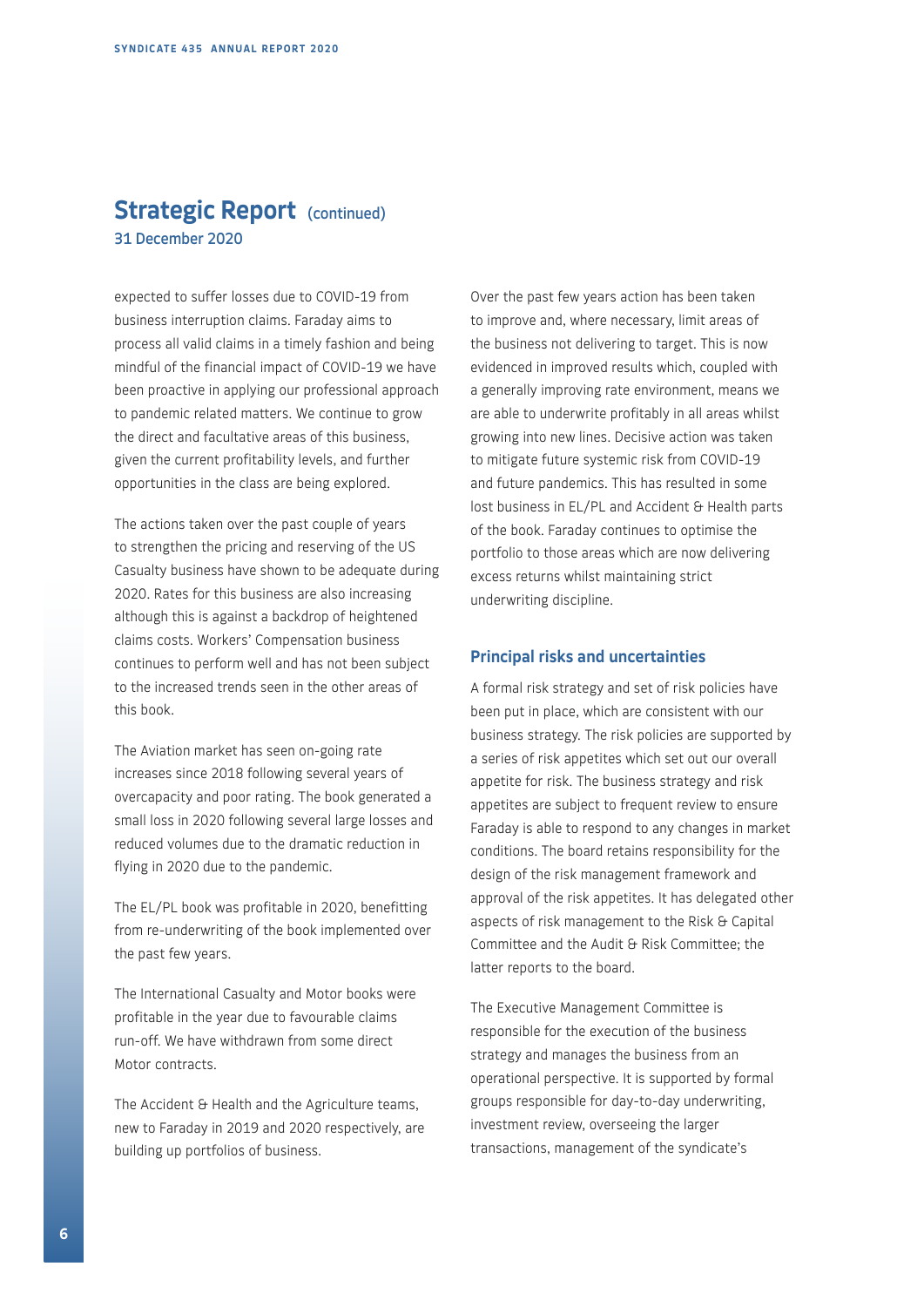counterparty exposures, data analytics and information technology; these groups report directly to the Executive Management Committee.

The Risk & Capital Committee, reporting to the Audit & Risk Committee, oversees the risk profile of the syndicate.

The Audit & Risk Committee is composed entirely of non-executive directors; this body provides independent oversight and challenge to the way in which risk is managed, monitored and reported within the syndicate. It considers any changes to risk appetite ensuring consistency with the syndicate's risk strategy. In addition, this Committee reviews, amongst other matters, the risk management framework, the operation of the internal model and the internal control system. The Risk Management and Compliance functions provide input to the Audit & Risk Committee.

From an operational perspective, the Chief Executive Officer is responsible for strategic risk, risk related to personnel and group risk. The Chief Underwriting Officer monitors underwriting risk, including the oversight of catastrophe exposures and reinsurance protections. The Head of Claims is responsible for claims management and the Chief Actuary, in conjunction with the Finance Director, is responsible for reserve risk. The Finance Director manages all aspects of market risk and credit risk. The Chief Operating Officer is responsible for the oversight of operational risks, as they relate to processes and systems.

The Chief Risk Officer is responsible for risk management and regulatory compliance. Risk and control owners are responsible for assessing and managing the risks for which they are held

accountable using a series of key performance and key risk indicators. The former are reported at the Executive Management Committee and the latter are the responsibility of the Risk & Capital Committee. Where an indicator triggers pre-set criteria, an escalation to the board is implemented to support effective management of the syndicate's risk profile.

The principal risks and uncertainties facing the syndicate are as follows:

## **Insurance risk**

There are three different elements to insurance risk, being the risk of losses from catastrophe events (catastrophe risk), the risk that business will prove to be inadequately priced given the coverage being provided (premium risk), and the risk that claims reserves prove to be insufficient (reserve risk). The board manages insurance risk by agreeing its underwriting appetite at least annually. This includes catastrophe appetites, combined ratio targets and line size guidelines. Underwriting performance is monitored against the business plan throughout the year by the Executive Management Committee. Licensed catastrophe models are used to model maximum probable losses from natural catastrophe exposed business for significant perils in key areas and to monitor exposures against pre-determined appetites. Reserve adequacy is monitored through a regular review of loss development and reserving analyses carried out by the Actuarial department.

# **Credit risk**

This represents the risk of default by one or more of the syndicate's counterparties, be they brokers, coverholders or reinsurers. The risk of default by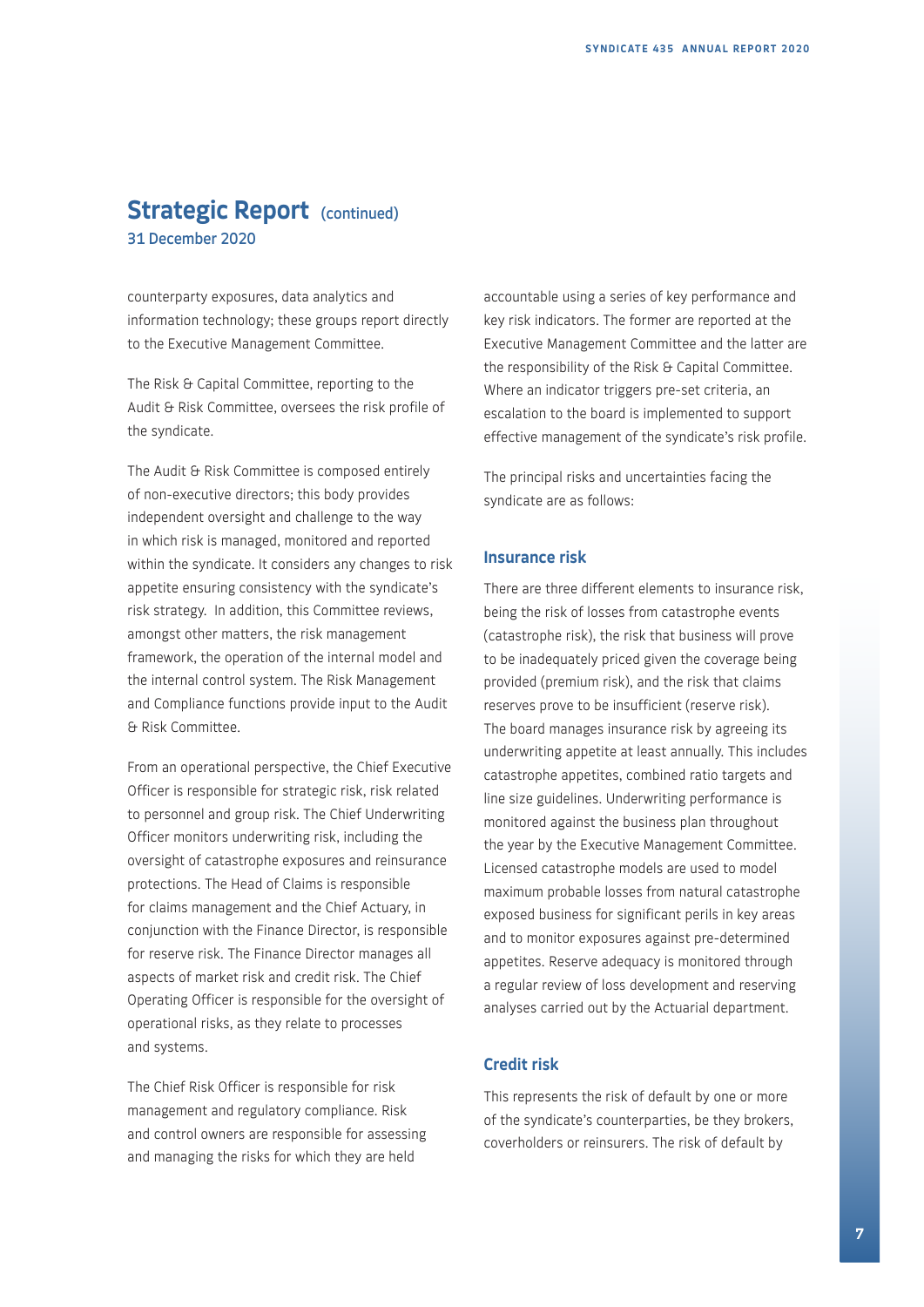issuers of investment holdings is captured in market risk. The syndicate conducts business only with brokers and coverholders that have been approved by the security group, which reviews the financial position and other information in respect of these entities on at least an annual basis. A similar process is followed with respect to the use of reinsurers on the syndicate's reinsurance programmes.

# **Market risk**

Market risk relates primarily to the exposures faced by the syndicate in respect of movements in key economic variables such as interest rates and foreign exchange rates and their potential impact on the valuation of the investment portfolio and other balance sheet items, such as claims reserves. These risks are managed through the adoption of a prudent investment strategy with respect to the duration and credit quality of the investment portfolio, as well as through the regular re-balancing of the foreign exchange position and exposures to match closely the liability currency profile.

In relation to investment holdings, the investment group recommends to the board the syndicate's investment strategy, having due regard to investment results, economic conditions and developments in financial markets. Benchmarks are set each year with reference to this strategy in order to monitor the performance of the syndicate's investment managers. Credit quality and asset concentration parameters are set which properly control the syndicate's exposure to investment risk. The syndicate makes no use of financial derivatives in the management of its risk exposures.

# **Liquidity risk**

This is the risk that the syndicate will not be able to meet its liabilities as they fall due, because of a shortfall of liquid assets. To mitigate this risk, the level of short-term investment holdings is monitored by the Finance Director and the Executive Management and Risk & Capital Committees. The syndicate's conservative investment guidelines also help to ensure that its portfolio has the necessary liquidity to respond quickly to short-term funding needs.

## **Operational risk**

Operational risk arises from errors caused by people, processes or systems, to include cyber issues, that could lead to losses to the syndicate. It includes the impact from external bodies, such as outsourced service providers and related companies. This risk is managed through a combination of robust service level agreements with external service providers, the implementation of detailed procedures and controls in all areas of its business and a structured programme of testing of processes and systems by the Risk, Compliance and Internal Audit departments. This is overseen by the Executive Management and Risk & Capital Committees.

## **Financial key performance indicators**

The syndicate's underwriting strategy is focused on the profitability of business, a key performance indicator being the level of absolute profit achieved. In 2020, which saw several significant catastrophe events and COVID-19, the syndicate generated a profit of £49,930,000 (2019: £23,834,000) at a combined ratio of 93.7% (2019: 99.8%).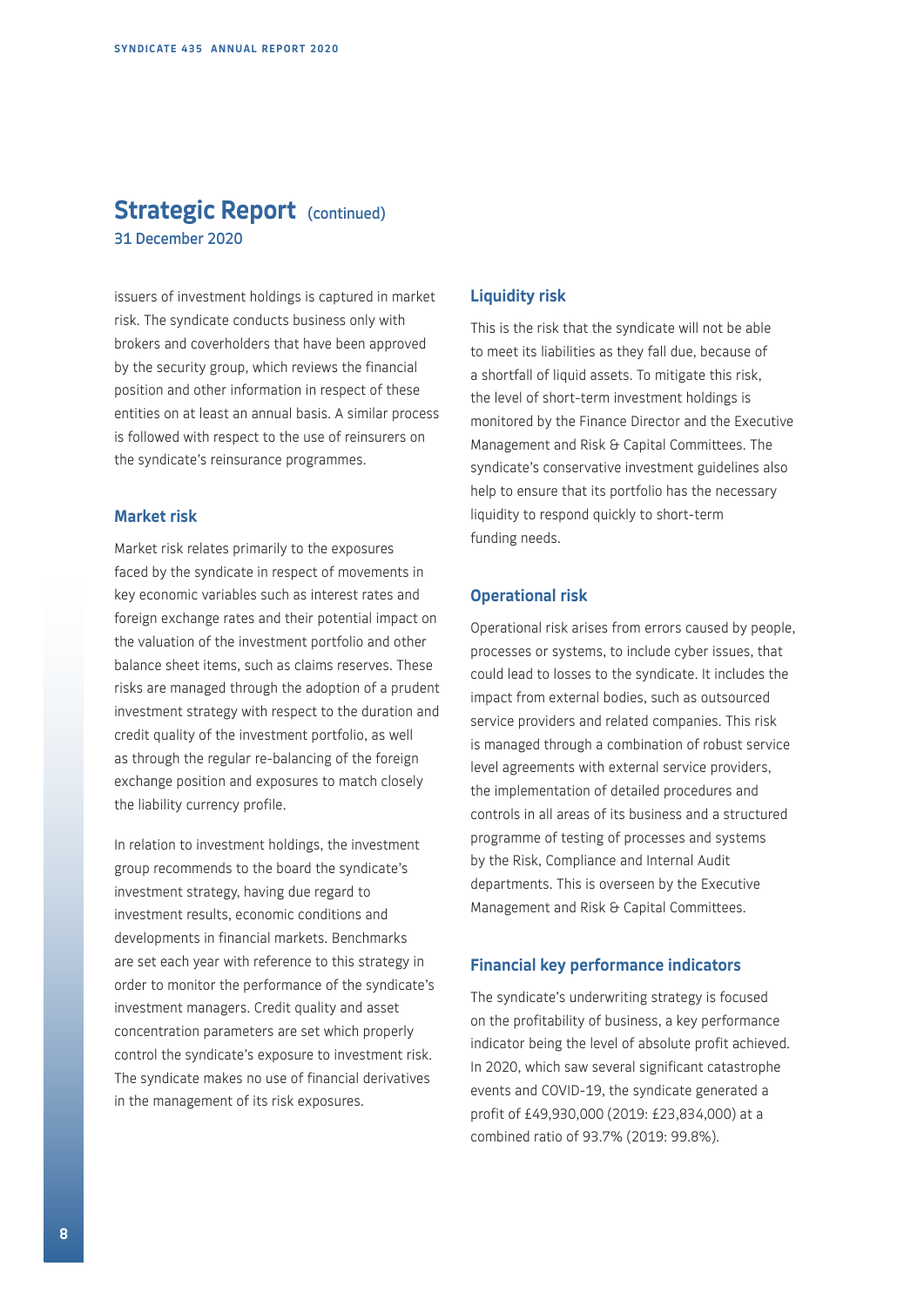The other key financial performance indicator is the investment return achieved compared with the benchmark set by the board. Given the nature of the syndicate's business, 68% of its investment portfolio is denominated in US dollars. The 2020 calendar year investment return on this portfolio was 2.54% (2019: 3.60%), compared with a benchmark of 2.58% (2019: 3.55%).

## **Key stakeholders and responsibilities**

The managing agent is fully aware of on-going responsibilities. Accordingly, attention is given to key stakeholders. These include clients, regulators, staff employed by the group, third party suppliers, local communities, the environment and Berkshire Hathaway Inc. the ultimate parent company.

The managing agent acts in good faith to promote the success of the syndicate for the benefit of the member as a whole. Decision making is made in an informed manner, having regard to the impact on stakeholders and matters set out in s.172 of the Companies Act 2006. The requirements of s.172 are not new to the board of the managing agent, the impact of any change in the strategic direction of the business is considered for all stakeholders. Of particular note:

- The directors, in making decisions have considered the long-term prospects of Syndicate 435. A review of the business is given above.
- The managing agent takes pride in all business relationships. The organisation looks to engage with clients, outsourcers, professional advisers, staff and other stakeholders in a straightforward and professional manner. Treating all stakeholders fairly is of paramount importance.
- Employees are fundamental to the success of the business. The managing agent strives to make Faraday an enjoyable and rewarding place to work. Regular meetings are held to update staff on the performance and operational aspects of the syndicate. The open style of management adopted by the directors encourages employees to raise any issues and appropriate steps can be taken. The directors regard this style as one of the core strengths; it assists with staff retention. Training and development of staff is another important factor of the board's focus; a skilled and content workforce is crucial to the success of the business.
- The directors monitor developments in the wider business and financial arenas. In particular these include regulatory requirements and guidelines as well as legal frameworks and Risk and Compliance aspects of the (re)insurance industry. Faraday would adapt to any revisions to these having regard to our diverse stakeholders. Market conditions underpin the ever-changing needs of key stakeholders. The directors endeavour to react to the circumstances in a timely manner. High business standards are promoted throughout the organisation. The board revisits the overall strategy at a formal off-site meeting each year. Work continues on an on-going basis to increase the quality of business being underwritten to achieve overall profitability and a long-term beneficial effect for Berkshire Hathaway Inc. As necessary, difficult decisions will be taken.
- The robust client focus assists with maintaining and improving relationships with clients, outsourcers and suppliers. Every effort is made by the directors, following recommendations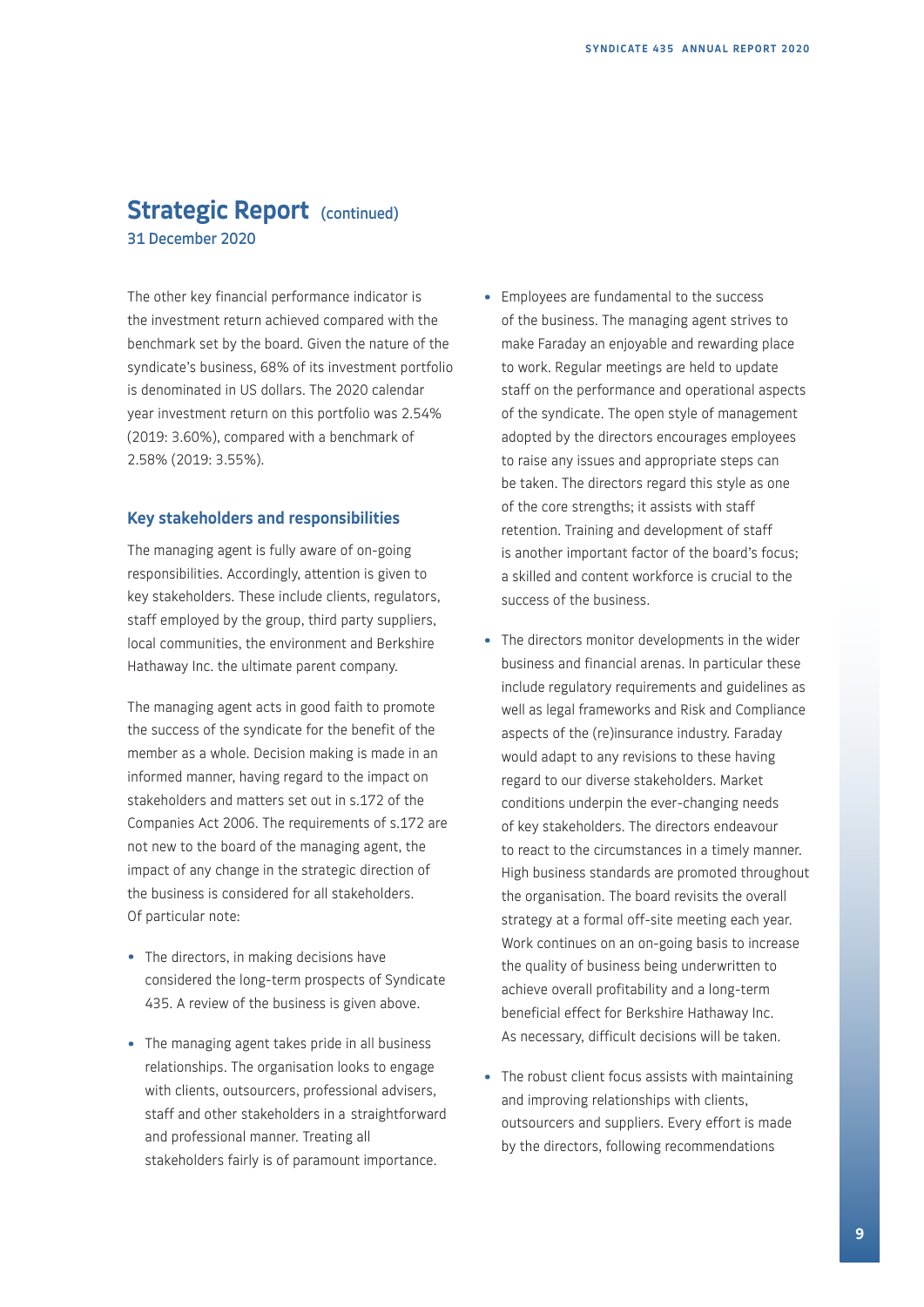from the Underwriters, to meet the changing needs of our customers. Products are regularly reviewed to ensure they meet the requirements and are acceptable to all parties in the distribution chain; revisions are made as necessary.

- The directors value market perception. Every effort is made to meet the wide range of financial responsibilities. Payment terms will be met and enquiries are always made where service levels are queried by any of the stakeholders.
- Finally, the managing agent is conscious of its environmental and social responsibilities. Care is taken to minimise any adverse impact the business might have on the wider environment. With working from home in operation since mid-March 2020 there has been a significant reduction in the use of general office consumables.

## **COVID-19**

The world is currently experiencing a pandemic with a negative impact on the global economy including insurance markets. The directors continue to consider the impact of COVID-19 on the syndicate's financial strength, taking into account a number of factors including the ability to access and transact business being mindful of our robust underwriting criteria. Additionally, the directors are monitoring the effect of remote working on the syndicate and Faraday's overall operation and interactions with its stakeholders. The organisation has adapted well to the changes and staff are operating efficiently. Management maintains contact with staff with regular updates on all business and operational matters.

The managing agent has concluded that Syndicate 435 continues to operate effectively and does not anticipate any change to the ability to continue operating on a going concern basis.

# **Climate change**

The impact on the business from climate change continues to be assessed; all relevant data is considered and action taken as appropriate. The managing agent is mindful of its corporate and social responsibilities in the global market place in which the syndicate is active. Specific resource has been dedicated to evaluating climate change with an on-going review of the risk factors from a financial and an operational perspective.

## **Future developments**

Rate increases are being seen across various lines of business in 2021. There are on-going challenges with surplus capacity in particular areas. Faraday continues to work with Lloyd's to ensure we are positioned for long term success as well as supporting the Lloyd's franchise. The managing agent remains mindful that Faraday's primary platform continues to be the syndicate. However, in certain circumstances this may not be suitable and Faraday MGA Limited, our second platform, would provide a means to accommodate Faraday's clients' needs. Our MGA binds business on behalf of Berkshire Hathaway International Insurance Limited and General Reinsurance AG, both are related group companies.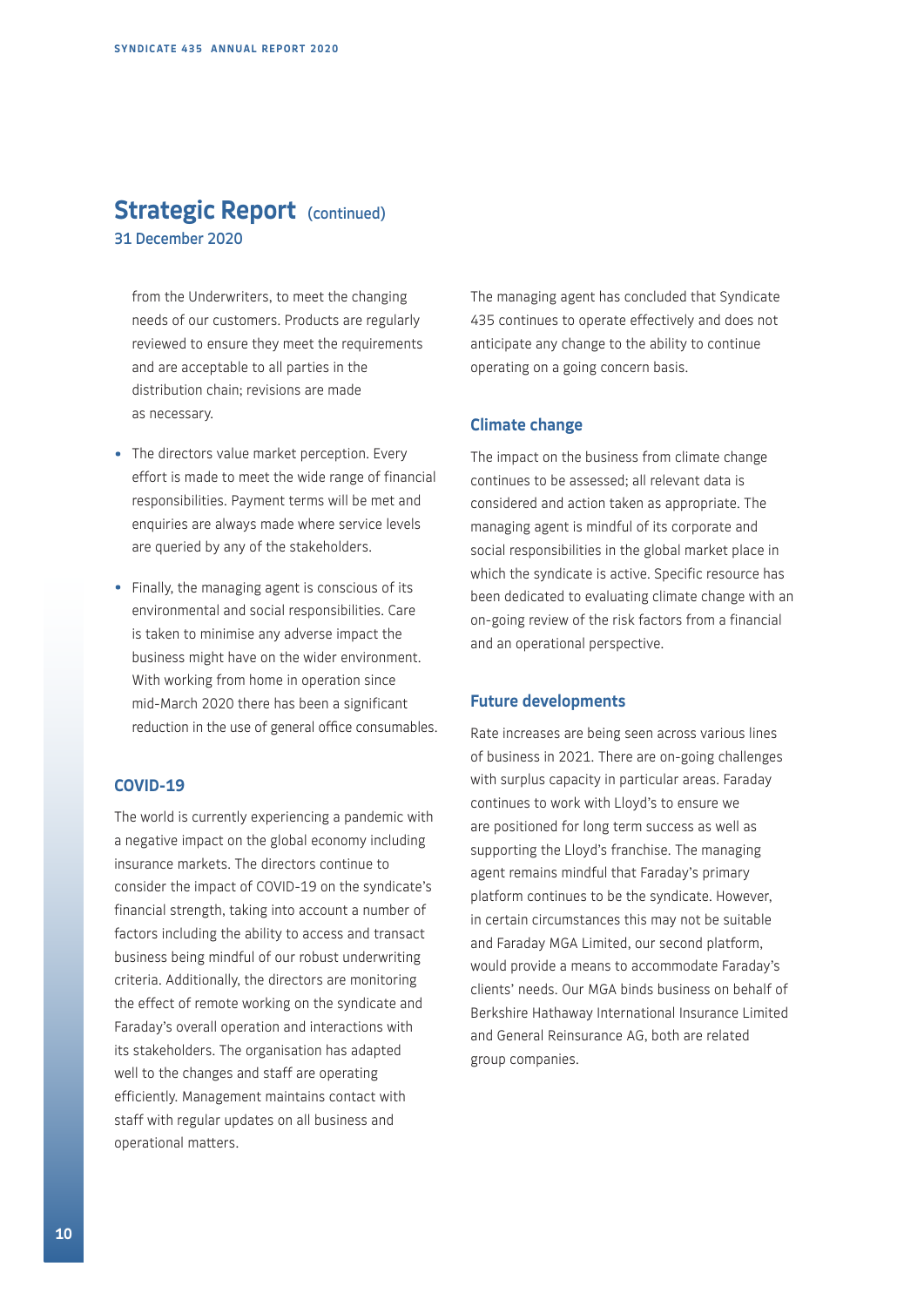Faraday continues to review its vision and overall strategy. We strive to ensure the optimum outcome for policyholders as well as adding strength to the Faraday brand. We will investigate other classes of business where appropriate. An example of our proactive attitude are our new teams: Accident & Health and Agricultural, the latter writing business from 2020 and most recently Financial Lines writing business from 2021. Faraday maintains its strong underwriting discipline across all lines of business and is prepared to take tough decisions should the underlying risk not pass strict criteria. Underwriters remain focused on the profitability of the business being written. We are actively looking to enhance our market presence during the coming year through participation in further new lines of business and large individual arrangements.

By order of the board

# Elisabeth Richardson

*Company Secretary* London 2 March 2021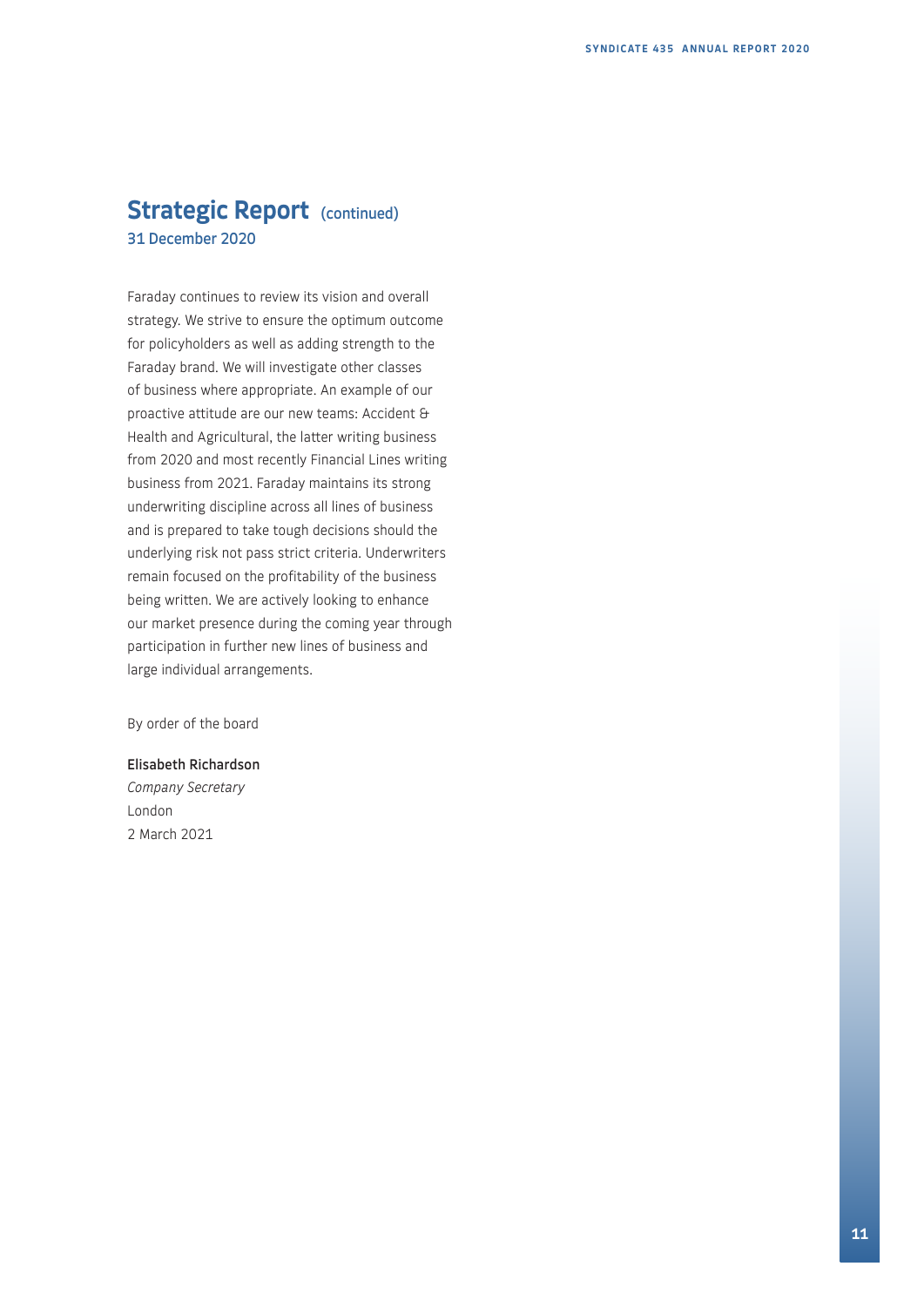# **Statement of Managing Agent's responsibilities**

31 December 2020

The managing agent is responsible for preparing the annual report and the syndicate financial statements in accordance with applicable law and regulations.

The Insurance Accounts Directive (Lloyd's syndicate and Aggregate Accounts) Regulations 2008 ('the 2008 Regulations') require the managing agent to prepare syndicate financial statements for each financial year. Under that law the managing agent has elected to prepare the financial statements in accordance with United Kingdom Generally Accepted Accounting Practice (United Kingdom Accounting Standards and applicable law). Under company law the managing agent must not approve the financial statements unless they are satisfied that they give a true and fair view of the state of affairs of the syndicate and of the profit or loss of the syndicate for that period.

In preparing these syndicate financial statements, the managing agent is required to:

- (a) select suitable accounting policies and then apply them consistently;
- (b) make judgments and accounting estimates that are reasonable and prudent;
- (c) state whether applicable UK Accounting Standards have been followed, subject to any material departures disclosed and explained in the financial statements; and
- (d) prepare the syndicate financial statements on the going concern basis unless it is inappropriate to presume that the syndicate will continue to write business.

The managing agent is responsible for keeping adequate accounting records that are sufficient to show and explain the syndicate's transactions and disclose with reasonable accuracy at any time the financial position of the syndicate and enable it to ensure that the financial statements comply with 2008 Regulations. It is also responsible for safeguarding the assets of the syndicate and hence for taking reasonable steps for the prevention and detection of fraud and other irregularities.

The managing agent is responsible for the maintenance and integrity of the corporate and financial information included on the business' website. Legislation in the United Kingdom governing the preparation and dissemination of financial statements may differ from legislation in other jurisdictions.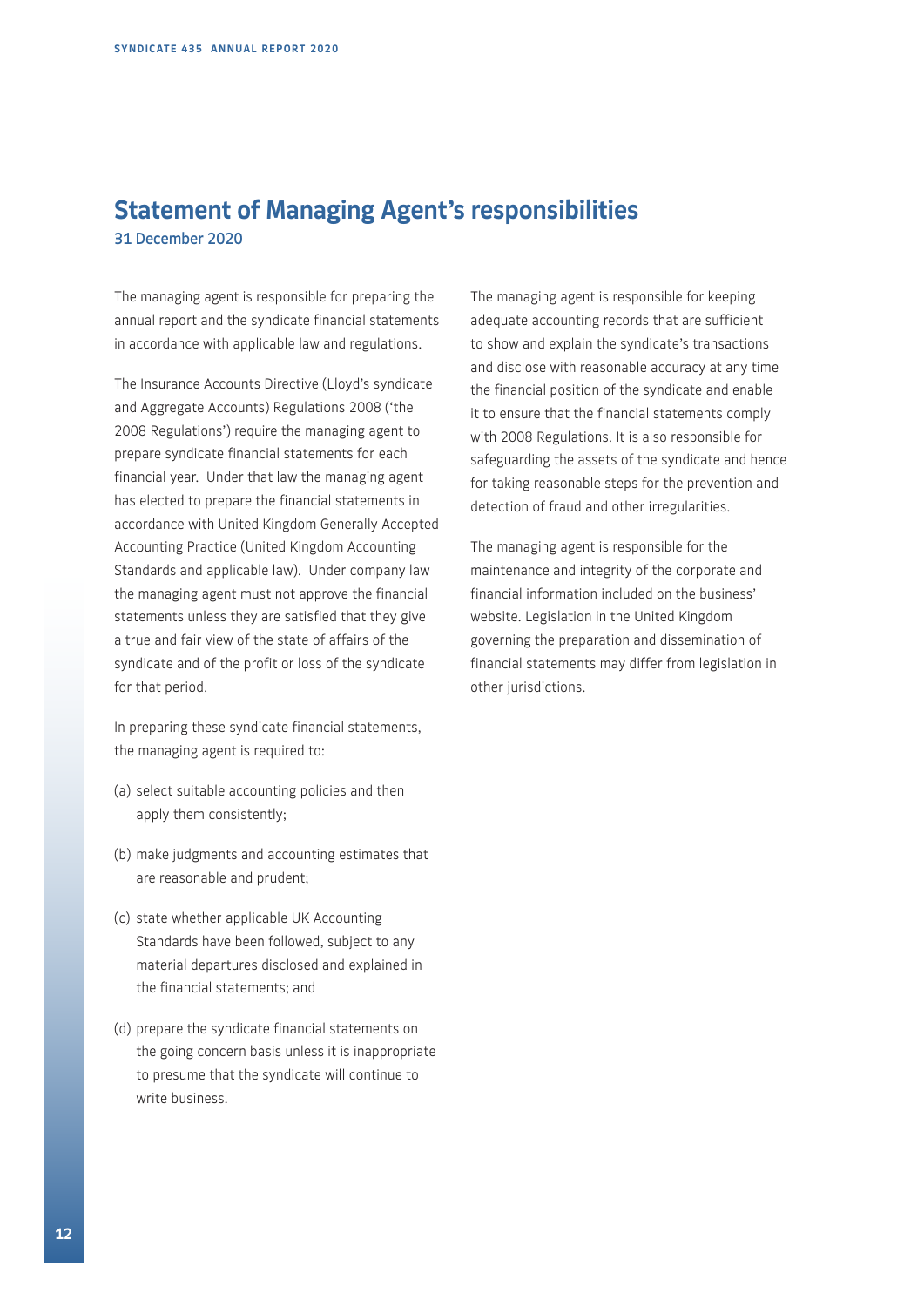# **Independent Auditor's Report to the Member of Syndicate 435**

# **Report on the audit of the syndicate annual financial statements**

## **Opinion**

In our opinion the syndicate annual financial statements of Syndicate 435 (the 'syndicate'):

- give a true and fair view of the state of the syndicate's affairs as at 31 December 2020 and of its profit for the year then ended;
- have been properly prepared in accordance with United Kingdom Generally Accepted Accounting Practice, including Financial Reporting Standard 102 "The Financial Reporting Standard applicable in the UK and Republic of Ireland"; and
- have been prepared in accordance with the requirements of The Insurance Accounts Directive (Lloyd's Syndicate and Aggregate Accounts) Regulations 2008.

We have audited the syndicate annual financial statements which comprise:

- the Profit and Loss Account:
- the Statement of Comprehensive Income;
- the Balance Sheet:
- the Statement of Cash Flows:
- the Statement of Changes in Equity and;
- the related notes 1 to 20.

The financial reporting framework that has been applied in their preparation is applicable law and United Kingdom Accounting Standards, including Financial Reporting Standard 102 "The Financial Reporting Standard applicable in the UK and Republic of Ireland" (United Kingdom Generally Accepted Accounting Practice).

# **Basis for opinion**

We conducted our audit in accordance with International Standards on Auditing (UK) (ISAs (UK)) and applicable law. Our responsibilities under those standards are further described in the auditor's responsibilities for the audit of the syndicate annual financial statements section of our report.

We are independent of the syndicate in accordance with the ethical requirements that are relevant to our audit of the syndicate annual financial statements in the UK, including the Financial Reporting Council's (the 'FRC's') Ethical Standard, and we have fulfilled our other ethical responsibilities in accordance with these requirements. We believe that the audit evidence we have obtained is sufficient and appropriate to provide a basis for our opinion.

## **Conclusions relating to going concern**

In auditing the financial statements, we have concluded that the managing agent's use of the going concern basis of accounting in the preparation of the financial statements is appropriate.

Based on the work we have performed, we have not identified any material uncertainties relating to events or conditions that, individually or collectively, may cast significant doubt on the syndicate's ability to continue in operations for a period of at least twelve months from when the syndicate financial statements are authorised for issue.

Our responsibilities and the responsibilities of the managing agent with respect to going concern are described in the relevant sections of this report.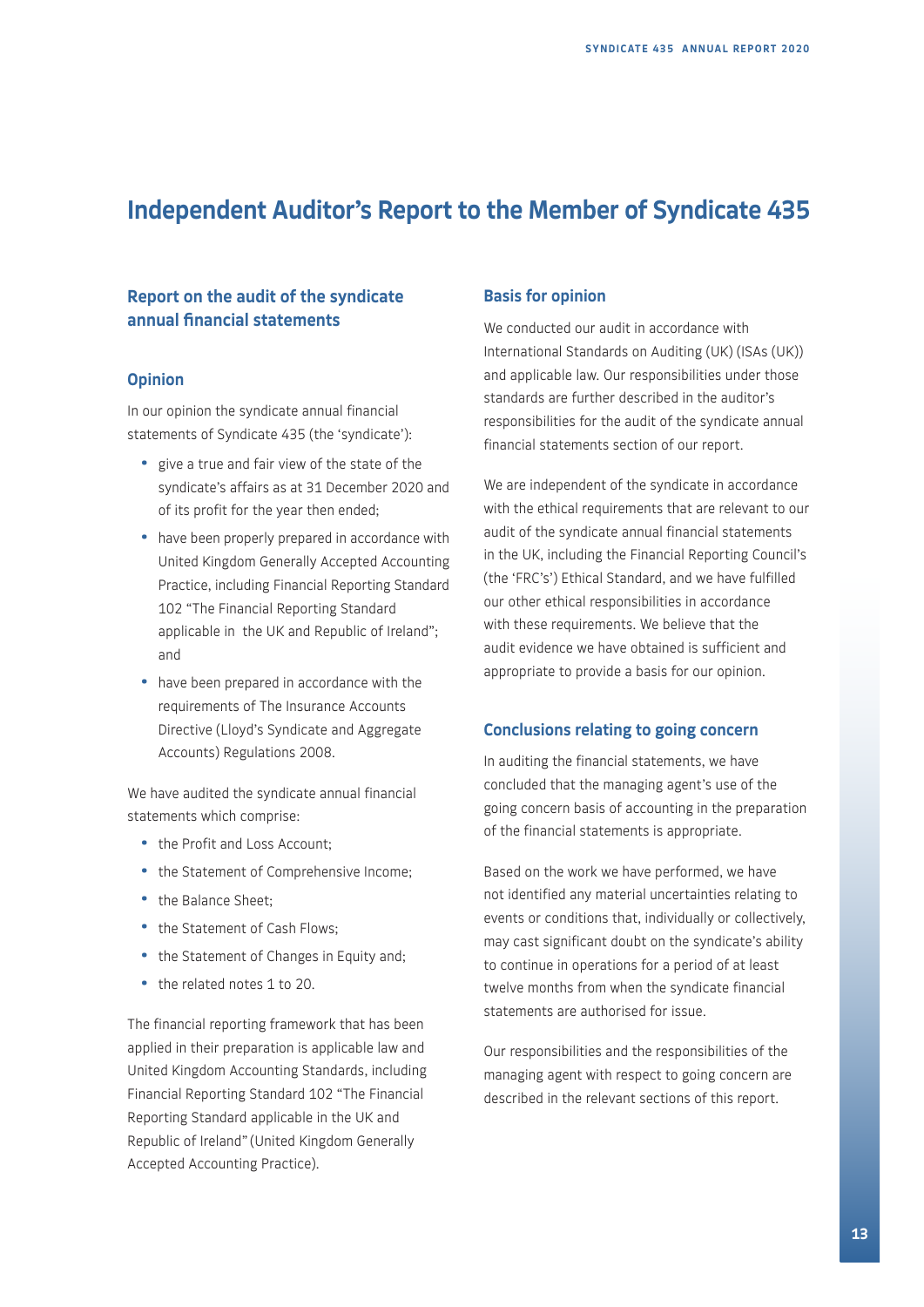# **Independent Auditor's Report to the Member of Syndicate 435** (continued)

# **Other information**

The other information comprises the information included in the annual report, other than the syndicate annual financial statements and our auditor's report thereon. The managing agent is responsible for the other information contained within the annual report. Our opinion on the syndicate annual financial statements does not cover the other information and, except to the extent otherwise explicitly stated in our report, we do not express any form of assurance conclusion thereon.

Our responsibility is to read the other information and, in doing so, consider whether the other information is materially inconsistent with the syndicate annual financial statements or our knowledge obtained in the course of the audit, or otherwise appears to be materially misstated. If we identify such material inconsistencies or apparent material misstatements, we are required to determine whether this gives rise to a material misstatement themselves. If, based on the work we have performed, we conclude that there is a material misstatement of this other information, we are required to report that fact.

We have nothing to report in this regard.

# **Responsibilities of managing agent**

As explained more fully in the managing agent's responsibilities statement, the managing agent is responsible for the preparation of the syndicate annual financial statements and for being satisfied that they give a true and fair view, and for such internal control as the managing agent determines is necessary to enable the preparation of syndicate

annual financial statements that are free from material misstatement, whether due to fraud or error.

In preparing the syndicate annual financial statements, the managing agent is responsible for assessing the syndicate's ability to continue in operation, disclosing, as applicable, matters related to the syndicate's ability to continue in operation and to use the going concern basis of accounting unless the managing agent intends to cease the syndicate's operations, or has no realistic alternative but to do so.

# **Auditor's responsibilities for the audit of the syndicate annual financial statements**

Our objectives are to obtain reasonable assurance about whether the syndicate annual financial statements as a whole are free from material misstatement, whether due to fraud or error, and to issue an auditor's report that includes our opinion. Reasonable assurance is a high level of assurance, but is not a guarantee that an audit conducted in accordance with ISAs (UK) will always detect a material misstatement when it exists. Misstatements can arise from fraud or error and are considered material if, individually or in the aggregate, they could reasonably be expected to influence the economic decisions of users taken on the basis of these syndicate annual financial statements.

A further description of our responsibilities for the audit of the syndicate annual financial statements is located on the FRC's website at: www.frc.org.uk/ auditorsresponsibilities. This description forms part of our auditor's report.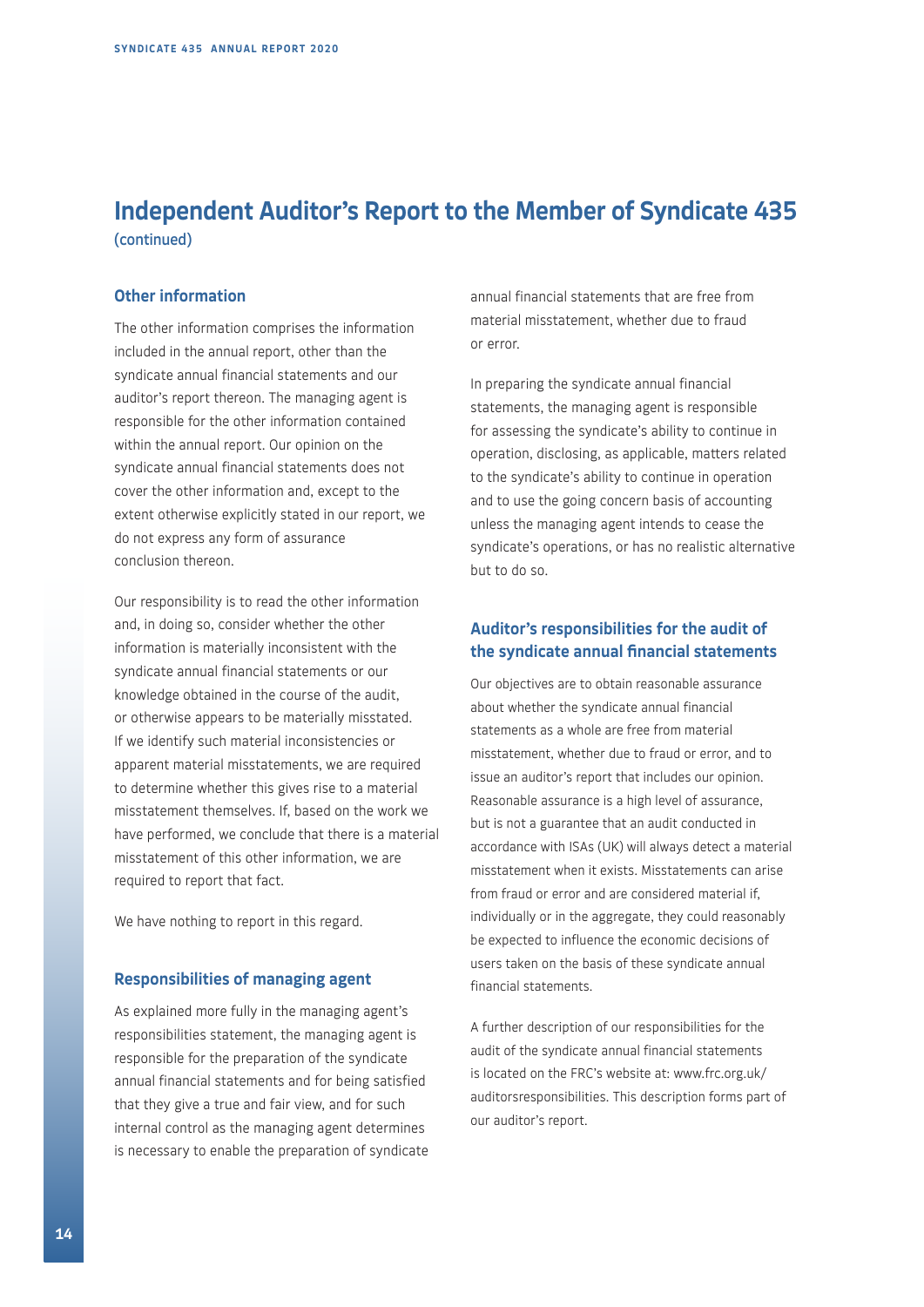# **Independent Auditor's Report to the Member of Syndicate 435** (continued)

# **Extent to which the audit was considered capable of detecting irregularities, including fraud**

Irregularities, including fraud, are instances of non-compliance with laws and regulations. We design procedures in line with our responsibilities, outlined above, to detect material misstatements in respect of irregularities, including fraud. The extent to which our procedures are capable of detecting irregularities, including fraud is detailed below.

We considered the nature of the syndicate and its control environment, and reviewed the syndicate's documentation of their policies and procedures relating to fraud and compliance with laws and regulations. We also enquired of management, about their own identification and assessment of the risks of irregularities.

We obtained an understanding of the legal and regulatory frameworks that the syndicate operates in, and identified the key laws and regulations that:

- had a direct effect on the determination of material amounts and disclosures in the financial statements. These included the Insurance Accounts Directive (Lloyd's Syndicate and Aggregate Accounts) Regulations 2008 and the Lloyd's Syndicate Accounting Byelaw (no. 8 of 2005); and
- do not have a direct effect on the financial statements but compliance with which may be fundamental to the syndicate's ability to operate or to avoid a material penalty. These included the requirements of Solvency II.

We discussed among the audit engagement team including relevant internal specialists such as actuarial and IT regarding the opportunities and

incentives that may exist within the organisation for fraud and how and where fraud might occur in the financial statements.

As a result of performing the above, we identified the greatest potential for fraud in the following areas, and our specific procedures performed to address them are described below:

- Estimation of pipeline premiums requires significant management judgement and therefore there is potential for management bias through manipulation of core assumptions. In response our testing included, on sample basis, comparing management's estimates on prior year contracts against actual premiums received as well as to historical experience on similar contracts.
- Valuation of technical provisions includes assumptions and methodology requiring significant management judgement and involves complex calculations, and therefore there is potential for management bias. There is also a risk of overriding controls by making late adjustments to the technical provisions.

In common with all audits under ISAs (UK), we are also required to perform specific procedures to respond to the risk of management override. In addressing the risk of fraud through management override of controls, we tested the appropriateness of journal entries and other adjustments; assessed whether the judgements made in making accounting estimates are indicative of a potential bias; and evaluated the business rationale of any significant transactions that are unusual or outside the normal course of business.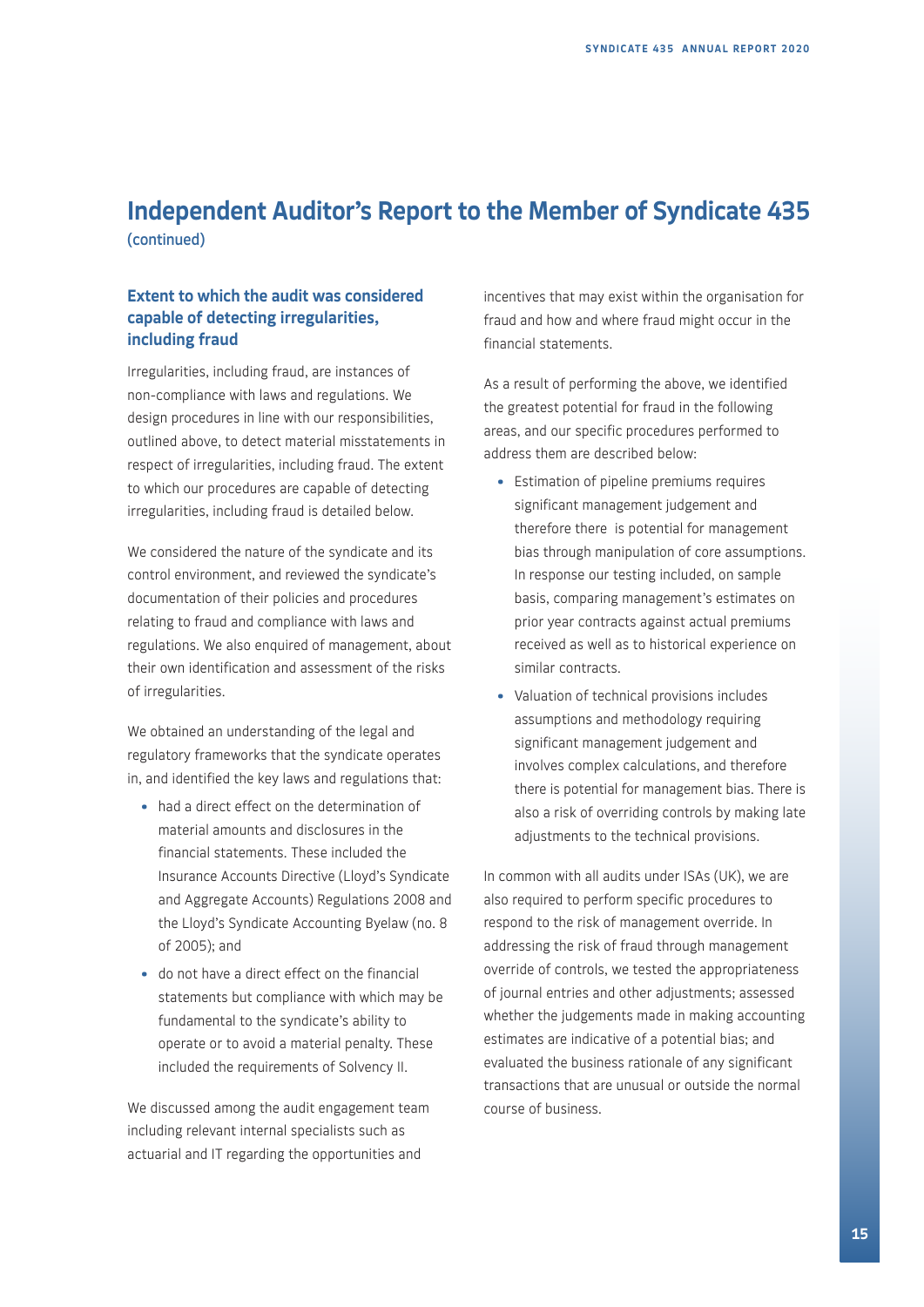# **Independent Auditor's Report to the Member of Syndicate 435** (continued)

In addition to the above, our procedures to respond to the risks identified included the following:

- reviewing financial statement disclosures by testing to supporting documentation to assess compliance with provisions of relevant laws and regulations described as having a direct effect on the financial statements;
- performing analytical procedures to identify any unusual or unexpected relationships that may indicate risks of material misstatement due to fraud;
- enquiring of management, internal audit and legal counsel concerning actual and potential litigation and claims, and instances of non compliance with laws and regulations; and
- reading minutes of meetings of those charged with governance, reviewing internal audit reports and reviewing correspondence with Lloyd's.

# **Report on other legal and regulatory requirements**

# **Opinions on other matters prescribed by The Insurance Accounts Directive (Lloyd's Syndicate and Aggregate Accounts) Regulations 2008**

In our opinion, based on the work undertaken in the course of the audit:

• the information given in the strategic report and the managing agent's report for the financial year for which the financial statements are prepared is consistent with the financial statements; and

• the strategic report and the managing agent's report have been prepared in accordance with applicable legal requirements.

In the light of the knowledge and understanding of the syndicate and its environment obtained in the course of the audit, we have not identified any material misstatements in the Strategic Report or the Report of the Directors of the Managing Agent.

# **Matters on which we are required to report by exception**

Under The Insurance Accounts Directive (Lloyd's Syndicate and Aggregate Accounts) Regulations 2008 we are required to report in respect of the following matters if, in our opinion:

- the managing agent in respect of the syndicate has not kept adequate accounting records; or
- the syndicate annual financial statements are not in agreement with the accounting records; or
- we have not received all the information and explanations we require for our audit.

We have nothing to report in respect of these matters.

# **Use of our report**

This report is made solely to the syndicate's member, as a body, in accordance with regulation 10 of The Insurance Accounts Directive (Lloyd's Syndicate and Aggregate Accounts) Regulations 2008. Our audit work has been undertaken so that we might state to the syndicate's member those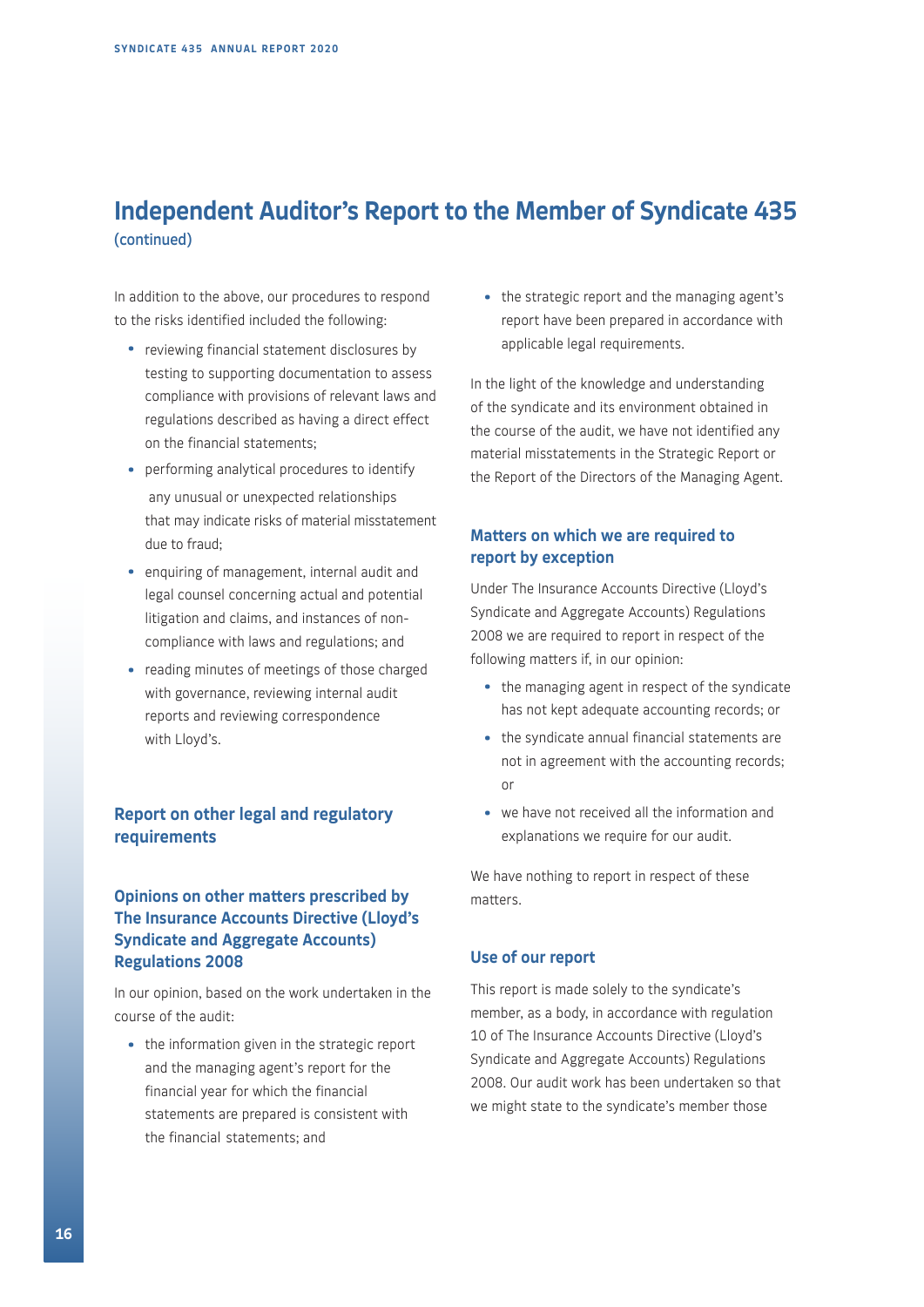# **Independent Auditor's Report to the Member of Syndicate 435** (continued)

matters we are required to state to them in an auditor's report and for no other purpose. To the fullest extent permitted by law, we do not accept or assume responsibility to anyone other than the syndicate's member as a body, for our audit work, for this report, or for the opinions we have formed.

Adam Ely FCA *(Senior statutory auditor) For and on behalf of Deloitte LLP Statutory Auditor* London, United Kingdom 2 March 2021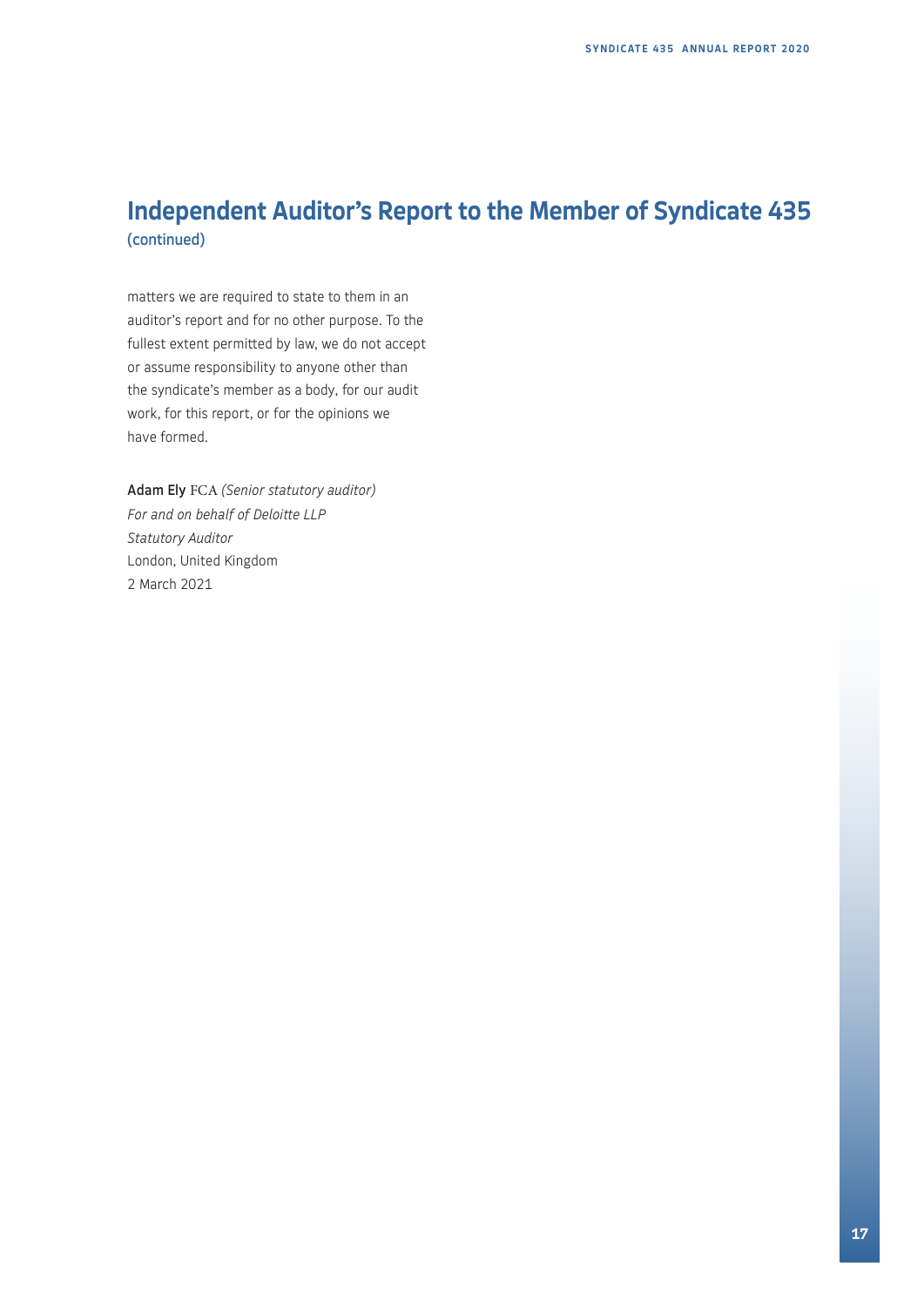# **Profit and Loss Account**

for the year ended 31 December 2020

|                                                                           |      |           | 2020       |            | 2019       |
|---------------------------------------------------------------------------|------|-----------|------------|------------|------------|
|                                                                           | Note | £'000     | £'000      | £'000      | £'000      |
| <b>Technical account - general business</b>                               |      |           |            |            |            |
| Earned premiums, net of reinsurance                                       |      |           |            |            |            |
| Gross premiums written                                                    | 4    |           | 404,358    |            | 447,821    |
| Outward reinsurance premiums                                              |      |           | (49, 347)  |            | (43,518)   |
| Net premiums written                                                      |      |           | 355,011    |            | 404,303    |
| Change in the provision for unearned<br>premiums                          |      |           |            |            |            |
| Gross amount                                                              |      |           | 3,808      |            | (4, 417)   |
| Reinsurers' share                                                         |      |           | (272)      |            | (1,183)    |
| Change in the net provision for                                           |      |           |            |            |            |
| unearned premiums                                                         |      |           | 3,536      |            | (5,600)    |
| Earned premiums, net of reinsurance                                       |      |           | 358,547    |            | 398,703    |
| Allocated investment return transferred from<br>the non-technical account |      |           | 24,221     |            | 25,310     |
| Claims incurred, net of reinsurance                                       |      |           |            |            |            |
| Claims paid                                                               |      |           |            |            |            |
| Gross amount                                                              |      | (229,753) |            | (240, 893) |            |
| Reinsurers' share                                                         |      | 28,598    |            | 38,587     |            |
| Net claims paid                                                           |      | (201,155) |            | (202, 306) |            |
| Change in the provision for the claims                                    |      |           |            |            |            |
| Gross amount                                                              |      | 17,348    |            | (51,688)   |            |
| Reinsurers' share                                                         |      | (37, 293) |            | (21, 240)  |            |
| Change in the provision for the claims                                    |      | (19, 945) |            | (72, 928)  |            |
| Claims incurred, net of reinsurance                                       |      |           | (221, 100) |            | (275, 234) |
| <b>Net operating expenses</b>                                             | 4.6  |           | (114, 971) |            | (122,580)  |
| <b>Balance on the technical account -</b><br>general business             |      |           | 46,697     |            | 26,199     |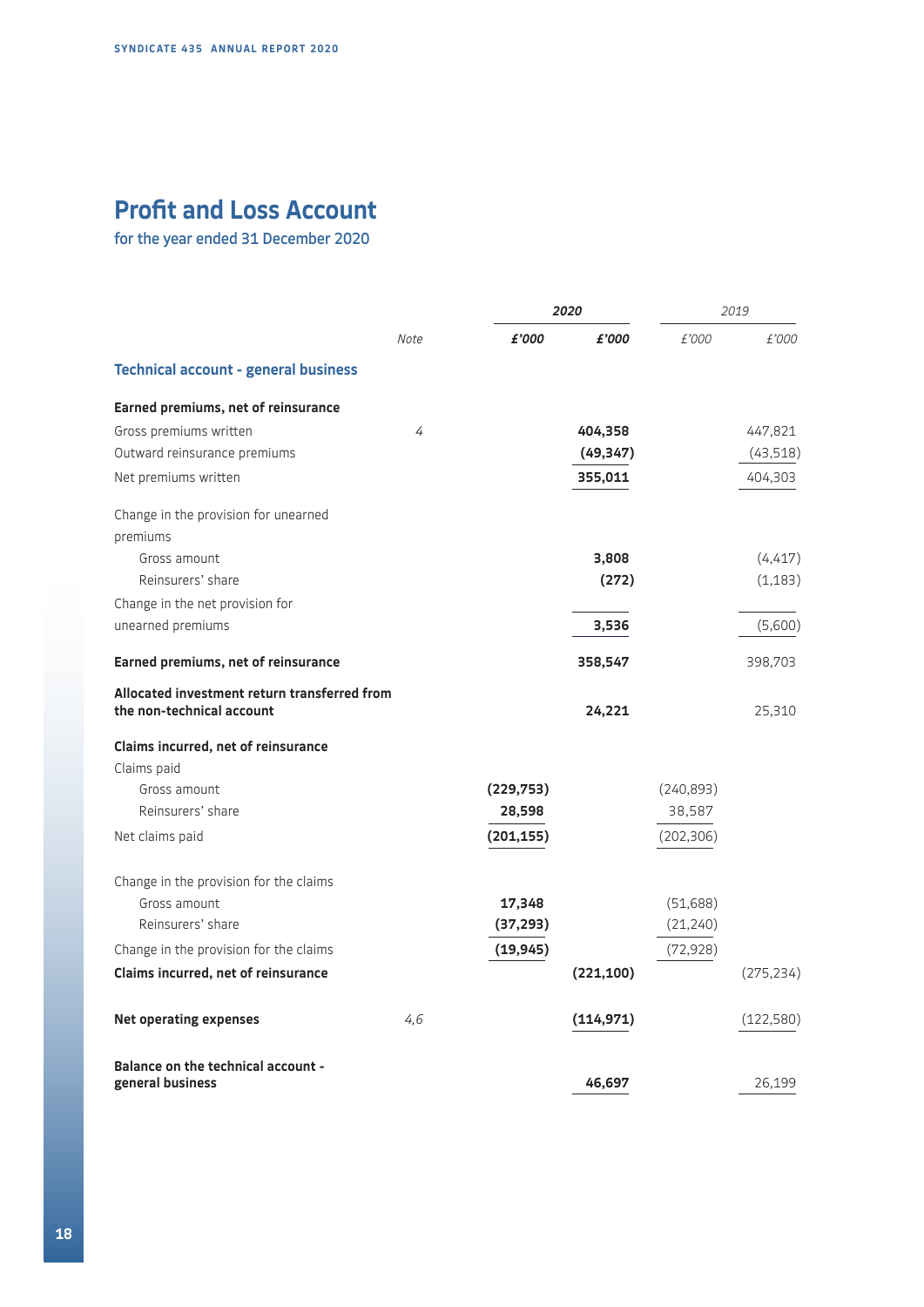# **Profit and Loss Account** (continued)

for the year ended 31 December 2020

|                                                                                        |      | 2020      | 2019      |
|----------------------------------------------------------------------------------------|------|-----------|-----------|
|                                                                                        | Note | £'000     | £'000     |
| <b>Non-technical account</b>                                                           |      |           |           |
| <b>Balance on the technical account -</b><br>general income                            |      | 46,697    | 26,199    |
| Investment income                                                                      | 9    | 19,356    | 21,937    |
| Movement in unrealised gains on investments                                            | 9    | 5,343     | 3,893     |
| Investment expenses and charges                                                        | 9    | (478)     | (520)     |
| Allocated investment return transferred to<br>the technical account - general business |      | (24, 221) | (25, 310) |
| Foreign exchange                                                                       |      | 3,233     | (2,365)   |
| Profit for the financial year                                                          |      | 49,930    | 23,834    |

The result for the financial year was derived solely from continuing operations.

# **Statement of Comprehensive Income**

for the year ended 31 December 2020

| Profit for the financial year                       | 49,930  | 23.834 |
|-----------------------------------------------------|---------|--------|
| Foreign currency translation                        | (3.740) | 4.702  |
| Total recognised gains since the last annual report | 46,190  | 28.536 |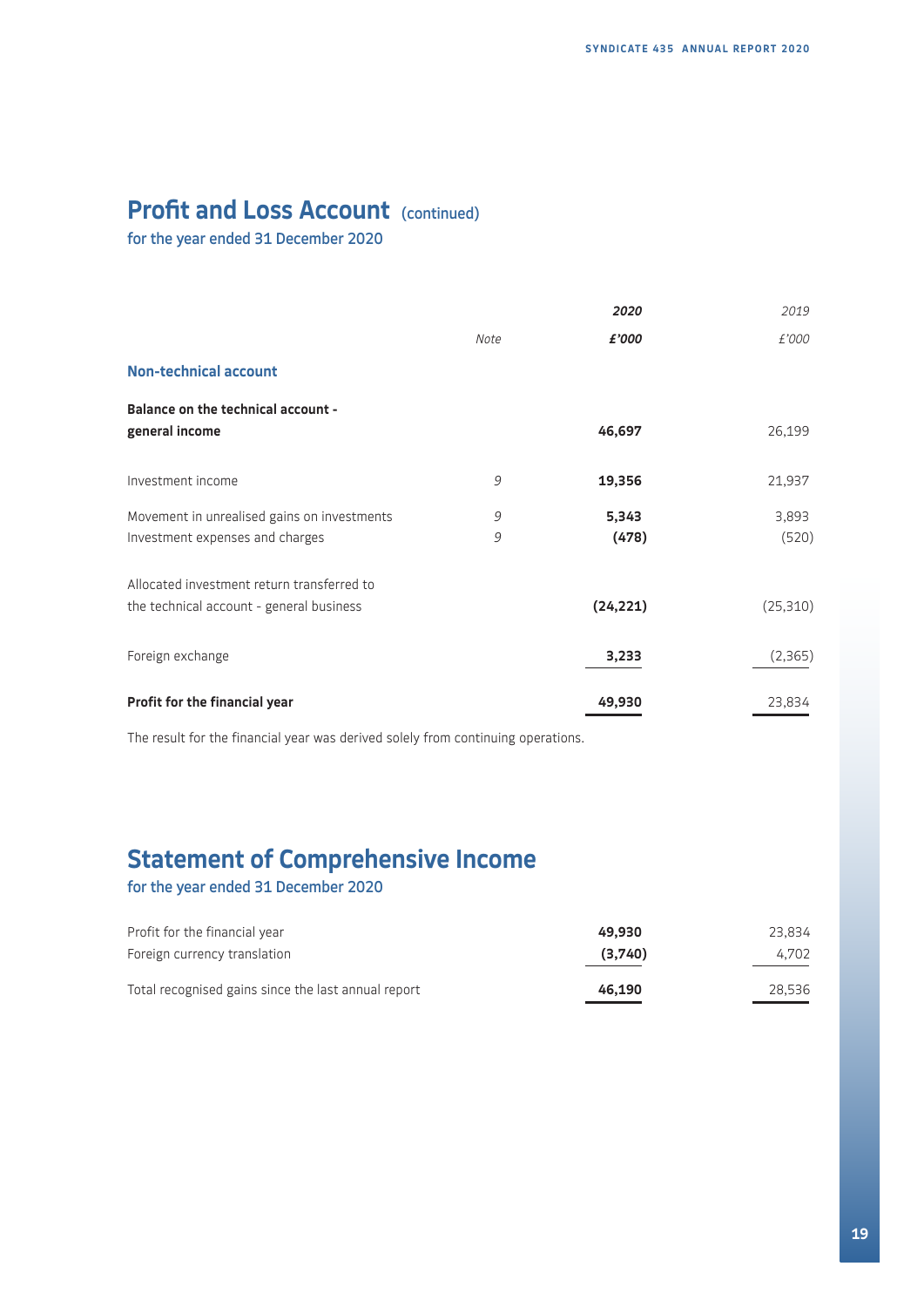# **Balance Sheet**

at 31 December 2020

|                                                    |      |         | 2020      |         | 2019      |
|----------------------------------------------------|------|---------|-----------|---------|-----------|
|                                                    | Note | £'000   | £'000     | £'000   | £'000     |
| <b>Assets</b>                                      |      |         |           |         |           |
| Investments                                        |      |         |           |         |           |
| Financial investments                              | 10   |         | 924,293   |         | 907,852   |
| Reinsurers' share of technical provisions          |      |         |           |         |           |
| Provision for unearned premiums                    |      | 4,165   |           | 4,339   |           |
| Claims outstanding                                 |      | 253,154 |           | 295,576 |           |
|                                                    |      |         | 257,319   |         | 299,915   |
| <b>Debtors</b>                                     |      |         |           |         |           |
| Debtors arising out of direct insurance operations | 11   | 46,367  |           | 48,447  |           |
| Debtors arising out of reinsurance operations      |      | 76,705  |           | 79,065  |           |
| Other debtors                                      |      |         |           |         |           |
|                                                    |      |         | 123,072   |         | 127,512   |
| Other assets                                       |      |         |           |         |           |
| Cash at bank and in hand                           |      |         | 16,379    |         | 49,929    |
| <b>Prepayments and accrued income</b>              |      |         |           |         |           |
| Accrued interest                                   |      | 4,637   |           | 4,591   |           |
| Deferred acquisition costs                         |      | 30,899  |           | 35,065  |           |
|                                                    |      |         | 35,536    |         | 39,656    |
| <b>Total assets</b>                                |      |         | 1,356,599 |         | 1,424,864 |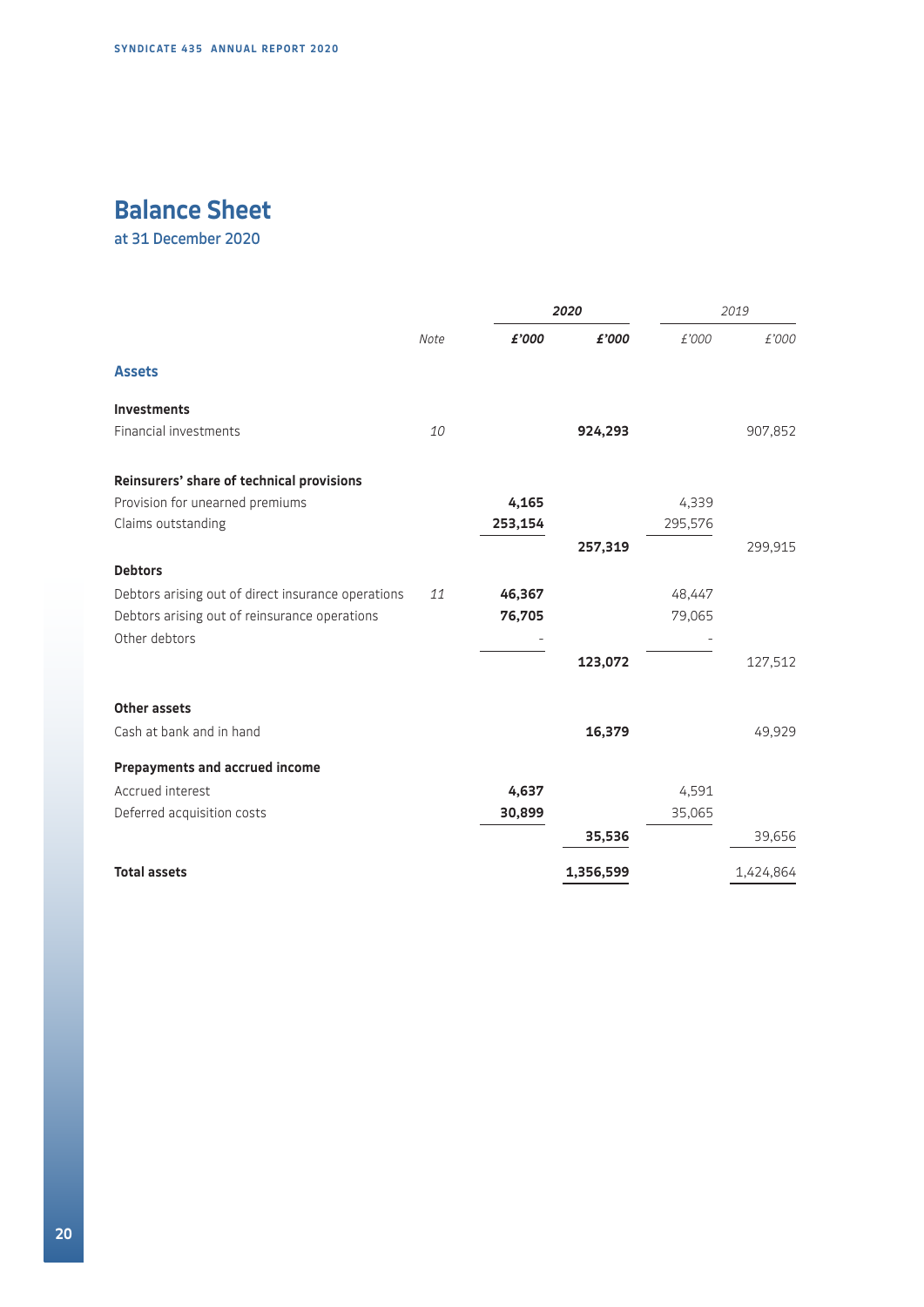# **Balance Sheet** (continued)

at 31 December 2020

|                                                      | 2020 |           |           |           | 2019      |
|------------------------------------------------------|------|-----------|-----------|-----------|-----------|
|                                                      | Note | £'000     | £'000     | £'000     | £'000     |
| <b>Liabilities</b>                                   |      |           |           |           |           |
| <b>Capital and reserves</b>                          |      |           |           |           |           |
| Member's balances                                    | 19   |           | (61, 655) |           | (45, 284) |
| <b>Technical provisions</b>                          |      |           |           |           |           |
| Provision for unearned premiums                      |      | 154,199   |           | 161,035   |           |
| Claims outstanding                                   | 5    | 1,203,196 |           | 1,242,427 |           |
|                                                      |      |           | 1,357,395 |           | 1,403,462 |
| Creditors due within one year                        |      |           |           |           |           |
| Creditors arising out of direct insurance operations | 13   | 10,735    |           | 9,181     |           |
| Creditors arising out of reinsurance operations      |      | 25,193    |           | 34,743    |           |
| Other creditors                                      |      | 1,547     |           | 1,994     |           |
|                                                      |      |           | 37,475    |           | 45,918    |
| Creditors due after one year                         |      |           |           |           |           |
| Creditors arising out of reinsurance operations      |      |           | 20,137    |           | 20,768    |
| <b>Accruals and deferred income</b>                  | 17   |           | 3,247     |           |           |
| <b>Total liabilities</b>                             |      |           | 1,356,599 |           | 1,424,864 |

The financial statements on pages 18 to 39 were approved by the board of Faraday Underwriting Limited on 2 March 2021 and were signed on its behalf by

# **Kevin Harker**

*Director Faraday Underwriting Limited*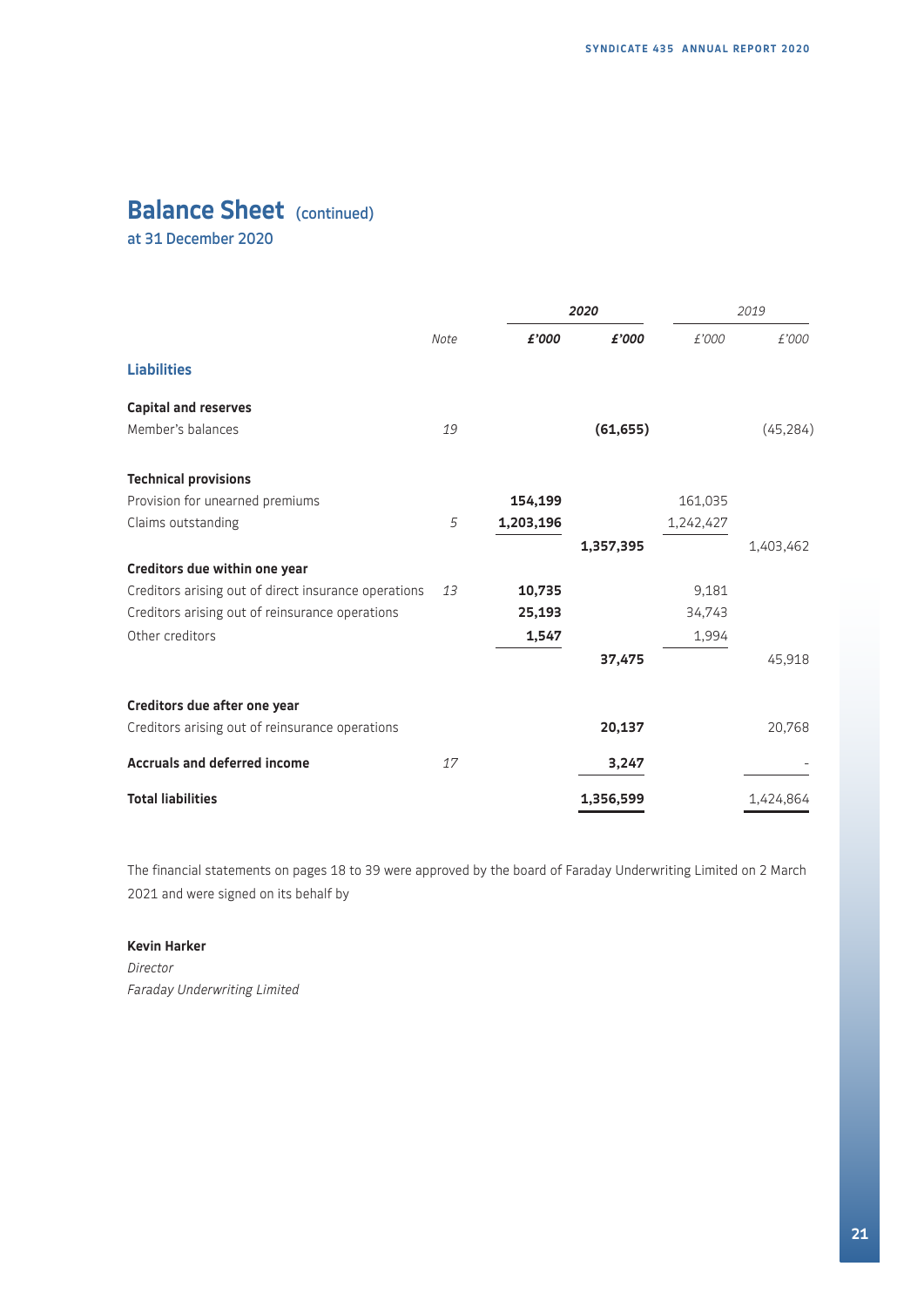# **Statement of Cash Flows**

for the year ended 31 December 2020

|                                                                                  | 2020                | 2019               |
|----------------------------------------------------------------------------------|---------------------|--------------------|
|                                                                                  | £'000               | £'000              |
| Net cash flows from operating activities                                         |                     |                    |
| Operating profit                                                                 | 49,930              | 23,834             |
| Adjustment for:                                                                  |                     |                    |
| (Decrease)/increase in gross technical provisions                                | (46,067)            | 29,378             |
| Decrease in reinsurers' share of gross technical provisions<br>Investment return | 42,596              | 27,766             |
| Foreign exchange loss                                                            | (24, 221)<br>14,701 | (25,310)<br>11,961 |
|                                                                                  |                     |                    |
| Operating cash flow before movement in working capital                           | 36,939              | 67,629             |
| Decrease in debtors                                                              | 4,440               | 4,223              |
| (Decrease)/increase in creditors                                                 | (9,074)             | 32,059             |
| Movement in other assets/liabilities                                             | 7,367               | (4,581)            |
| Net cash flows from operating activities                                         | 39,672              | 99,330             |
| Cash flows from investing activities                                             |                     |                    |
| Purchase of equity and debt instruments                                          | (377, 411)          | (702,003)          |
| Proceeds from sale of equity and debt instruments                                | 344,275             | 660,665            |
| Investment income received                                                       | 19,356              | 21,937             |
| Other                                                                            | 1,375               | (5, 357)           |
| Net cash flows used in investing activities                                      | (12, 405)           | (24,758)           |
| Cash flows from financing activities                                             |                     |                    |
| Distribution                                                                     | (62, 691)           | (71, 715)          |
| Other                                                                            | 130                 | 213                |
| Net cash flows from financing activities                                         | (62, 561)           | (71, 502)          |
|                                                                                  |                     |                    |
| Net increase in cash and cash equivalents                                        | (35, 294)           | 3,070              |
| Cash and cash equivalents at beginning of year                                   | 51,773              | 49,376             |
| Net increase in cash and cash equivalents                                        | (35, 294)           | 3,070              |
| Effect of foreign exchange rate changes                                          | 1.646               | (673)              |
| Cash and cash equivalents at end of year                                         | 18,125              | 51,773             |
| Reconciliation to cash at bank and in hand                                       |                     |                    |
| Cash at bank and in hand                                                         | 16,379              | 49,929             |
| Cash equivalents                                                                 | 1,746               | 1,844              |
| <b>Cash and cash equivalents</b>                                                 | 18,125              | 51,773             |
|                                                                                  |                     |                    |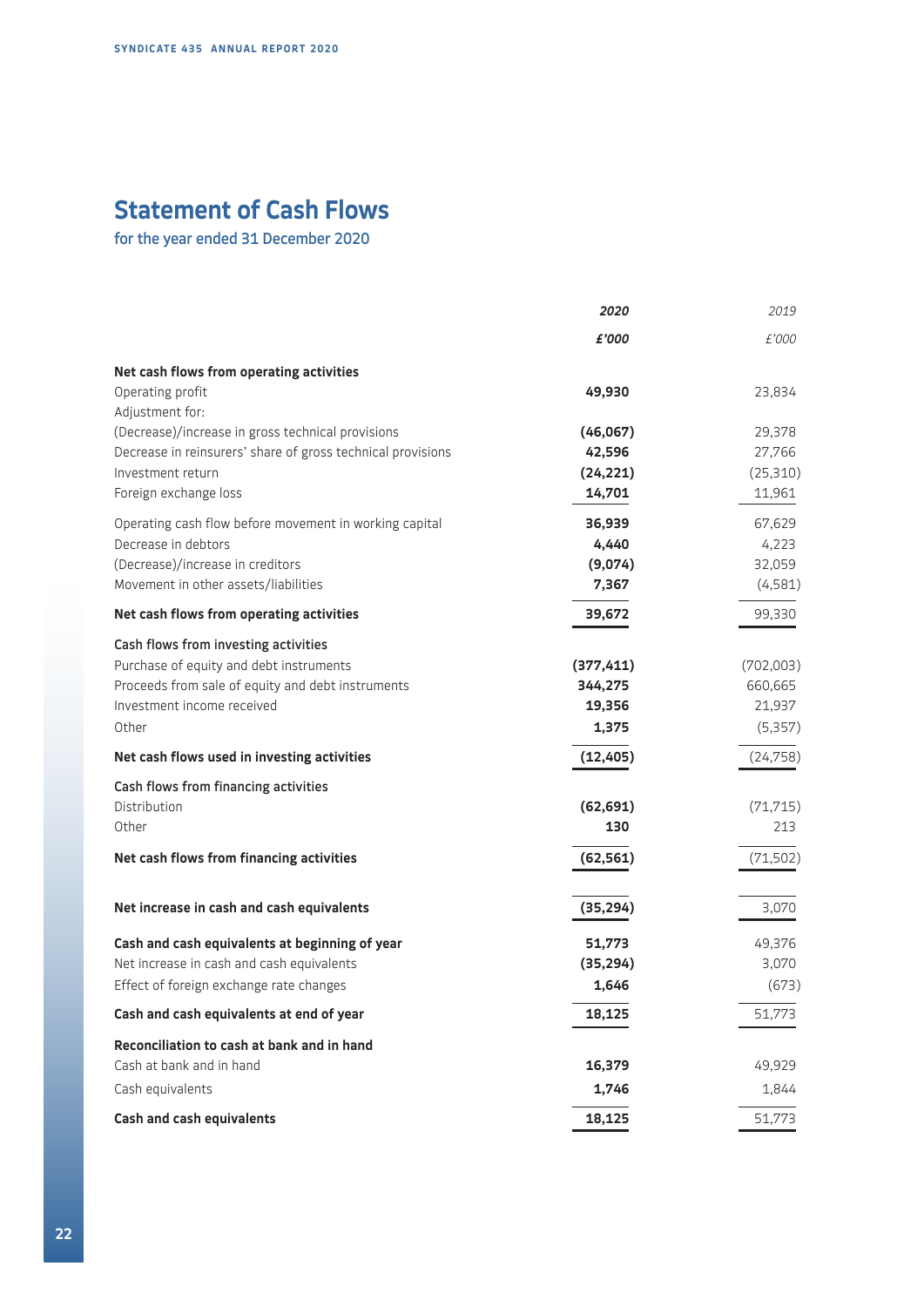# **Statement of Changes in Equity**

for the year ended 31 December 2020

|                                                 | 2020      | 2019      |
|-------------------------------------------------|-----------|-----------|
|                                                 | £'000     | £'000     |
| Member's balances brought forward at 1 January  | (45, 284) | 288       |
| Profit for the financial year                   | 49,930    | 23,834    |
| Foreign currency translation                    | (3,740)   | 2.096     |
| Payment of profit to member's personal reserves | (62, 691) | (71, 715) |
| Increase in member's non-cash balances          | 130       | 213       |
| Member's balances carried forward               | (61, 655) | (45,284)  |

The member participates on the syndicate by reference to years of account and their ultimate result.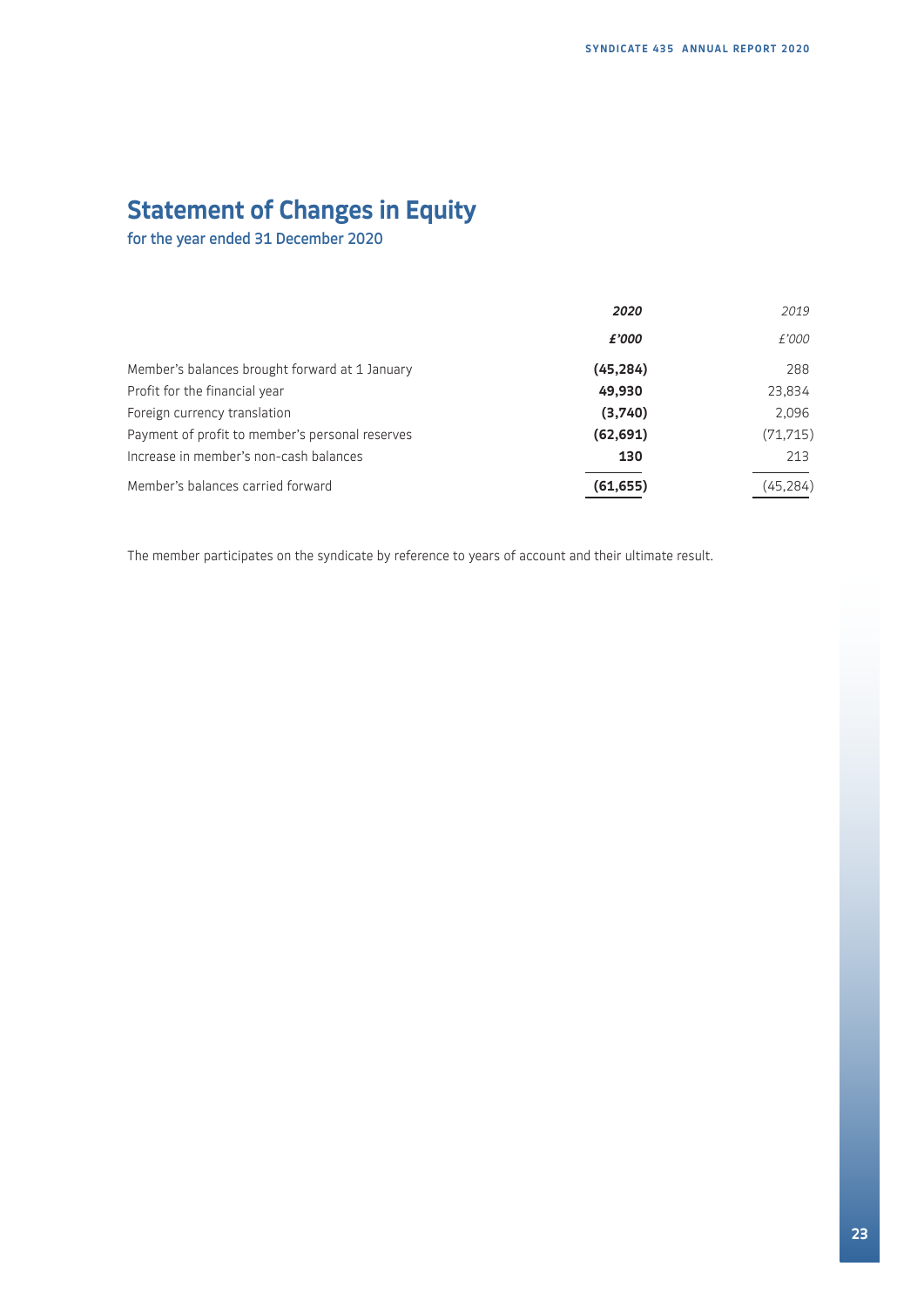# **Notes to the Financial Statements**

for the year ended 31 December 2020

#### *1* **Basis of preparation**

The financial statements have been prepared in accordance with the Insurance Accounts Directive (Lloyd's Syndicate and Aggregate Accounts) Regulations 2008 ('the 2008 Regulations') and applicable Accounting Standards in the United Kingdom and applicable United Kingdom Accounting Standards, including Financial Reporting Standard 102: The Financial Reporting Standard applicable in the United Kingdom and Republic of Ireland ('FRS102') and Financial Reporting Standard 103: Insurance Contracts ('FRS103').

Having taken into account the risks and uncertainties and the performance of the syndicate as disclosed in the strategic report and making inquiries, the managing agent has a reasonable expectation that the syndicate will continue to write business for the foreseeable future. Moreover, the managing agent expects that continued capital support will be in place in order to do so. Accordingly, the financial statements have been prepared on the going concern basis.

The financial statements have been prepared under the historical cost convention, modified to include certain items at fair value as specified in the accounting polices below.

#### *2* **Accounting policies**

#### **Premiums written**

Premiums written comprise premiums on policies incepted during the financial year as well as adjustments made in the year to premiums written in prior financial years. Premiums written are shown gross of acquisition costs payable and exclude taxes and duties levied on them. Premiums include estimates for pipeline premiums, representing amounts due to the syndicate not yet notified.

#### **Unearned premiums**

Unearned premiums represent the proportion of premiums written in the financial year that relate to unexpired terms of policies in force at the balance sheet date, calculated on the basis of established earnings patterns or time apportionment as appropriate.

#### **Reinsurance premium ceded**

Outwards reinsurance premiums are accounted for in the same year as the premiums for the related inwards business being reinsured.

#### **Claims provisions and related recoveries**

Gross claims incurred comprise the estimated cost of all claims occurring during the financial year, whether reported or not, including related direct and indirect claims handling costs and adjustments to claims outstanding established in previous years.

The provision for claims outstanding is assessed on an individual case basis and is based on the estimated ultimate cost of all claims notified but not settled by the balance sheet date, together with the provision for related claims handling costs. The provision also includes the estimated cost of claims incurred but not reported ('IBNR') at the balance sheet date based on statistical methods.

These methods generally involve the projection from past experience of the development of claims over time to form a view of the likely ultimate claims to be incurred, having regard to variations in the business accepted and the underlying terms and conditions. For the most recent years, where a high degree of volatility can arise from projections, estimates may be based in part on output from rating and other models of the business accepted and assessments of underwriting conditions.

The reinsurers' share of claims outstanding is based on the amounts of gross case reserves and IBNR, net of estimated irrecoverable amounts, having regard to the reinsurance programme in place for the class of business, the claims experience for the financial year and the current security rating of the reinsurance companies involved. A number of statistical methods are used to assist in making these estimates.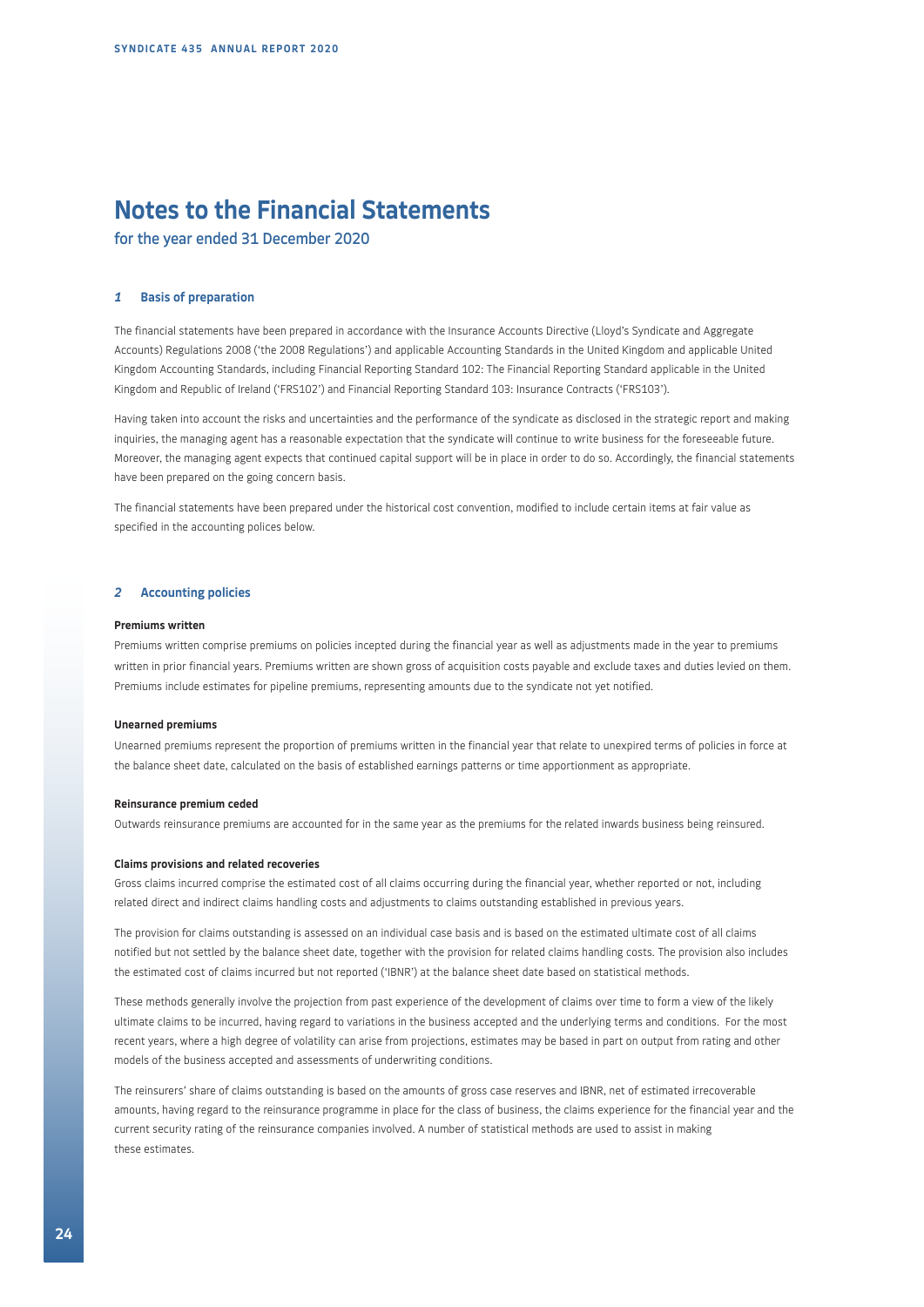#### *2* **Accounting policies** (continued)

The two most critical assumptions with regard to claims provisions are firstly that the past is, in general terms, a reasonable predictor of the likely level of claims development but subject always to unpredictable changes and secondly that the rating and other models used for current business are fair reflections of the likely level of ultimate claims to be incurred.

The directors consider that the provisions for gross claims and related reinsurance recoveries are fairly stated on the basis of the information currently available to them. However, the ultimate liability will vary as a result of subsequent information and events and this may result in significant adjustments to the amounts provided. Adjustments to the amounts of claims provisions established in prior financial years are reflected in the financial statements for the period in which the adjustments are made. The methods used, and the estimates made, are reviewed regularly.

#### **Unexpired risks provision**

A provision for unexpired risks is made where anticipated claims and related expenses arising after the end of the financial year in respect of contracts concluded before that date, are expected to exceed the unearned premiums under these contracts, after the deduction of any deferred acquisition costs.

The provision for unexpired risks is calculated by reference to classes of business which are managed together, after taking into account the relevant investment return.

#### **Deferred acquisition costs**

Acquisition costs, comprising commission and other costs related to the acquisition of insurance and reinsurance policies as well as reinsurance polices ceded, are deferred to the extent that they are attributable to premiums unearned at the balance sheet date.

#### **Foreign currencies**

The syndicate's functional currency is considered to be US dollar (USD) because that is the currency of the primary economic environment in which the syndicate operates. The syndicate's chosen presentational currency is sterling (GBP).

Underwriting transactions denominated in currencies other than USD, GBP or Canadian dollars (CAD) are predominantly converted to GBP at the rate of exchange ruling at the date the transaction is processed. Thereafter, GBP and CAD transactions are converted to the functional currency using the USD exchange rates prevailing at the respective month end.

Under FRS 102 and FRS 103, monetary assets and liabilities (which include unearned premiums and deferred acquisition costs) denominated in foreign currencies are retranslated into the functional currency at the exchange rate ruling on the reporting date. Non-monetary items denominated in foreign currencies, measured at fair value, are translated into the functional currency using the exchange rate ruling at the date when the fair value was determined.

Exchange differences arising from translation to functional currency are recorded in the Profit and Loss Account, non-technical account. Exchange differences arising from translation from functional currency to presentational currency are shown in the Statement of Comprehensive Income.

#### **Investments**

Investments are stated at current value at the balance sheet date. For this purpose, listed investments are stated at market value and deposits with credit institutions and overseas deposits are stated at cost. Unlisted investments for which a market exists are stated at the average price at which they are traded on the balance sheet date or the last trading day before that date. Unlisted investments for which a market does not exist, where the investment is held to maturity, are stated at cost.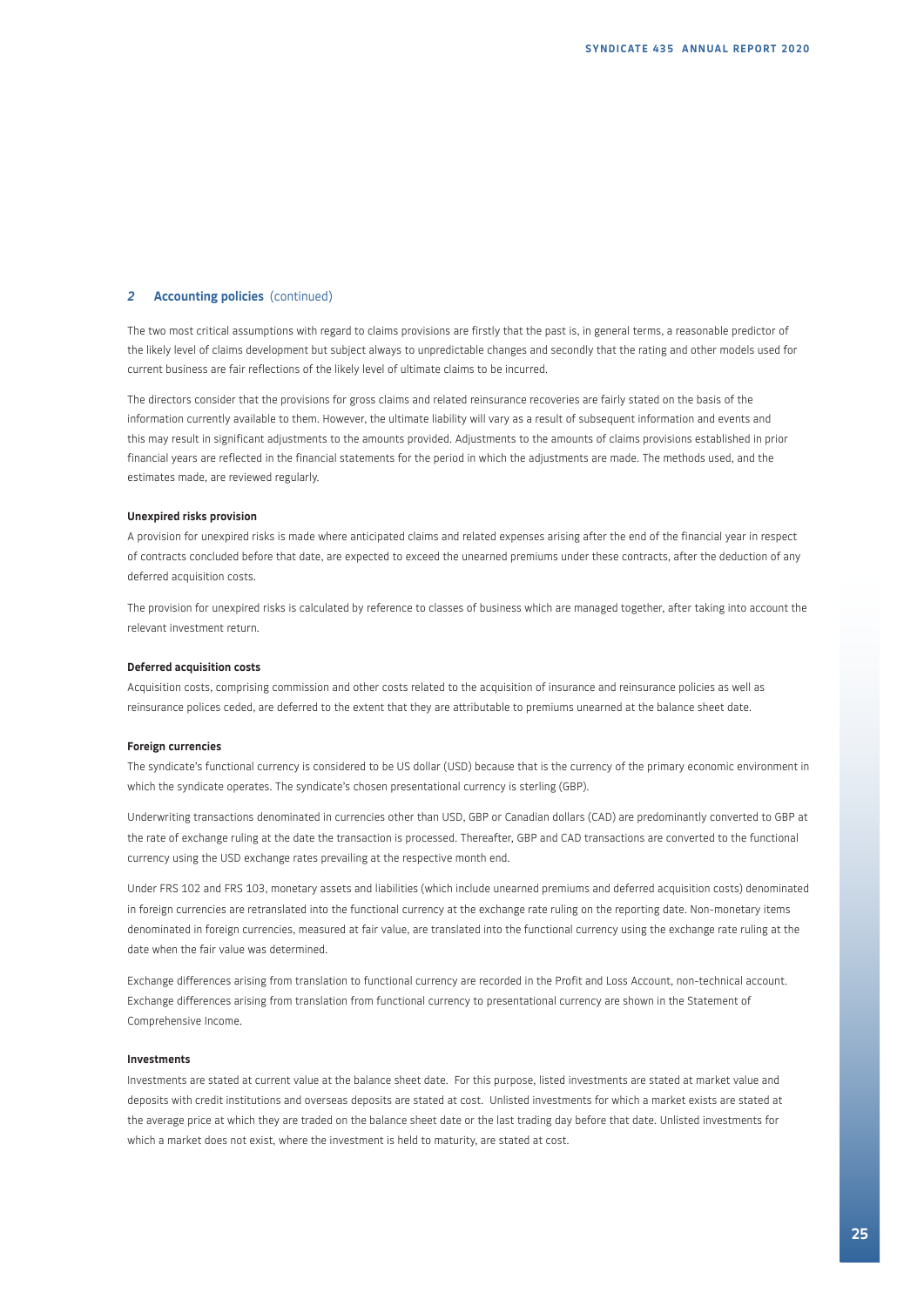#### *2* **Accounting policies** (continued)

The directors use their judgement in selecting an appropriate valuation technique. Where possible, financial instruments are marked at prices quoted in active markets. In certain instances, such price information is not available for all instruments and the syndicate uses valuation techniques to measure such instruments. These techniques use 'market observable inputs' where available, derived from similar assets in similar and active markets, from recent transaction prices for comparable items or from other observable market data. For positions where observable reference data are not available for some or all parameters the syndicate estimates the non-market observable inputs used in its valuation models.

#### **Investment fair value hierarchy**

We have adopted FRS 102 section 11.27 which establishes a fair value hierarchy that prioritises the inputs to valuation techniques used to measure fair value. The hierarchy gives the highest priority to unadjusted quoted prices in active markets for identical assets or liabilities (Level 1) and the lowest priority to unobservable inputs (Level 3). The three levels of the fair value hierarchy are as follows:

Level 1 - Quoted prices for an identical asset in an active market. Quoted in an active market in this context means quoted prices are readily and regularly available and those prices represent actual and regularly occurring market transactions on an arm's length basis.

Level 2 - When quoted prices are unavailable, the price of a recent transaction for an identical asset provides evidence of fair value as long as there has not been a significant change in economic circumstances or a significant lapse of time since the transaction took place. If it can be demonstrated that the last transaction price is not a good estimate of fair value (e.g. because it reflects the amount that an entity would receive or pay in a forced transaction, involuntary liquidation or distress sale), that price is adjusted.

Level 3 - If the market for the asset is not active and recent transactions of an identical asset on their own are not a good estimate of fair value, the fair value is estimated by using a valuation technique. The objective of using a valuation technique is to estimate what the transaction price would have been on the measurement date in an arm's length exchange motivated by normal business considerations.

#### **Investment return**

Investment return comprises all investment income, realised investment gains and losses and movements in unrealised gains and losses, net of investment expenses, charges and interest.

Realised gains and losses on investments are calculated as the difference between sale proceeds and purchase price. Unrealised gains and losses on investments represent the difference between the valuation at the balance sheet date and their valuation at the previous balance sheet date, or purchase price, if acquired during the financial year, together with the reversal of unrealised gains and losses recognised in earlier financial years in respect of investment disposals in the current financial year.

Investment return is initially recorded in the non-technical account. A transfer is made from the non-technical account to the technical account - general business. Investment return has been wholly allocated to the technical account since all investments relate to the technical account.

#### **Taxation**

Under Schedule 19 of the Finance Act 1993 managing agents are not required to deduct basic rate income tax from trading income. In addition, all UK basic rate income tax deducted from syndicate investment income is recoverable by managing agents and consequently the distribution made to the member is gross of tax. Capital appreciation falls within trading income and is also distributed gross of tax.

No provision has been made for any United States Federal Income Tax payable on underwriting results or investment earnings. Any payments on account made by the syndicate during the year are included in the balance sheet under the heading 'Other debtors'.

No provision has been made for any overseas tax payable by members on underwriting results.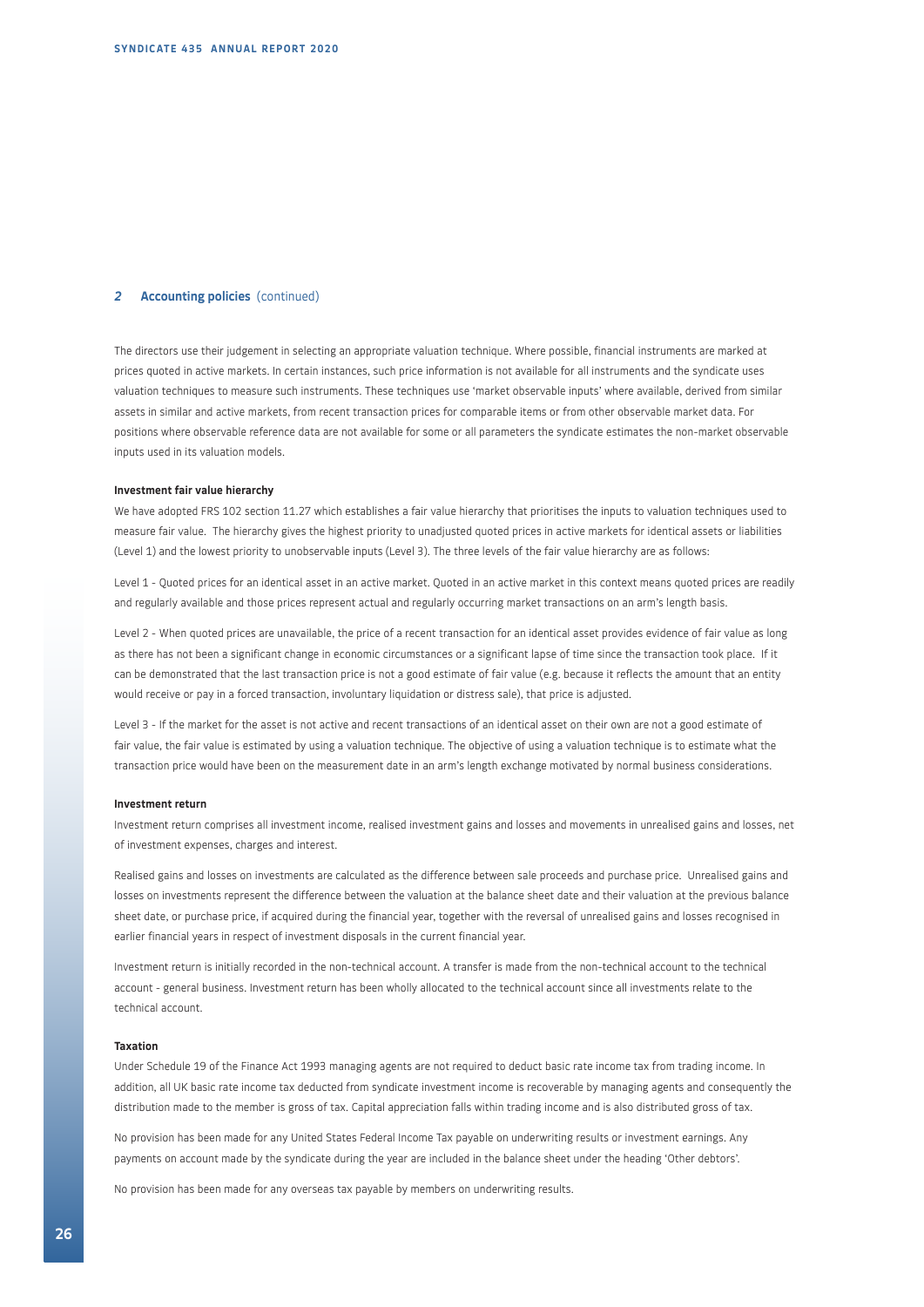#### *2* **Accounting policies** (continued)

#### **Pension costs**

Staff who provide services to the syndicate are employed by GRF Services Limited, a wholly owned subsidiary of Faraday Holdings Limited. GRF Services Limited operates a defined contribution pension scheme. Pension contributions relating to syndicate staff are charged to the syndicate and included within net operating expenses.

#### **Profit commission**

Profit commission is not being charged by the managing agent.

#### *3* **Critical accounting judgments and key sources of estimation uncertainty**

In the application of the syndicate's accounting policies, which are described in note 2, the directors are required to make judgments, estimates and assumptions about the carrying amounts of assets and liabilities that are not readily apparent from other sources. The estimates and associated assumptions are based on historical experience and other factors that are considered to be relevant. Actual results may differ from these estimates.

The estimates and underlying assumptions are reviewed on an ongoing basis. Revisions to accounting estimates are recognised in the period in which the estimate is revised if the revision affects only that period, or in the period of the revision and future periods if the revision affects both current and future periods.

#### **Critical judgements in applying the syndicate's accounting policies**

There are no critical judgements, apart from those involving estimations (which are dealt with separately below), in the process of applying the syndicate's accounting policies.

#### **Key sources of estimation uncertainty**

The key assumptions concerning the future, and other key sources of estimation uncertainty at the balance sheet date, that have a significant risk of causing a material adjustment to the carrying amounts of assets and liabilities within the next financial year, are discussed below.

#### **Gross premiums written**

Gross premiums written includes estimates for pipeline premiums together with adjustments to premiums written in prior accounting periods; these are key estimates. Gross premiums written include pipeline premiums calculated using actuarial projection techniques on the key assumption that historical development is representative of future development. In the syndicate, premiums written is initially based on the estimated premium income ('EPI') of each contract, adjusted by actuarial projection techniques where appropriate. EPI is adjusted as the year of account matures. Gross premiums written are disclosed in note 4.

#### **Valuation of assets and liabilities of non-life insurance contracts**

Estimates are made for both the expected ultimate cost of claims reported and claims IBNR at the balance sheet date. The estimate of IBNR is generally subject to a greater degree of uncertainty than that for reported claims. In calculating the estimated liability, the syndicate uses a variety of estimation techniques based upon statistical analyses of historical experience which assumes past trends can be used to project future developments. The estimation of the reinsurer's share of technical provisions, particularly IBNR, is subject to the same estimation uncertainty since its valuation is dependent on the gross estimate. Technical provisions are disclosed in note 12.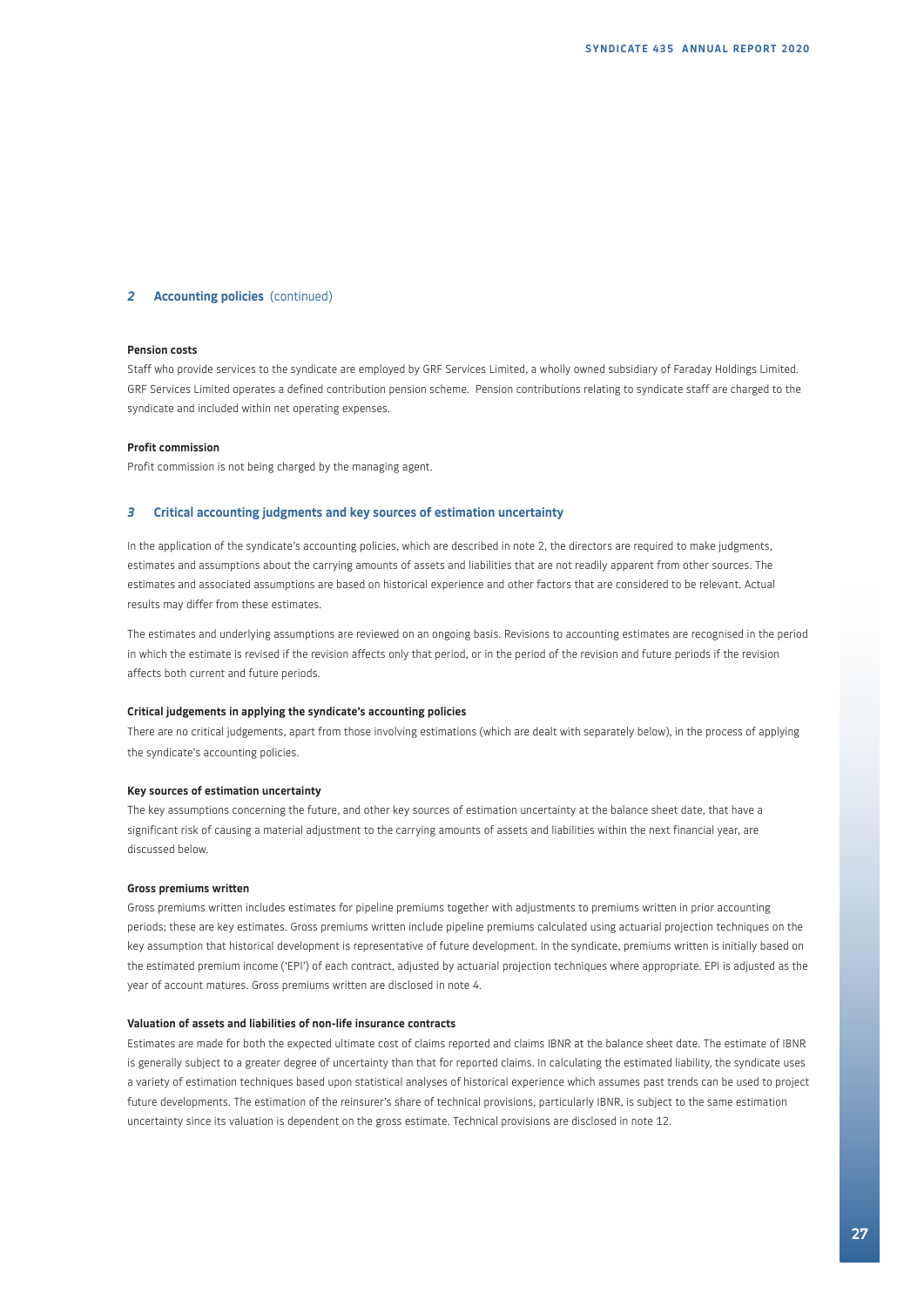# *4* **Segmental analysis**

An analysis of the underwriting result before investment return is set out below:

|                                   | Gross<br>premiums<br>written | Gross<br>premiums<br>earned | Gross<br>claims<br>incurred | Net<br>operating<br>expenses | Reinsurance<br>balance | Total     |
|-----------------------------------|------------------------------|-----------------------------|-----------------------------|------------------------------|------------------------|-----------|
|                                   | £'000                        | £'000                       | £'000                       | £'000                        | £'000                  | £'000     |
| 2020                              |                              |                             |                             |                              |                        |           |
| <b>Direct insurance</b>           |                              |                             |                             |                              |                        |           |
| Accident and Health               | 1,660                        | 8,539                       | (3,635)                     | (5, 156)                     | (583)                  | (835)     |
| Motor (third party liability)     | 2,974                        | 1,316                       | (4,616)                     | (998)                        | 4,603                  | 305       |
| Motor (other classes)             | 22,727                       | 23,354                      | (10,998)                    | (9,180)                      | (1, 541)               | 1,635     |
| Marine, aviation and transport    | 12,194                       | 12,058                      | (7, 115)                    | (3,573)                      | (876)                  | 494       |
| Fire and other damage to property | 88,082                       | 77,344                      | (66, 507)                   | (15, 923)                    | 3,934                  | (1, 152)  |
| Third party liability             | 51,536                       | 53,348                      | (51,388)                    | (18, 208)                    | 5,653                  | (10, 595) |
| Other direct                      | 2,841                        | 1,850                       | 8,572                       | (464)                        | (1,894)                | 8,064     |
| Total direct                      | 182,014                      | 177,809                     | (135,687)                   | (53,502)                     | 9,296                  | (2,084)   |
| Reinsurance                       | 222,344                      | 230,357                     | (76, 718)                   | (61, 469)                    | (67, 610)              | 24,560    |
|                                   | 404,358                      | 408,166                     | (212, 405)                  | (114, 971)                   | (58, 314)              | 22,476    |
| 2019                              |                              |                             |                             |                              |                        |           |
| <b>Direct insurance</b>           |                              |                             |                             |                              |                        |           |
| Accident and Health               | 43,388                       | 35,422                      | (21,690)                    | (14, 492)                    | 22                     | (738)     |
| Motor (third party liability)     | 450                          | 21,560                      | (10, 286)                   | (5,839)                      | (995)                  | 4,440     |
| Motor (other classes)             | 29,895                       | 27,486                      | (12, 446)                   | (9,648)                      | (2, 183)               | 3,209     |
| Marine, aviation and transport    | 14,708                       | 13,064                      | (5, 917)                    | (2,973)                      | (1,210)                | 2,964     |
| Fire and other damage to property | 65,624                       | 60,399                      | (23, 575)                   | (20, 647)                    | (7, 153)               | 9,024     |
| Third party liability             | 50,837                       | 49,016                      | (27,618)                    | (20, 595)                    | (181)                  | 622       |
| Other direct                      | 1,612                        | 1,101                       | (79)                        | (220)                        | (63)                   | 739       |
| Total direct                      | 206,514                      | 208,048                     | (101,611)                   | (74, 414)                    | (11,763)               | 20,260    |
| Reinsurance                       | 241,307                      | 235,356                     | (190, 970)                  | (48, 166)                    | (15,591)               | (19, 371) |
|                                   | 447,821                      | 443.404                     | (292, 581)                  | (122, 580)                   | (27, 354)              | 889       |

'Acquisition costs on direct insurance gross premiums written during 2020 were £45,818,000 (2019:£58,954,000). All premiums were concluded in the UK.

The geographical analysis of premiums by reference to the situs of the risk is as follows:

| 2020     | 2019     |
|----------|----------|
| Gross    | Gross    |
| premiums | premiums |
| written  | written  |
| £'000    | £'000    |
| 25,327   | 35,138   |
| 16,559   | 56,528   |
| 276,772  | 254,872  |
| 12,158   | 40,675   |
| 73,542   | 60,608   |
| 404,358  | 447,821  |
|          |          |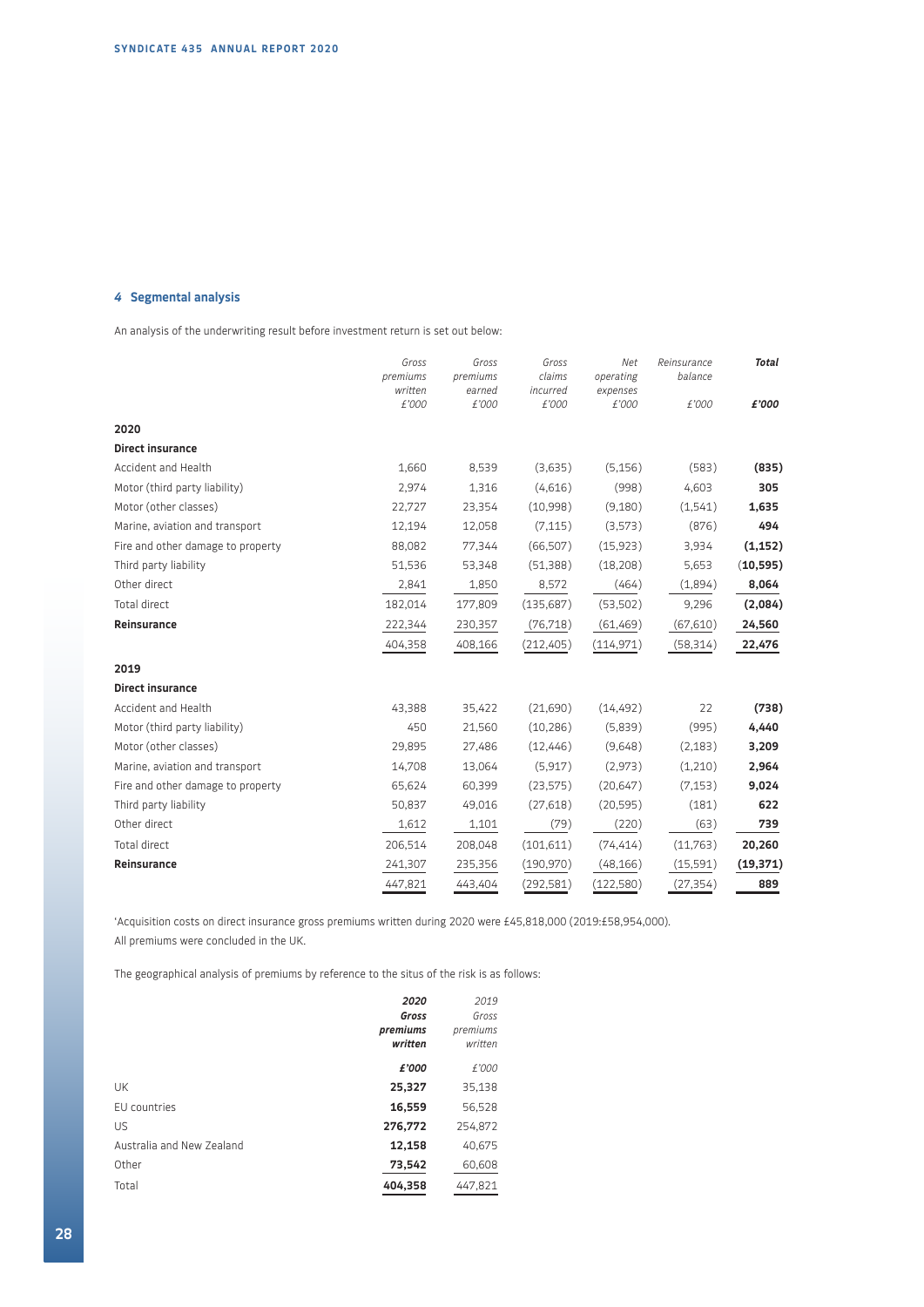#### *5* **Claims outstanding**

There has been no material change to the method of reserving during the year under review.

Overall loss development was lower than anticipated across the majority of years and business classes. In particular there were reserve releases of £53,372,000 arising from Property business, as well as releases of £32,456,000 from Casualty business. In total there was a net release of £85,828,000 during 2020 in respect of claims outstanding at 31 December 2019 (2019: a net release of £57,260,000).

#### *6* **Net operating expenses**

|                                                       | 2020<br>£'000 | 2019<br>£'000 |
|-------------------------------------------------------|---------------|---------------|
| Acquisition costs                                     | 81,264        | 98,243        |
| Reinsurance commissions and profit participations     | (435)         | (10)          |
| Change in deferred acquisition costs                  | 4,117         | (4, 140)      |
| Administrative expenses                               | 30,025        | 28,487        |
|                                                       | 114,971       | 122,580       |
| Administrative expenses include:                      |               |               |
| Fees payable to the syndicate's auditor for the audit |               |               |
| of the syndicate's annual financial statements        | 277           | 277           |
| Audit related assurance services                      | 78            | 78            |
|                                                       |               |               |
| Member's standard personal expenses (Lloyd's          |               |               |
| subscriptions, New Central Fund contributions and     |               |               |
| managing agent's fees) are included within            |               |               |
| administrative expenses                               | 5,735         | 4.685         |

#### *7* **Staff numbers and costs**

All staff who provide services to the syndicate are employed by GRF Services Limited, a related company of the Managing Agent. The following amounts were recharged to the syndicate in respect of salary costs:

|                       | 2020<br>£'000 | 2019<br>£'000 |
|-----------------------|---------------|---------------|
| Wages and salaries    | 12,541        | 12,016        |
| Social security costs | 2,167         | 2,129         |
| Other pension costs   | 706           | 710           |
|                       | 15,414        | 14.855        |

The average number of employees employed by GRF Services Limitedand working for the Syndicate during the year was as follows:

|                            | 2020<br><b>Number</b> | 2019<br>Number |
|----------------------------|-----------------------|----------------|
| Administration and finance | 52                    | 56             |
| Underwriting               | 28                    | 31             |
| Claims                     | 12                    | 12             |
|                            |                       | 99             |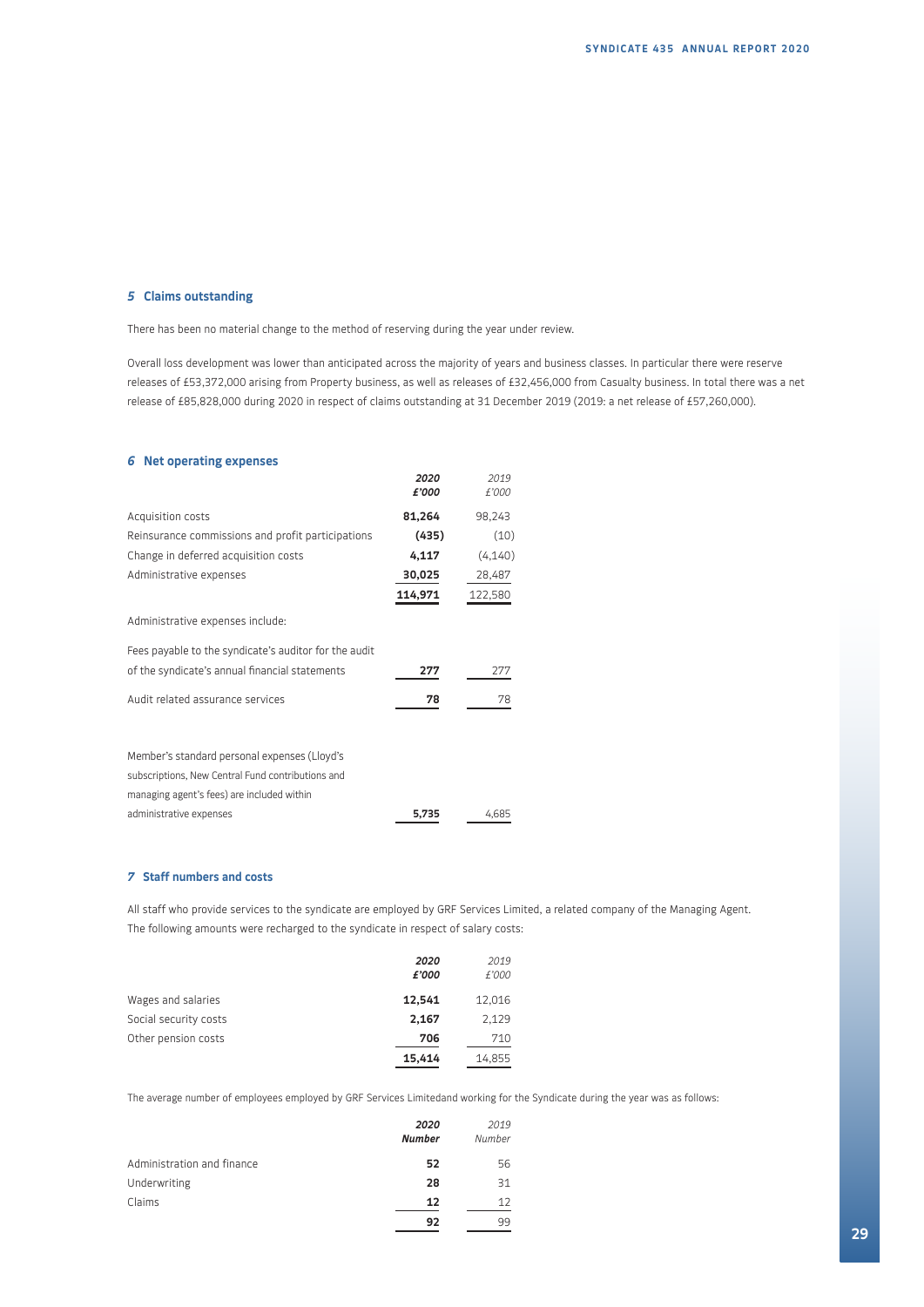#### *8* **Emoluments of the directors of Faraday Underwriting Limited**

The directors of Faraday Underwriting Limited received the following aggregate emoluments which are included within net operating expenses:

|            | 2020  | 2019  |
|------------|-------|-------|
|            | £'000 | £'000 |
| Emoluments | 1,270 | 1.564 |

The role of Active Underwriter received the following emoluments charged as a syndicate expense. This was a joint position until 1 May 2019 when it became a sole appointment. The disclosure below reflects this.

| <b>Emoluments</b> | 519 | 705 |
|-------------------|-----|-----|
|                   |     |     |

Emoluments includes salaries, fees and bonuses and the estimated monetary value of any other benefits received by the directors other than in cash.

Sums paid by way of pension contributions for the directors amounted to £9,000 (2019: £17,000). Of this £nil (2019: £3,000) related to the position of Active Underwriter.

#### *9* **Investment return**

|                                         | 2020<br>£'000 | 2019<br>£'000 |
|-----------------------------------------|---------------|---------------|
| Net investment income                   | 18,009        | 18,998        |
| Net investment expenses                 | (478)         | (520)         |
| Gains on the realisation of investments | 1,347         | 2,939         |
| Change in carried value                 | 5,343         | 3,893         |
| Impairment                              |               |               |
|                                         | 24,221        | 25,310        |

Investment return is generated by bonds.

## *10* **Financial investments**

|                                                   | Carried value |               | Cost          |               |
|---------------------------------------------------|---------------|---------------|---------------|---------------|
|                                                   | 2020<br>£'000 | 2019<br>£'000 | 2020<br>£'000 | 2019<br>£'000 |
| Debt securities and other fixed income securities | 874,768       | 862.921       | 869,904       | 859,105       |
| Deposits with credit institutions                 | 1.746         | 1.844         | 1.746         | 1,844         |
| Overseas deposits                                 | 40,829        | 41.536        | 40,829        | 41,536        |
| Shares and other variable yield securities        | 6,950         | 1,551         | 6,950         | 1,551         |
|                                                   | 924,293       | 907.852       | 919,429       | 904.036       |

Debt securities and other fixed income securities which are listed total £834,584,000 (2019: £831,342,000). Where a valuation is used, the syndicate's investment advisers select the most reliable source of data, including observable market data where possible.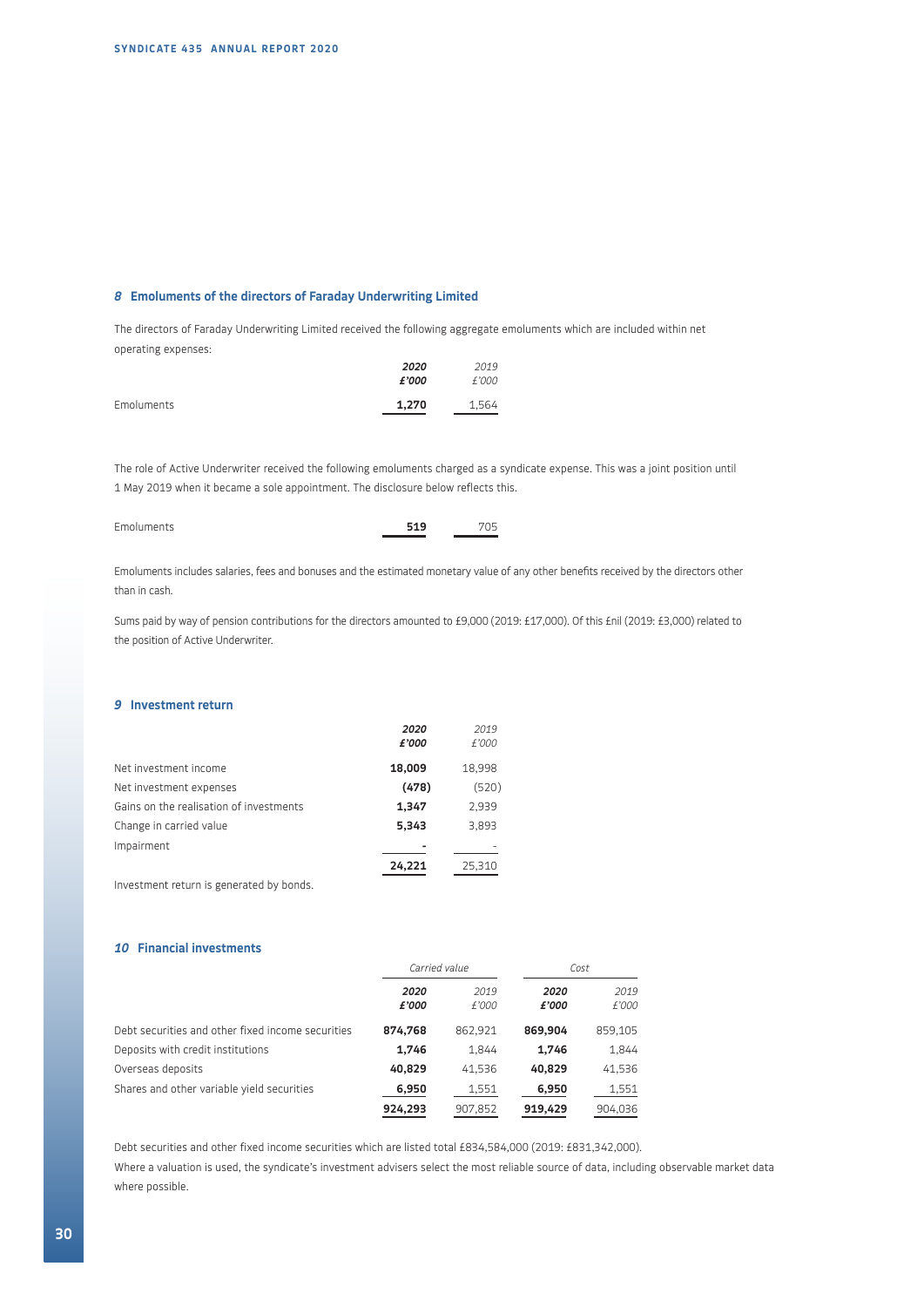#### *11* **Debtors arising out of direct insurance operations**

|                         | 2020<br>£'000 | 2019<br>£'000 |
|-------------------------|---------------|---------------|
| Due from intermediaries | 46.367        | 48.447        |

#### *12* **Technical provisions**

|                          | Provision<br>for<br>unearned<br>premium<br>£'000 | Claims<br>outstanding<br>£'000 | Total<br>£'000 |
|--------------------------|--------------------------------------------------|--------------------------------|----------------|
| Gross amount             |                                                  |                                |                |
| As at beginning of year  | 161,035                                          | 1,242,427                      | 1,403,462      |
| Movement in provision    | (3,808)                                          | (17,348)                       | (21, 156)      |
| Foreign exchange         | (3,028)                                          | (21, 883)                      | (24,911)       |
| As at end of year        | 154,199                                          | 1,203,196                      | 1,357,395      |
|                          |                                                  |                                |                |
| Reinsurance amount       |                                                  |                                |                |
| As at beginning of year  | 4,339                                            | 295,576                        | 299,915        |
| Movement in provision    | 272                                              | (37, 293)                      | (37,021)       |
| Foreign exchange         | (446)                                            | (5, 129)                       | (5, 575)       |
| As at end of year        | 4,165                                            | 253,154                        | 257,319        |
|                          |                                                  |                                |                |
| Net technical provisions |                                                  |                                |                |
| As at 31 December 2020   | 150,034                                          | 950,042                        | 1,100,076      |
| As at 31 December 2019   | 156,696                                          | 946,851                        | 1,103,547      |
|                          |                                                  |                                |                |

#### *13* **Creditors arising out of direct insurance operations**

|                       | 2020<br>£'000 | 2019<br>£'000 |
|-----------------------|---------------|---------------|
| Due to intermediaries | 10,735        | 9,181         |

## *14* **Capital management**

The objective of the syndicate in managing its member's balance is to ensure that it will be able to continue as a going concern and comply with the regulators' requirements of the markets in which the syndicate operates. The capital structure of the syndicate consists of retained profit or loss for each underwriting year. Reinsurance is used in the management of the syndicate's risk and capital.

The syndicate was in compliance with capital requirements imposed by Lloyd's of London throughout the financial year. The syndicate is capitalised by its sole corporate member, Faraday Capital Limited.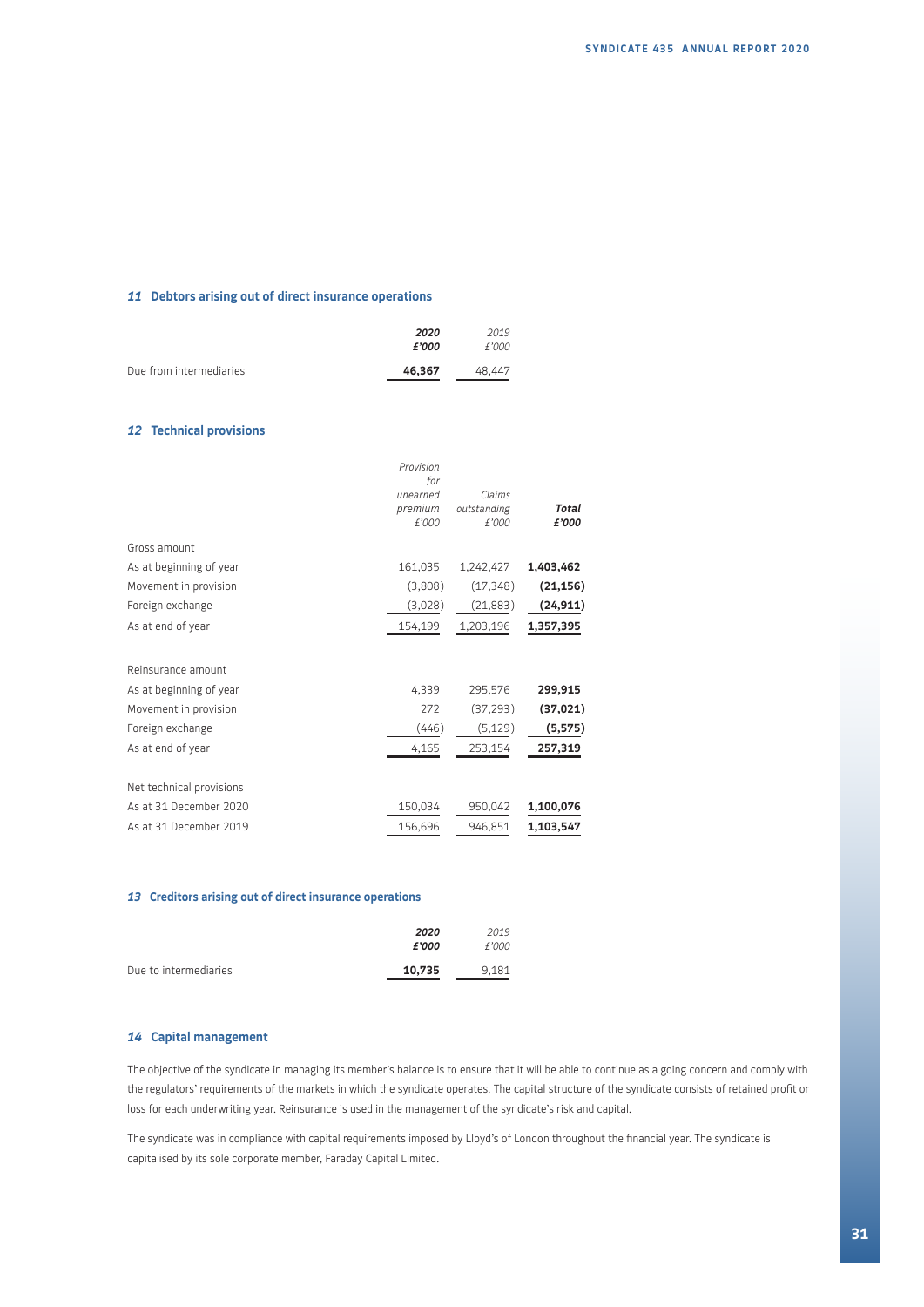## *15* **Financial risk management**

The syndicate monitors and manages the financial risks relating to the operations of the syndicate through internal risk reports which analyse exposures by degree and magnitude of risks. These risks include market risk (currency risk, interest rate risk and price risk), credit risk and liquidity risk.

#### *15 (a)* **Fair value**

Fair value is the amount for which an asset or liability could be exchanged between willing parties in an arm's length transaction. Fair values are determined at prices quoted in active markets. In some instances, such price information is not available for all instruments and the managing agent applies valuation techniques to measure such instruments. These valuation techniques make maximum use of market observable data but in some cases management estimates as well as observable market inputs are used within the valuation model. There is no standard model and different assumptions would generate different results.

Fair values are subject to a control framework designed to ensure that input variables and output are assessed independent of the risk taker. These inputs and outputs are provided to us by our investment managers who derive them through a formal valuation committee.

The table below shows financial assets and liabilities carried at fair value through profit or loss (as disclosed in note 10) grouped into the level in the fair value hierarchy into which each fair value measurement is categorised.

|                                                   | Fair value hierarchy |         |         |                         |
|---------------------------------------------------|----------------------|---------|---------|-------------------------|
|                                                   | Level 1              | Level 2 | Level 3 | Sub-total<br>fair value |
|                                                   | £'000                | £'000   | £'000   | £'000                   |
| 2020                                              |                      |         |         |                         |
| Debt securities and other fixed income securities | 622,959              | 251,809 |         | 874,768                 |
| Loans and deposits with credit institutions       | 8,902                | 33,673  |         | 42,575                  |
| Shares and other variable yield securities        |                      |         | 6,950   | 6,950                   |
| Total                                             | 631,861              | 285,482 | 6,950   | 924,293                 |
| 2019                                              |                      |         |         |                         |
| Debt securities and other fixed income securities | 502,754              | 360,167 |         | 862,921                 |
| Loans and deposits with credit institutions       | 7,909                | 35,471  |         | 43,380                  |
| Shares and other variable yield securities        |                      |         | 1,551   | 1,551                   |
| Total                                             | 510.663              | 395,638 | 1,551   | 907.852                 |

Shares and other variable yield securities classified as Level 3 are loans to the Lloyd's Central Fund in respect of the 2019 and 2020 underwriting years; they are not tradeable. Their valuation, in accordance with our policy as fair value, recognises the credit and illiquidity risk of the loans and an element of subjectivity.

#### *15 (b)* **Market risk**

Market risk is the risk of adverse financial impact as a consequence of market movements such as currency exchange rates, interest rates and other price changes. Market risk arises due to fluctuations in both the value of assets held and the value of liabilities. The objective of the syndicate in managing its market risk is to ensure risk is managed in line with the syndicate's risk appetite.

The syndicate undertakes certain transactions denominated in foreign currencies and has minimal exposure to currency risk as the syndicate's financial assets are primarily matched to the same currencies as its insurance contract liabilities. As a result, foreign exchange risk arises only to the extent that assets and liabilities denominated in other currencies are not precisely matched.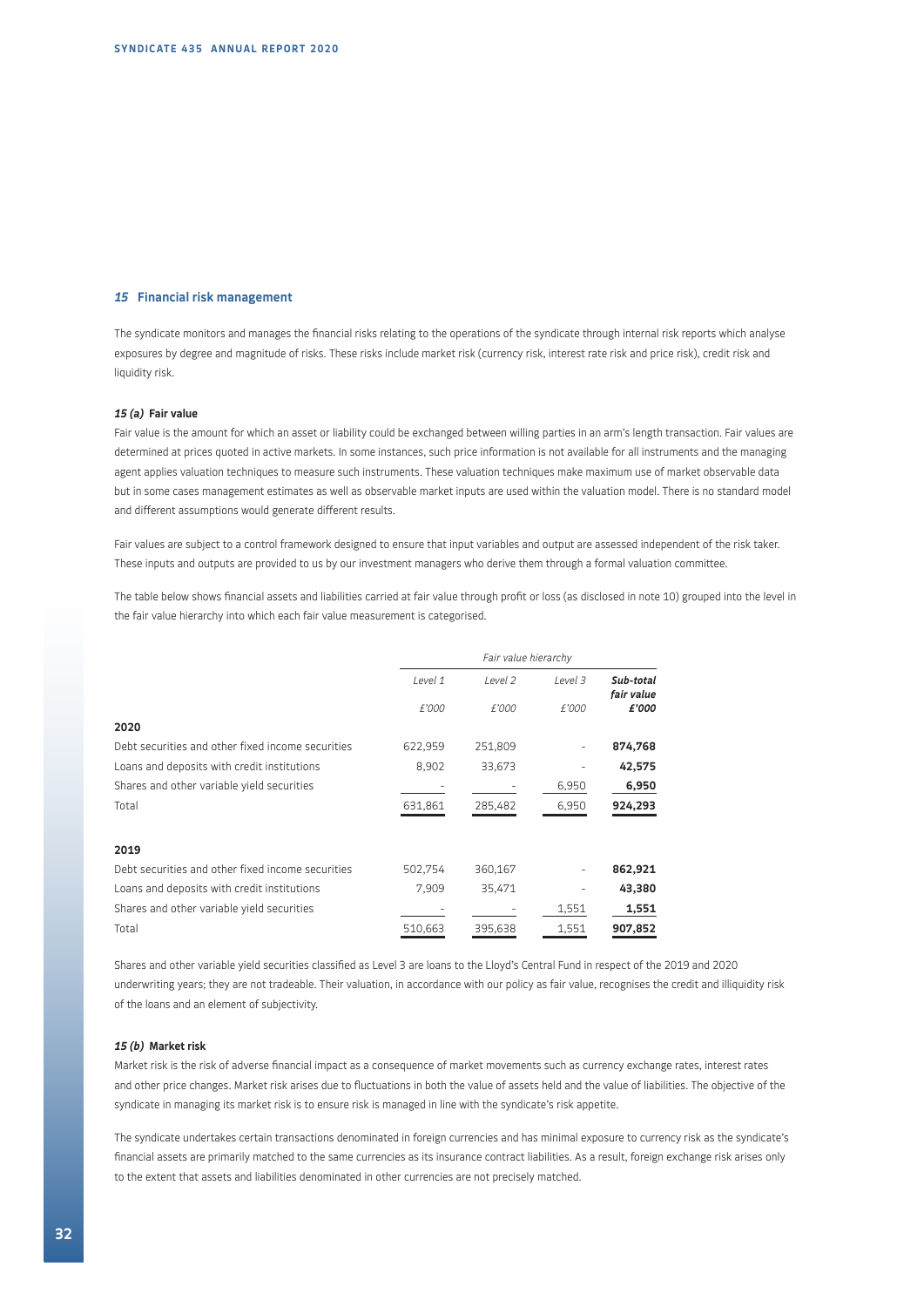Carrying amounts of the syndicate's material foreign currency denominated assets and liabilities:

#### *1.* **Foreign currency exposure**

|             | USD<br>2020<br>£'000 | USD<br>2019<br>£'000 | CAD<br>2020<br>£'000 | CAD<br>2019<br>£'000 |
|-------------|----------------------|----------------------|----------------------|----------------------|
| Assets      | 927,458              | 969,039              | 71,627               | 55.444               |
| Liabilities | 909,261              | 928,234              | 48,824               | 40,356               |
| Net Assets  | 18,197               | 40,805               | 22,803               | 15,088               |

The following table details the syndicate's sensitivity to a increase and decrease in the value of GBP against the relevant foreign currencies. For each sensitivity the impact of change in a single factor is shown, with other assumptions unchanged.

|                                | <b>USD</b><br>2020<br>£'000 | <b>USD</b><br>2019<br>£'000 | <b>CAD</b><br>2020<br>£'000 | CAD<br>2019<br>£'000 |
|--------------------------------|-----------------------------|-----------------------------|-----------------------------|----------------------|
| Change in exchange against GBP |                             |                             |                             |                      |
| Weakens by 20%                 | 3,639                       | 8.161                       | 4.561                       | 3,018                |
| Weakens by 10%                 | 1,820                       | 4.081                       | 2,280                       | 1,509                |
| Strengthens by 10%             | (1,820)                     | (4.081)                     | (2, 280)                    | (1,509)              |
| Strengthens by 20%             | (3,639)                     | (8,161)                     | (4, 561)                    | (3,018)              |

#### *2.* **Interest rate risk management**

Interest rate risk is the risk that the value of future cash flows of a financial instrument will fluctuate because of changes in market interest rates.

The syndicate is exposed to interest rate risk as it invests in long term debt at both fixed and floating interest rates. The risk is managed by the syndicate by maintaining an appropriate mix of asset duration such that the duration of liabilities is closely matched by our asset portfolio.

The sensitivity analyses below have been determined based on the exposure to interest rates. A 0.5% increase or decrease is used when reporting interest rate risk internally to key management personnel and represents management's assessment of the reasonably possible change in interest rates.

|                                                 | 2020    | 2019     |
|-------------------------------------------------|---------|----------|
|                                                 | £'000   | £'000    |
| Interest rate risk                              |         |          |
| Impact of 50 basis point increase on result     | (5,013) | (8, 125) |
| Impact of 50 basis point decrease on result     | 3.018   | 8.227    |
| Impact of 50 basis point increase on net assets | (5.013) | (8, 125) |
| Impact of 50 basis point decrease on net assets | 3.018   | 8.227    |

#### **Price risk**

| Impact on result of 5% increase in Stock Market prices     | ۰ |  |
|------------------------------------------------------------|---|--|
| Impact on result of 5% increase in Stock Market prices     | ۰ |  |
| Impact on net assets of 5% increase in Stock Market prices | ۰ |  |
| Impact on net assets of 5% decrease in Stock Market prices | ۰ |  |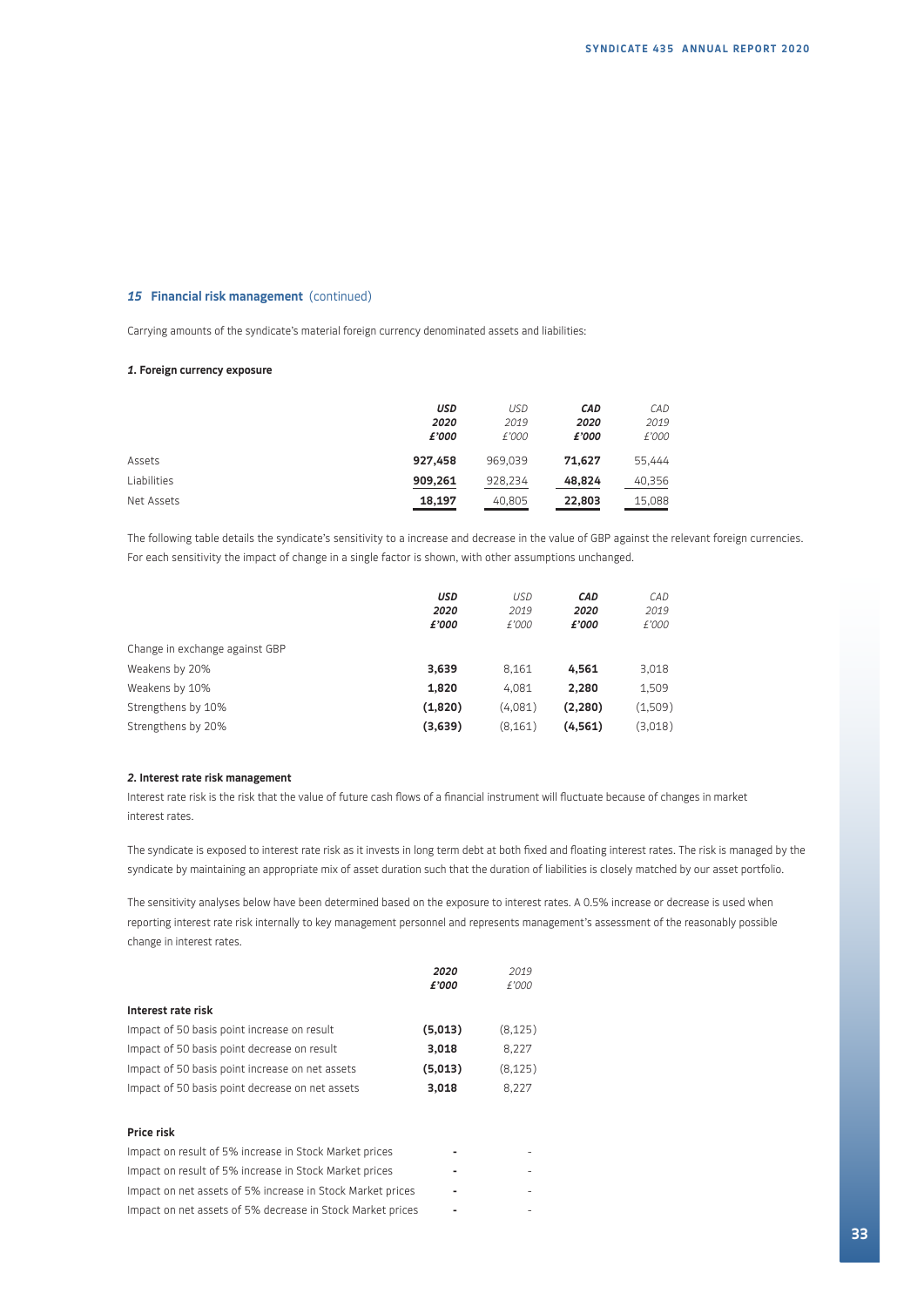## *3***. Credit risk**

Credit risk refers to the risk that a counterparty will default on its contractual obligations resulting in financial loss to the syndicate. The key areas of exposure to credit risk for the syndicate are in relation to its investment portfolio, reinsurance programme and to a lesser extent amounts due from policyholders and intermediaries.

The objective of the syndicate in managing its credit risk is to ensure risk is managed in line with the syndicate's risk appetite. The syndicate has established policies and procedures in order to manage credit risk and methods to measure it.

Credit rating relating to financial assets that are neither past due nor impaired

|                                             | AAA<br>£'000             | AA<br>£'000 | $\overline{A}$<br>£'000 | <b>BBB</b><br>£'000 | $<$ BBB<br>£'000 | Not rated<br>£'000       | <b>Total</b><br>£'000 |
|---------------------------------------------|--------------------------|-------------|-------------------------|---------------------|------------------|--------------------------|-----------------------|
| 2020                                        |                          |             |                         |                     |                  |                          |                       |
| Debt securities                             | 133.312                  | 582.165     | 154,545                 | 4.746               |                  | $\overline{\phantom{a}}$ | 874,768               |
| Loans and deposits with credit institutions |                          |             | 1.746                   |                     |                  |                          | 1.746                 |
| Overseas deposits as investments            | 21.543                   | 4.217       | 8.982                   | 3.200               | 441              | 2.446                    | 40,829                |
| Shares and other variable yield securities  |                          |             | 6,950                   |                     |                  |                          | 6,950                 |
| Reinsurer' share of claims outstanding      | $\overline{\phantom{a}}$ | 169.591     | 79.749                  | 61                  |                  | 3.753                    | 253,154               |
| Reinsurance debtors                         | $\overline{\phantom{0}}$ | 5.540       | 3.641                   |                     |                  |                          | 9.181                 |
| Cash at bank and in hand                    |                          |             | 16,379                  |                     |                  | $\overline{\phantom{a}}$ | 16,379                |
| Total credit risk                           | 154,855                  | 761,513     | 271,992                 | 8.007               | 441              | 6.199                    | 1,203,007             |

Credit rating relating to financial assets that are neither past due nor impaired

|                                             | AAA<br>£'000             | AA<br>£'000 | $\overline{A}$<br>£'000 | <b>BBB</b><br>£'000 | $<$ BBB<br>£'000 | Not rated<br>£'000       | Total<br>£'000 |
|---------------------------------------------|--------------------------|-------------|-------------------------|---------------------|------------------|--------------------------|----------------|
| 2019                                        |                          |             |                         |                     |                  |                          |                |
| Debt securities                             | 142.311                  | 560.782     | 159.696                 | 132                 |                  | $\overline{\phantom{a}}$ | 862,921        |
| Loans and deposits with credit institutions |                          |             | 1.844                   |                     |                  |                          | 1,844          |
| Overseas deposits as investments            | 26.211                   | 5.384       | 6.137                   | 3.042               | 268              | 494                      | 41,536         |
| Shares and other variable yield securities  |                          |             | 1,551                   |                     |                  |                          | 1,551          |
| Reinsurer' share of claims outstanding      | $\overline{\phantom{a}}$ | 220.685     | 69.236                  | 126                 |                  | 5.529                    | 295,576        |
| Reinsurance debtors                         |                          | 211         | 603                     |                     |                  |                          | 814            |
| Cash at bank and in hand                    |                          |             | 49,929                  |                     |                  | ٠                        | 49,929         |
| Total credit risk                           | 168,522                  | 787.062     | 288,996                 | 3,300               | 268              | 6.023                    | 1.254.171      |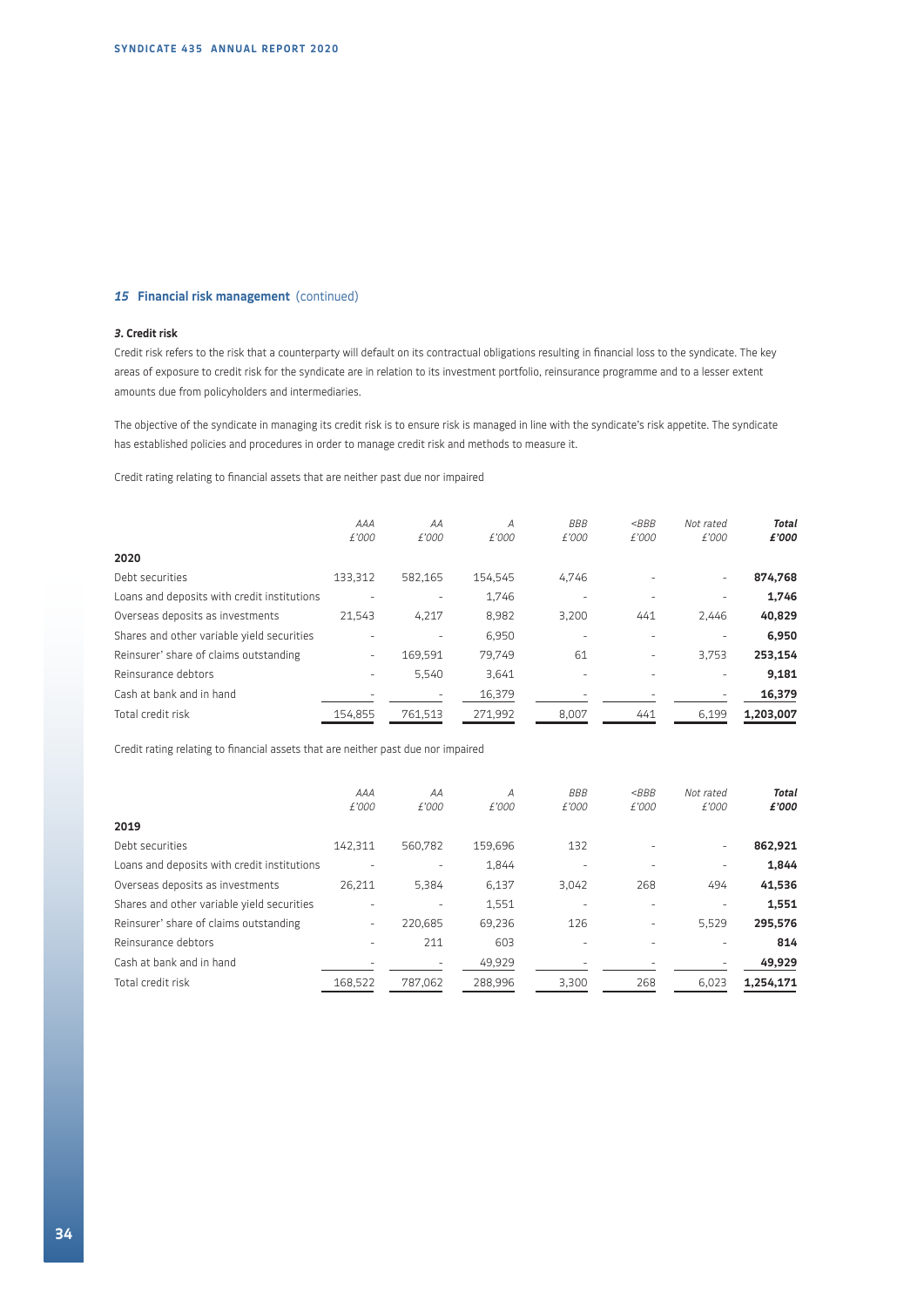The following table shows the carrying value of assets that are neither past due nor impaired, the ageing of assets that are past due but not impaired and assets that have been impaired. The factors considered in determining that the value of the assets have been impaired were: analysis of impairment, ageing of balances, past loss experience, current economic conditions and other relevant circumstances.

| Neither<br>past due<br>nor<br>unpaired | Past due<br>less than<br>30 Days | Past due 31<br>to 60 Days | Past due 61<br>to 90 Days | Past due<br>more than<br>90 Days | Past due<br>and<br>impaired | Carrying<br>amount |
|----------------------------------------|----------------------------------|---------------------------|---------------------------|----------------------------------|-----------------------------|--------------------|
|                                        |                                  |                           |                           |                                  |                             | £'000              |
|                                        |                                  |                           |                           |                                  |                             |                    |
| 874,768                                |                                  |                           |                           |                                  |                             | 874,768            |
| 1,746                                  |                                  |                           |                           |                                  |                             | 1,746              |
| 40,829                                 |                                  |                           |                           |                                  |                             | 40,829             |
| 6,950                                  |                                  |                           |                           |                                  |                             | 6,950              |
| 253,154                                |                                  |                           |                           |                                  |                             | 253,154            |
| 9,181                                  |                                  |                           |                           |                                  |                             | 9,181              |
| 16,379                                 |                                  |                           |                           |                                  |                             | 16,379             |
| 46,367                                 |                                  |                           |                           |                                  |                             | 46,367             |
| 72,020                                 | 26,131                           | 4,427                     | 659                       | 3,988                            |                             | 107,225            |
| 1,321,394                              | 26,131                           | 4,427                     | 659                       | 3,988                            |                             | 1,356,599          |
|                                        | £'000                            | £'000                     | £'000                     | £'000                            | £'000                       | £'000              |

|                                             | Neither<br>past due<br>nor<br>unpaired<br>£'000 | Past due<br>less than<br>30 Days<br>£'000 | Past due 31<br>to 60 Days<br>£'000 | Past due 61<br>to 90 Days<br>£'000 | Past due<br>more than<br>90 Days<br>£'000 | Past due<br>and<br>impaired<br>£'000 | Carrying<br>amount<br>£'000 |
|---------------------------------------------|-------------------------------------------------|-------------------------------------------|------------------------------------|------------------------------------|-------------------------------------------|--------------------------------------|-----------------------------|
| 2019                                        |                                                 |                                           |                                    |                                    |                                           |                                      |                             |
| Debt securities                             | 862,921                                         |                                           |                                    |                                    |                                           |                                      | 862,921                     |
| Deposits and loans with credit institutions | 1,844                                           |                                           |                                    |                                    |                                           |                                      | 1,844                       |
| Overseas deposits as investments            | 41,536                                          |                                           |                                    |                                    |                                           |                                      | 41,536                      |
| Shares and other variable yield securities  | 1,551                                           |                                           |                                    |                                    |                                           |                                      | 1,551                       |
| Reinsurer' share of claims outstanding      | 295,576                                         |                                           |                                    |                                    |                                           | $\qquad \qquad -$                    | 295,576                     |
| Reinsurance debtors                         | 814                                             | $\qquad \qquad -$                         | ۰                                  | $\overline{\phantom{0}}$           | $\overline{\phantom{0}}$                  |                                      | 814                         |
| Cash at bank and in hand                    | 49,929                                          | $\overline{\phantom{0}}$                  |                                    | $\overline{\phantom{0}}$           | $\overline{\phantom{0}}$                  | $\qquad \qquad -$                    | 49,929                      |
| Insurance debtors                           | 48,447                                          |                                           |                                    |                                    |                                           | $\qquad \qquad -$                    | 48,447                      |
| Other debtors                               | 97,229                                          | 19,641                                    | 3,360                              | 1,284                              | 732                                       |                                      | 122,246                     |
| Total credit risk                           | 1,399,847                                       | 19,641                                    | 3,360                              | 1,284                              | 732                                       |                                      | 1,424,864                   |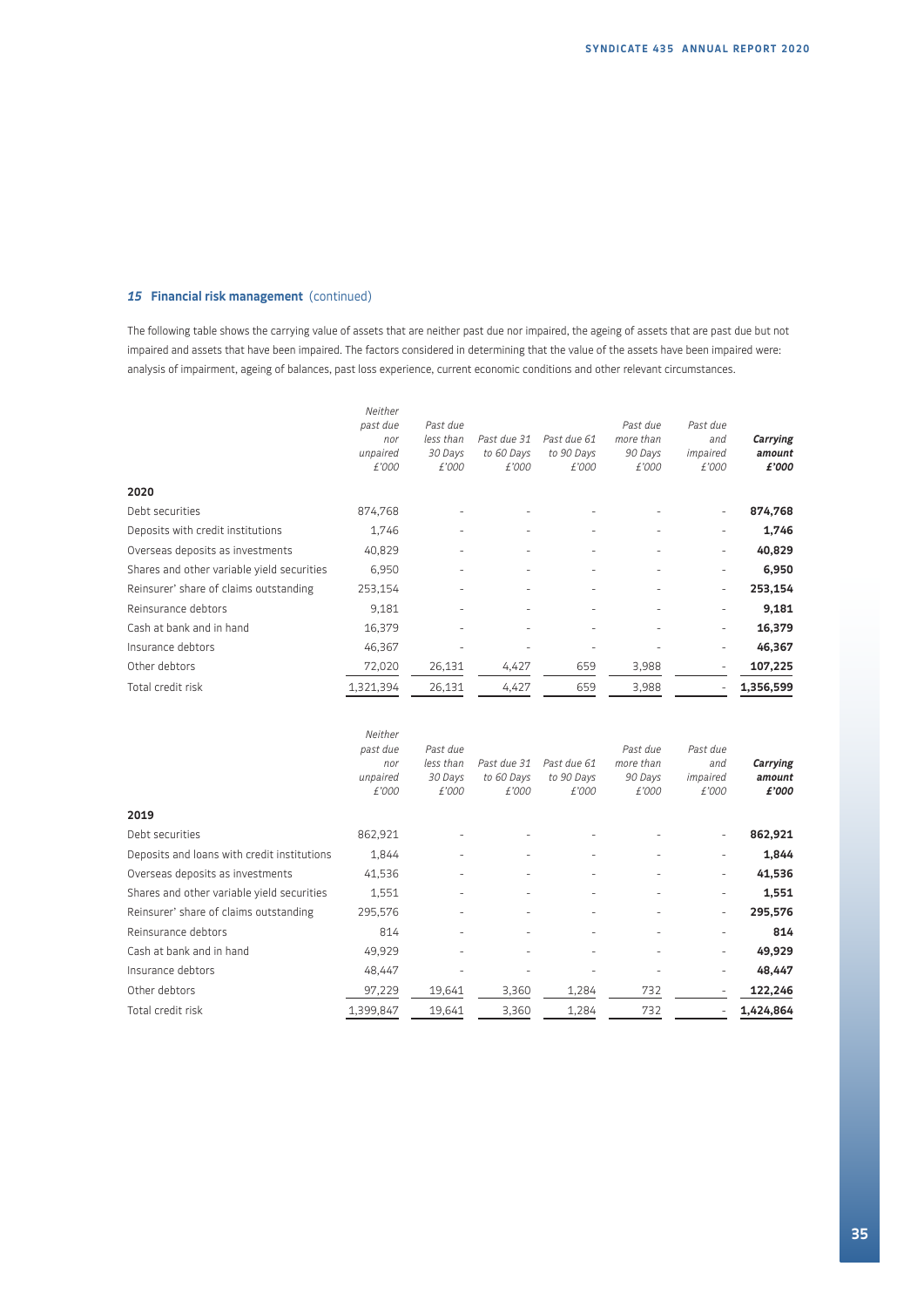#### *4.* **Liquidity risk management**

Liquidity risk is the risk that the syndicate cannot meet its obligations associated with financial liabilities as they fall due. The syndicate has adopted an appropriate liquidity risk management framework for the management of the syndicate's liquidity requirements. The syndicate is exposed to liquidity risk arising from clients on its insurance and investment contracts.

The following table shows details of the expected maturity profile of the syndicate's creditors.

|                    | No stated<br>maturity<br>£'000 | $0-1$ year<br>£'000 | 1-3 years<br>£'000 | 3-5 years<br>£'000 | >5 years<br>£'000 | Total<br>£'000 |
|--------------------|--------------------------------|---------------------|--------------------|--------------------|-------------------|----------------|
| 2020               |                                |                     |                    |                    |                   |                |
| Claims outstanding | $\qquad \qquad \blacksquare$   | 379,541             | 427,998            | 116,318            | 279,339           | 1,203,196      |
| Creditors          | $\qquad \qquad \blacksquare$   | 37,475              | 20,137             |                    |                   | 57,612         |
| Other              |                                | 3,247               |                    |                    |                   | 3,247          |
| Total              |                                | 420,263             | 448,135            | 116,318            | 279,339           | 1,264,055      |
| 2019               |                                |                     |                    |                    |                   |                |
| Claims outstanding | $\qquad \qquad -$              | 380,931             | 361,530            | 145,369            | 354,597           | 1,242,427      |
| Creditors          | $\qquad \qquad -$              | 45,918              | 20,768             |                    |                   | 66,686         |
| Other              |                                |                     |                    |                    |                   |                |
| Total              |                                | 426,849             | 382,298            | 145,369            | 354,597           | 1,309,113      |

#### *16* **Insurance risk management**

The syndicate accepts insurance risk through its insurance contracts where it assumes the risk of loss from persons or organisations that are directly subject to the underlying loss. The syndicate is exposed to the uncertainty surrounding the timing, frequency and severity of claims under these contracts.

The syndicate manages its risk via its underwriting and reinsurance strategy within an overall risk management framework. Pricing is based on assumptions which have regard to trends and past experience. Exposures are managed by having documented underwriting limits and criteria. Reinsurance is purchased to mitigate the effect of potential loss to the syndicate from individual large or catastrophic events and also to provide access to specialist risks and to assist in managing capital. Reinsurance policies are written with approved reinsurers on either a proportional or excess of loss treaty basis.

#### **Concentration**

The syndicate writes Property, Liability and Aviation risks primarily over a twelve month duration. The most significant risks arise from natural disasters and other catastrophes (i.e. high severity, low frequency events). A concentration of risk may also arise from a single insurance contract issued to a particular demographic type of policyholder, within a geographical location or to types of commercial business. The relative variability of the outcome is mitigated if there is a large portfolio of similar risks.

The concentration of non-life insurance by type of contract is summarised below by reference to liabilities.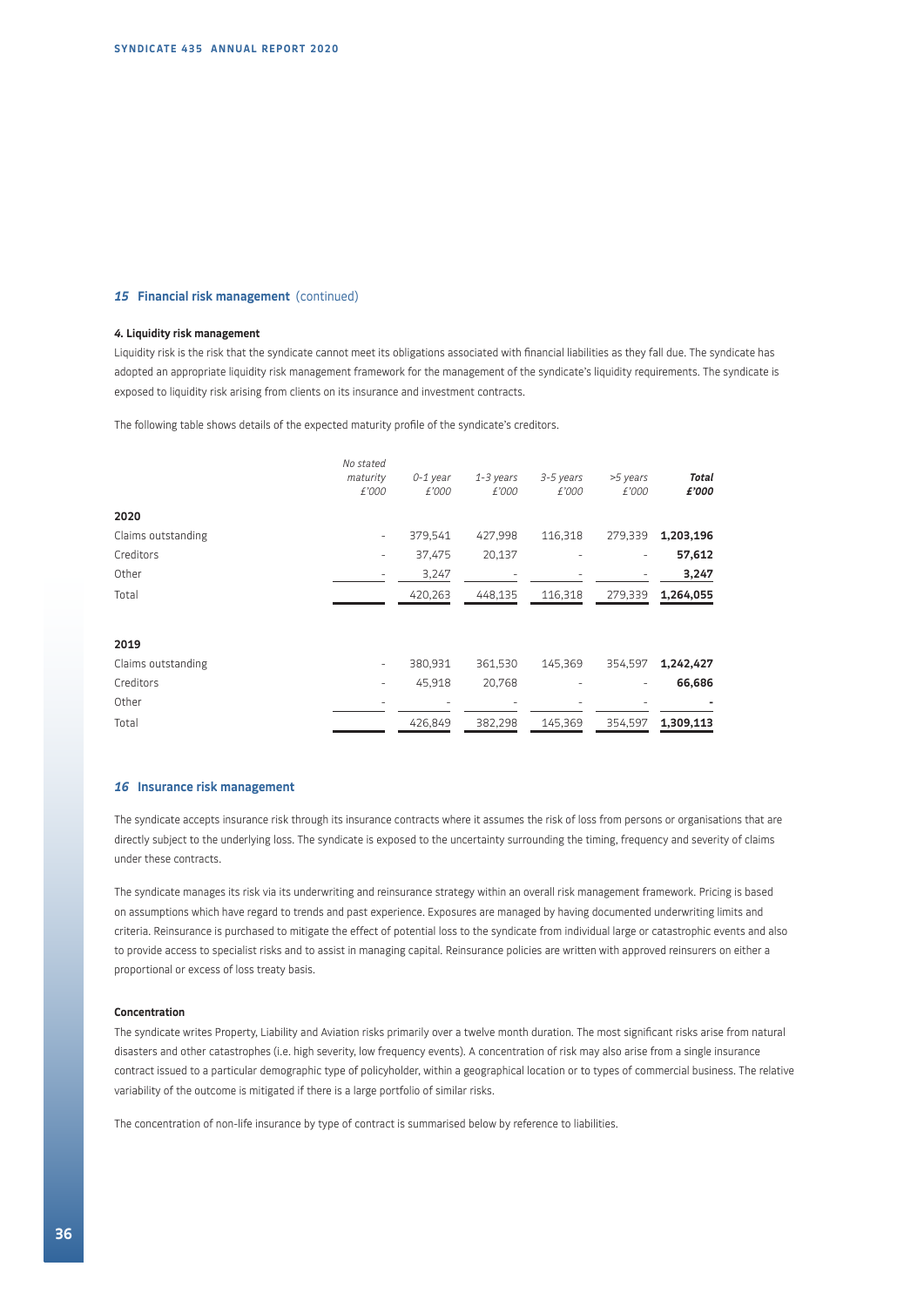# *16* **Insurance risk management** (continued)

|                                   | Gross      | Gross      | Reinsurance | Reinsurance | <b>Net</b> | Net        |
|-----------------------------------|------------|------------|-------------|-------------|------------|------------|
|                                   | technical  | technical  | technical   | technical   | technical  | technical  |
|                                   | provisions | provisions | provisions  | provisions  | provisions | provisions |
|                                   | 2020       | 2019       | 2020        | 2019        | 2020       | 2019       |
|                                   | £'000      | £'000      | £'000       | £'000       | £'000      | £'000      |
| <b>Direct insurance</b>           |            |            |             |             |            |            |
| Accident & health                 | 3,579      | 17,946     | 287         | 904         | 3,292      | 17,042     |
| Motor (third party liability)     | 6,219      | 30,011     | 2,379       | 10,066      | 3,840      | 19,945     |
| Motor (other classes)             | 14,724     | 17,252     | 1,134       | 2,249       | 13,590     | 15,003     |
| Marine, aviation and transport    | 50,826     | 60,554     | 21,206      | 25,403      | 29,620     | 35,151     |
| Fire and other damage to property | 122,186    | 78,504     | 13,788      | 12,272      | 108,398    | 66,232     |
| Third party liability             | 167,388    | 157,316    | 10,915      | 11,656      | 156,473    | 145,660    |
| Other direct                      | 3,360      | 13,314     | 354         | 3,179       | 3,006      | 10,135     |
| Total direct                      | 368,282    | 374,897    | 50,063      | 65.729      | 318,219    | 309,168    |
| Reinsurance                       | 989,113    | 1,028,565  | 206,932     | 234,186     | 782,181    | 794,379    |
|                                   | 1,357,395  | 1,403,462  | 256,995     | 299,915     | 1,100,400  | 1,103,547  |

The concentration of non-life insurance by the location of the underlying risk is summarised below by reference to liabilities.

| 403,491   | 392,763   | 186,685 | 132.525 | 216,806   | 260,238   |
|-----------|-----------|---------|---------|-----------|-----------|
| 97.113    | 107.821   | 10.953  | 11.064  | 86,160    | 96,757    |
| 651,308   | 678,522   | 48,263  | 135,588 | 603.045   | 542.934   |
| 205,483   | 224,356   | 11.094  | 20,738  | 194.389   | 203,618   |
| 1,357,395 | 1,403,462 | 256,995 | 299.915 | 1.100.400 | 1,103,547 |
|           |           |         |         |           |           |

#### **Assumptions and sensitivities**

Some results of sensitivity testing are set out below, showing the impact on profit before tax and shareholders' equity gross and net of reinsurance. For each sensitivity the impact of a change in a single factor is shown, measured against earned premium in the year, with other assumptions unchanged.

|                                       | 2020<br>£'000 | 2019<br>£'000 |
|---------------------------------------|---------------|---------------|
| 5% increase in loss ratio - gross     | (20, 408)     | (22, 170)     |
| 5% increase in loss ratio - net       | (17, 927)     | (19, 935)     |
| 5% decrease in loss ratio - gross     | 20,408        | 22.170        |
| 5% decrease in loss ratio - net       | 17,927        | 19,935        |
| 5% increase in expenses ratio - gross | (20, 408)     | (22, 170)     |
| 5% increase in expenses ratio - net   | (17, 927)     | (19, 935)     |
| 5% decrease in expenses ratio - gross | 20,408        | 22,170        |
| 5% decrease in expenses ratio - net   | 17.927        | 19.935        |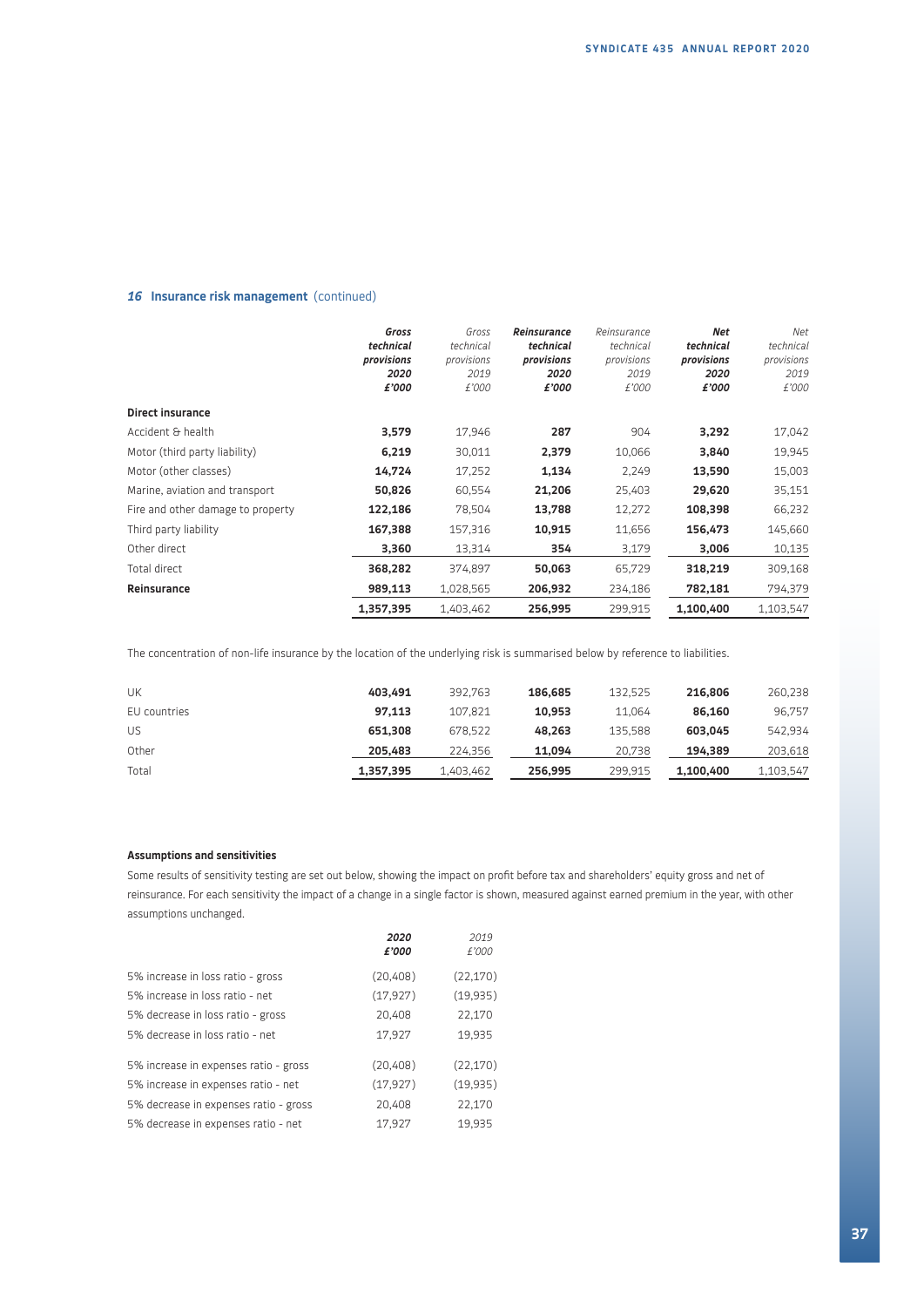# *16* **Insurance risk management** (continued)

#### **Claims development tables**

The following tables show the development of claims over a period of time on both a gross and net of reinsurance basis for each underwriting year and are translated into pounds sterling at the December 2020 year rates.

#### **An analysis of the claims development - gross**

|                              | 2010 and prior<br>£'000  | 2011<br>£'000 | 2012<br>£'000 | 2013<br>£'000 | 2014<br>£'000            | 2015<br>£'000 | 2016<br>£'000 | 2017<br>£'000 | 2018<br>£'000 | 2019<br>£'000 | 2020<br>£'000 | Total<br>£'000    |
|------------------------------|--------------------------|---------------|---------------|---------------|--------------------------|---------------|---------------|---------------|---------------|---------------|---------------|-------------------|
| Estimated of claims incurred |                          |               |               |               |                          |               |               |               |               |               |               |                   |
| At end of underwriting year  | $\sim$                   | 175,308       | 173,881       | 103,620       | 89,721                   | 80,638        | 121,827       | 406,616       | 244,408       | 219,101       | 170,082       |                   |
| After one year               | $\sim$                   | 251,306       | 241,190       | 162,150       | 151,135                  | 148,699       | 237,716       | 513,261       | 379,994       | 344,240       |               |                   |
| After two years              | $\overline{\phantom{a}}$ | 219,274       | 209,849       | 154,052       | 140,305                  | 140,758       | 239,022       | 492,160       | 364,244       |               |               |                   |
| After three years            | $\overline{\phantom{a}}$ | 201,314       | 197,264       | 137,410       | 135,896                  | 132,332       | 222,184       | 461,586       |               |               |               |                   |
| After four years             | ٠                        | 196,222       | 188,813       | 129,464       | 130,622                  | 128,454       | 214,068       |               |               |               | ۰             |                   |
| After five years             | $\sim$                   | 191,059       | 181,343       | 130,648       | 129,268                  | 125,888       |               |               |               |               |               |                   |
| After six years              | $\sim$                   | 188,255       | 180,486       | 120,923       | 131,962                  | ٠             |               |               |               |               |               |                   |
| After seven years            | $\sim$                   | 195,976       | 178,349       | 120,291       | $\overline{\phantom{a}}$ |               |               |               |               |               |               |                   |
| After eight years            |                          | 195,215       | 174,669       | ٠             |                          |               |               |               |               |               |               |                   |
| After nine years             | $\sim$                   | 191,561       |               |               |                          |               |               |               |               |               |               |                   |
| Cumulative payments          | $\overline{\phantom{a}}$ | 173,809       | 156,059       | 102,027       | 107,442                  | 90,852        | 122,642       | 315,515       | 181,476       | 111,421       | 14,473        |                   |
| Gross claims reserves        | 280,322                  | 17,752        | 18,610        | 18,264        | 24,520                   | 35,036        | 91,426        | 146,071       | 182,768       | 232,819       |               | 155,609 1,203,196 |
|                              |                          |               |               |               |                          |               |               |               |               |               |               |                   |

#### **An analysis of the claims development - net**

|                              | 2010 and prior<br>£'000 | 2011<br>£'000 | 2012<br>£'000 | 2013<br>£'000 | 2014<br>£'000 | 2015<br>£'000            | 2016<br>£'000 | 2017<br>£'000 | 2018<br>£'000 | 2019<br>£'000 | 2020<br>£'000 | Total<br>£'000           |
|------------------------------|-------------------------|---------------|---------------|---------------|---------------|--------------------------|---------------|---------------|---------------|---------------|---------------|--------------------------|
| Estimated of claims incurred |                         |               |               |               |               |                          |               |               |               |               |               |                          |
| At end of underwriting year  | $\sim$                  | 153,938       | 120,860       | 96,284        | 88,494        | 78,367                   | 114,292       | 242,623       | 174,972       | 202.192       | 164,459       | $\blacksquare$           |
| After one year               | $\sim$                  | 224,418       | 183.698       | 142,799       | 142,744       | 143,477                  | 226,898       | 345,675       | 284,018       | 308,528       |               | $\overline{\phantom{a}}$ |
| After two years              | $\sim$                  | 196,973       | 154,849       | 136,777       | 133,769       | 132,651                  | 227,813       | 336,143       | 281,408       | ٠             |               | $\blacksquare$           |
| After three years            | ٠                       | 178,721       | 141,578       | 120,608       | 127,693       | 122,490                  | 211,867       | 326,436       |               |               |               | ۰                        |
| After four years             | ٠                       | 173,423       | 133,394       | 115,020       | 121,980       | 120,287                  | 203,879       |               |               |               |               | $\blacksquare$           |
| After five years             | ٠                       | 168,262       | 125,860       | 115,617       | 119,950       | 117,453                  | ۰             |               |               |               |               | ۰                        |
| After six years              | ٠                       | 164,307       | 126,194       | 112,167       | 119,017       | $\overline{\phantom{a}}$ |               |               |               |               |               | $\blacksquare$           |
| After seven years            | ٠                       | 169,969       | 124,695       | 112,557       | ٠             |                          | ۰             |               |               |               |               | ۰                        |
| After eight years            | ٠                       | 169,363       | 121,602       |               |               |                          | ۰             |               |               |               |               | $\blacksquare$           |
| After nine years             | $\sim$                  | 166,240       |               |               |               |                          |               |               |               |               |               |                          |
| Cumulative payments          | $\sim$                  | 151,178       | 103,496       | 96,056        | 98,278        | 86,526                   | 117,751       | 206,681       | 151,657       | 110,524       | 14,473        |                          |
| Net claims reserves          | 165,082                 | 15,062        | 18,106        | 16,501        | 20,739        | 30,927                   | 86,128        | 119,755       | 129,751       | 198,004       | 149,986       | 950,042                  |